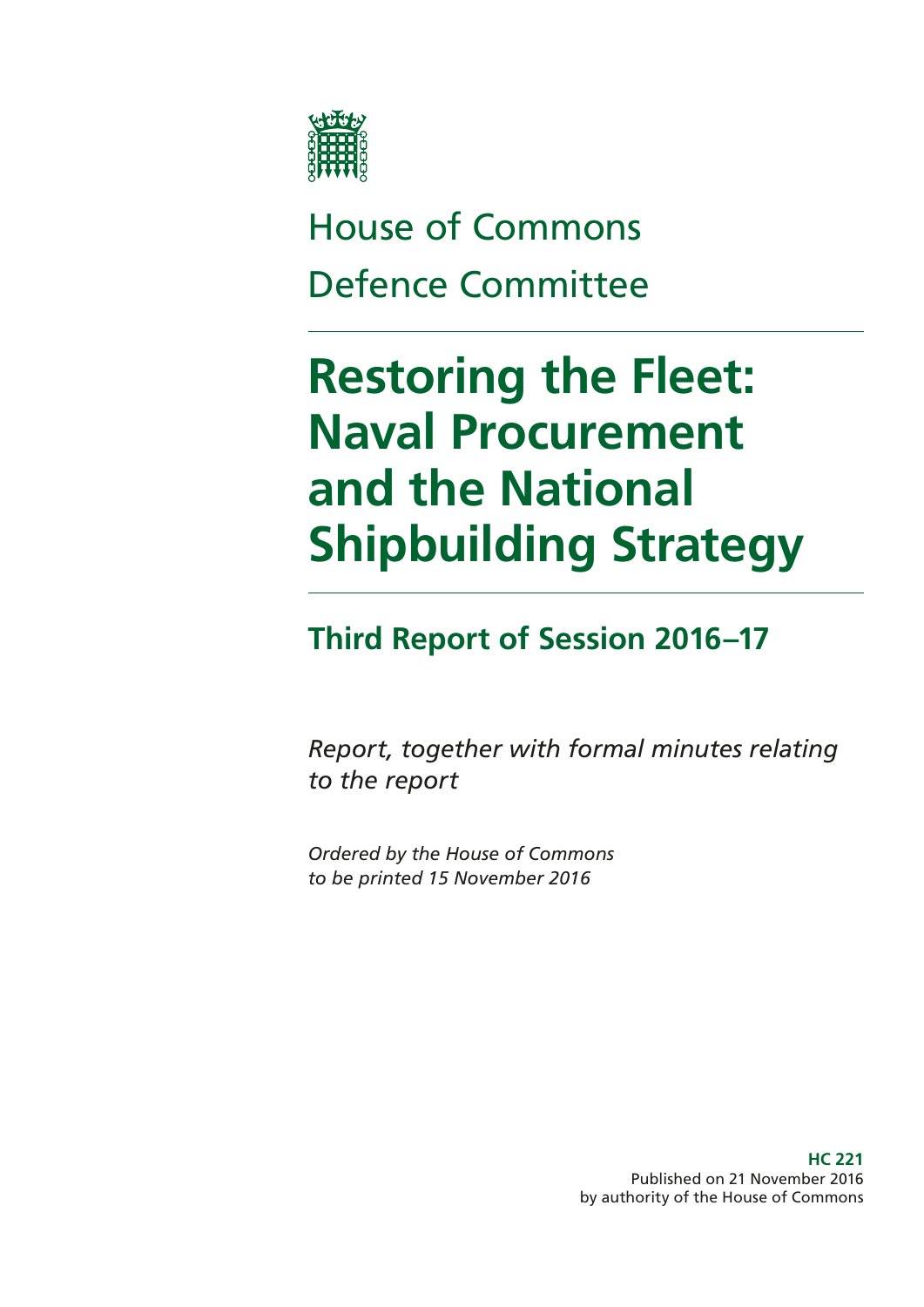#### **The Defence Committee**

The Defence Committee is appointed by the House of Commons to examine the expenditure, administration, and policy of the Ministry of Defence and its associated public bodies.

#### **Current membership**

[Dr Julian Lewis MP](http://www.parliament.uk/biographies/commons/dr-julian-lewis/54) (*Conservative, New Forest East*) (Chair) [Douglas Chapman MP](http://www.parliament.uk/biographies/commons/douglas-chapman/4402) (*Scottish National Party, Dunfermline and West Fife*) [James Gray MP](http://www.parliament.uk/biographies/commons/mr-james-gray/261) (*Conservative, North Wiltshire*) [Jack Lopresti MP](https://www.parliament.uk/biographies/commons/jack-lopresti/3989) (*Consevative, Filton and Bradley Stoke*) [Johnny Mercer MP](http://www.parliament.uk/biographies/commons/johnny-mercer/4485) (*Conservative, Plymouth, Moor View*) [Mrs Madeleine Moon MP](http://www.parliament.uk/biographies/commons/mrs-madeleine-moon/1490) (*Labour, Bridgend*) [Jim Shannon MP](http://www.parliament.uk/biographies/commons/jim-shannon/4131) (*Democratic Unionist Party, Strangford*) [Ruth Smeeth MP](http://www.parliament.uk/biographies/commons/ruth-smeeth/4508) (*Labour, Stoke-on-Trent North*) [John Spellar MP](http://www.parliament.uk/biographies/commons/john-spellar/318) (*Labour, Warley*) [Bob Stewart MP](http://www.parliament.uk/biographies/commons/bob-stewart/3919) (*Conservative, Beckenham*) [Phil Wilson MP](http://www.parliament.uk/biographies/commons/phil-wilson/1603) (*Labour, Sedgefield*)

#### **Powers**

The Committee is one of the departmental select committees, the powers of which are set out in the House of Commons Standing Orders, principally in SO No.152. These are available on the internet via [www.parliament.uk](http://www.parliament.uk).

#### **Publications**

Committee reports are published on the [Committee's website](http://www.parliament.uk/business/committees/committees-a-z/commons-select/defence-committee/) and in print by Order of the House. Evidence relating to this Report is published on the relevant [inquiry page](https://www.parliament.uk/business/committees/committees-a-z/commons-select/defence-committee/inquiries/parliament-2015/royal-navy-type-26-and-45-16-17/) of the Committee's website.

#### **Committee staff**

The current staff of the Committee are James Davies (Clerk), Dr Anna Dickson (Second Clerk), Claire Cozens, John Curtis, Eleanor Scarnell, and Ian Thomson (Committee Specialists), David Nicholas (Senior Committee Assistant), Carolyn Bowes and David Gardener (Committee Assistants).

#### **Contacts**

All correspondence should be addressed to the Clerk of the Defence Committee, House of Commons, London SW1A 0AA. The telephone number for general enquiries is 020 7219 5857; the Committee's email address is [defcom@parliament.uk.](mailto:defcom@parliament.uk) Media inquiries should be addressed to Alex Paterson on 020 7219 1589.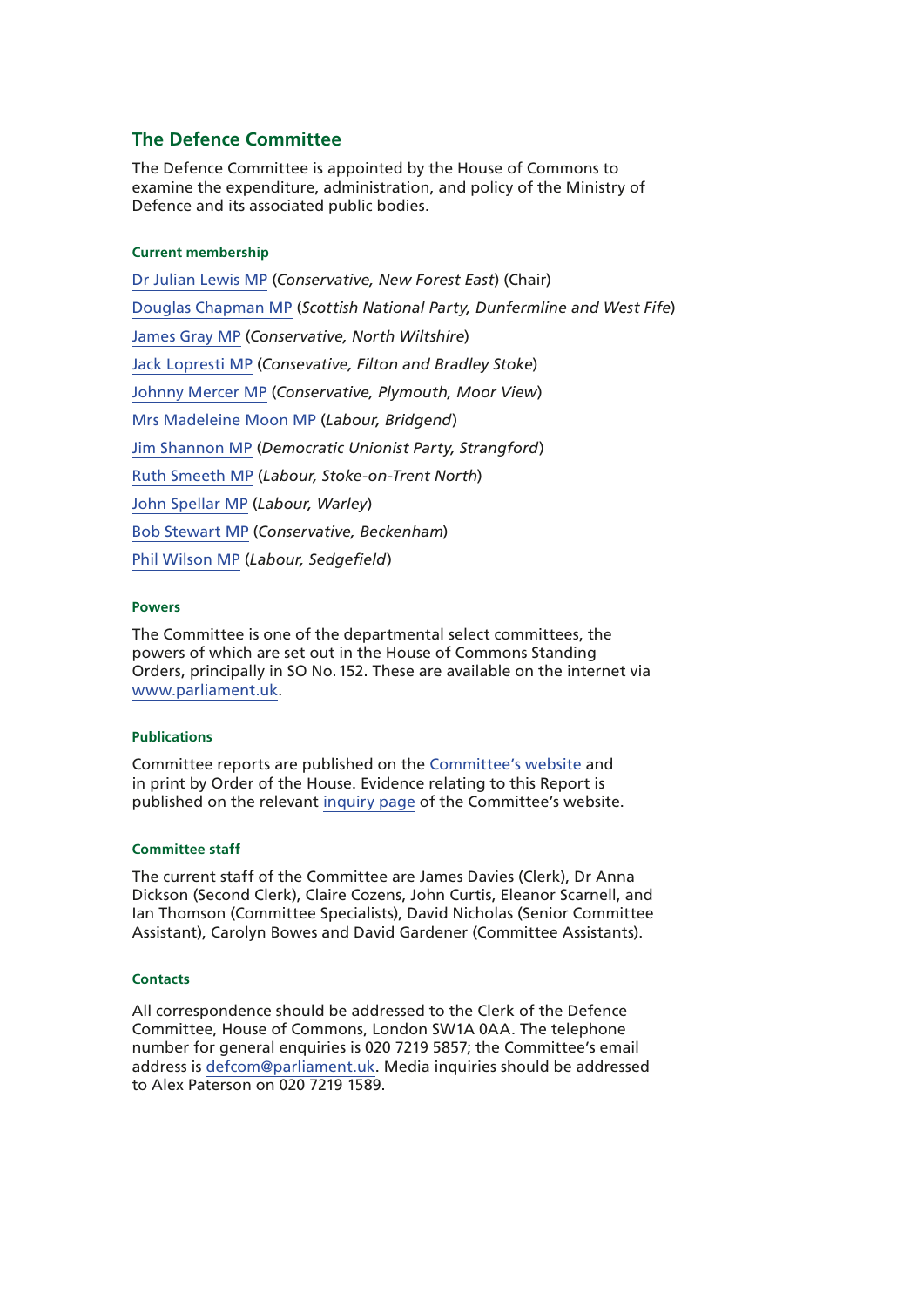### **Contents**

|                | <b>Summary</b>                                                | 3  |
|----------------|---------------------------------------------------------------|----|
| 1              | <b>Introduction</b>                                           | 5  |
|                | Our inquiry                                                   | 5  |
|                | The capacity of the Royal Navy and the current global threats | 5  |
| $\overline{2}$ | <b>National Shipbuilding Strategy</b>                         | 8  |
|                | Introduction                                                  | 8  |
|                | <b>Workforce and Training</b>                                 | 9  |
| 3              | <b>Type 26 Global Combat Ship</b>                             | 12 |
|                | Introduction                                                  | 12 |
|                | The Type 26 Programme                                         | 12 |
|                | <b>Financial constraints</b>                                  | 14 |
|                | Costs of further delay                                        | 16 |
|                | Transfer of equipment                                         | 17 |
|                | Extending the service life of the Type 23 frigates            | 18 |
|                | <b>Offshore Patrol Vessels</b>                                | 19 |
| 4              | <b>General Purpose Frigate</b>                                | 21 |
|                | Introduction                                                  | 21 |
|                | Design and capabilities                                       | 21 |
|                | Potential for export                                          | 22 |
| 5              | <b>Type 45 Destroyer</b>                                      | 24 |
|                | Introduction                                                  | 24 |
|                | The Engine and the WR21 component                             | 24 |
|                | <b>Engine Testing</b>                                         | 25 |
|                | Working in high ambient temperatures                          | 25 |
|                | The refit programme                                           | 26 |
|                | Cost of the refit                                             | 27 |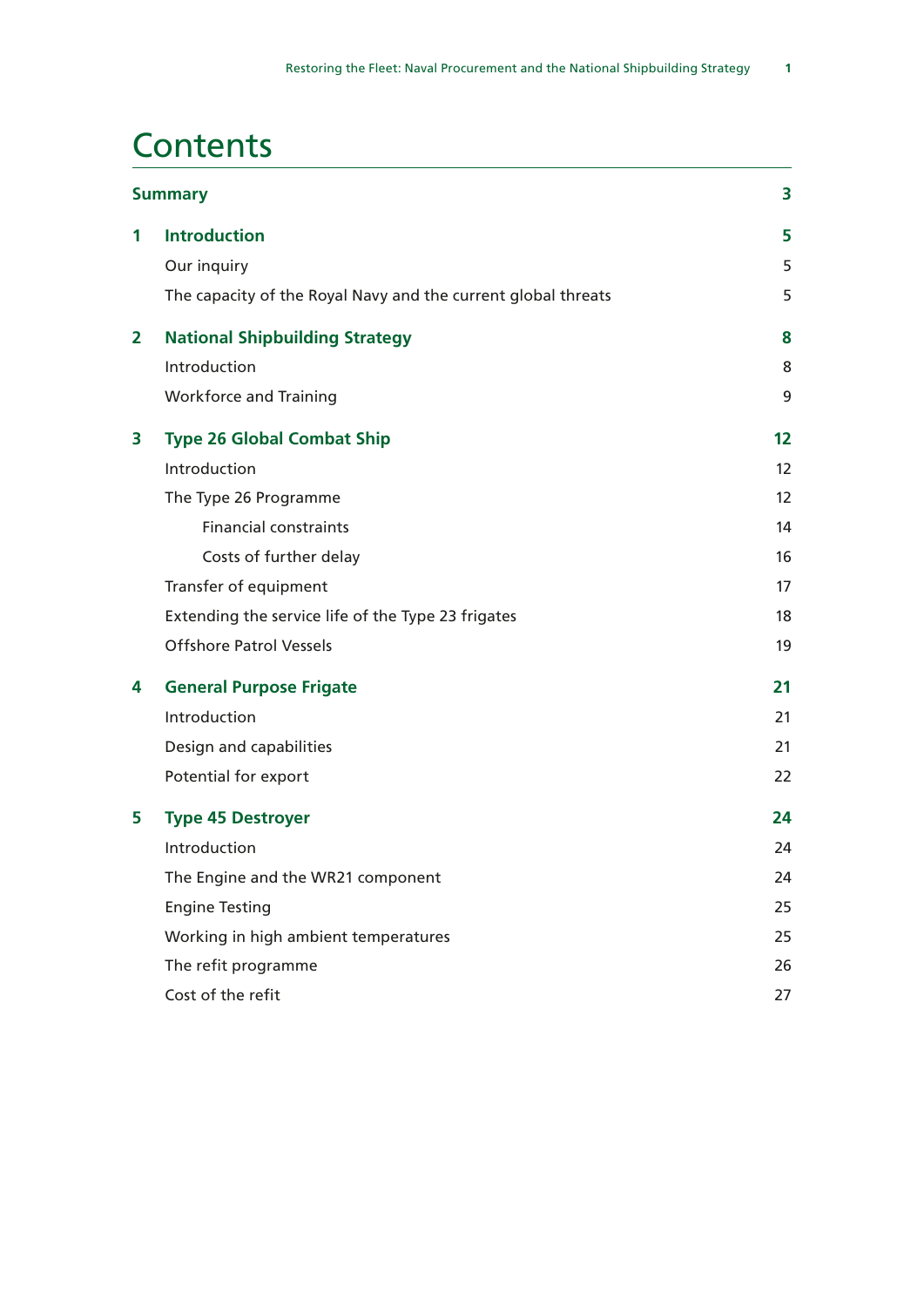| <b>6</b> Conclusion                                              | 29 |
|------------------------------------------------------------------|----|
| <b>Conclusions and recommendations</b>                           | 30 |
| Appendix 1: Numbers of ships in the surface fleet                | 36 |
| <b>Appendix 2: Naval Strengths</b>                               | 37 |
| Appendix 3: Standing commitments for the Royal Navy              | 38 |
| <b>Formal Minutes</b>                                            | 41 |
| <b>Witnesses</b>                                                 | 42 |
| <b>Published written evidence</b>                                | 43 |
| List of Reports from the Committee during the current Parliament | 44 |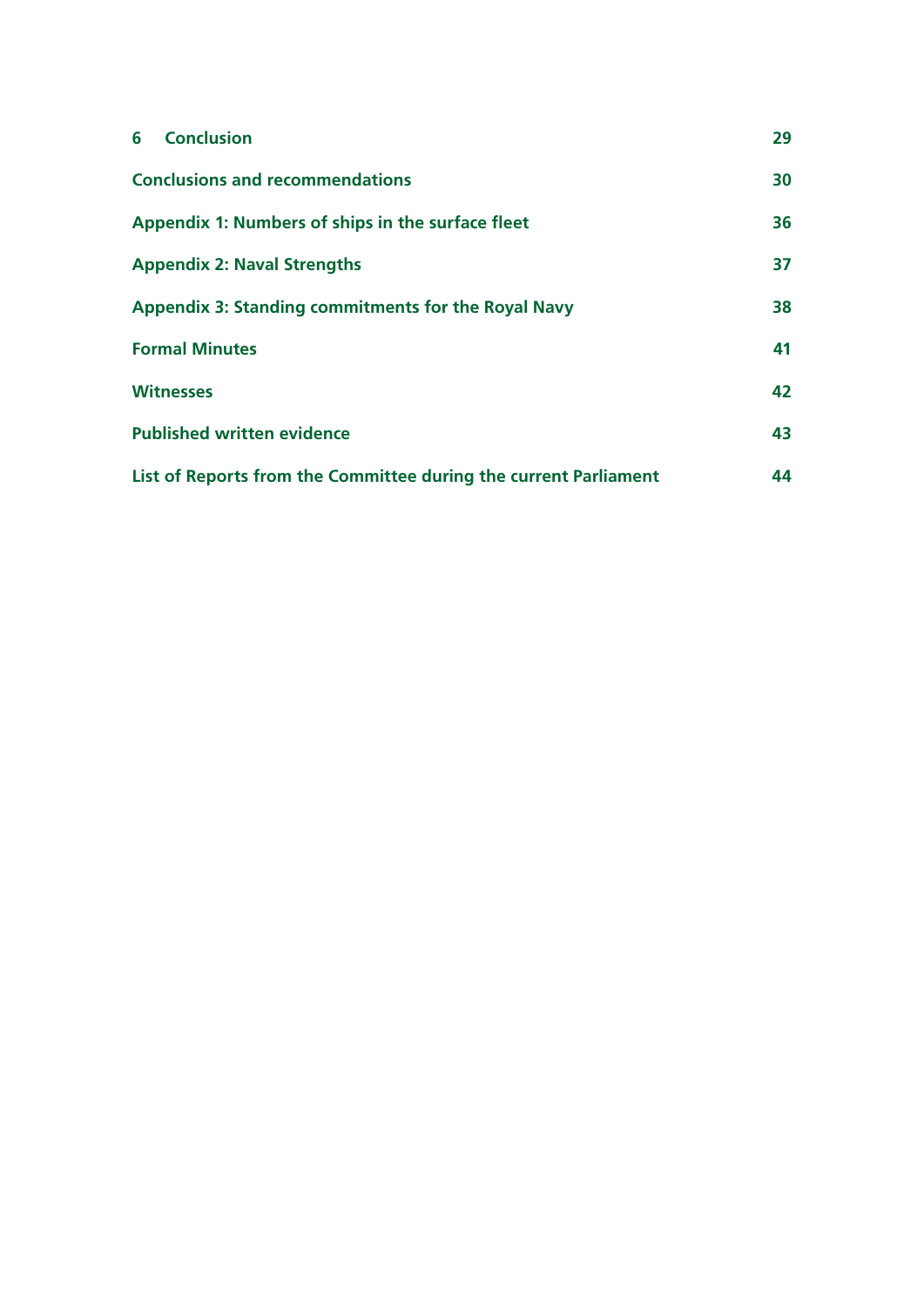### <span id="page-4-0"></span>Summary

The Ministry of Defence (MoD) is embarking on a major modernisation of the Royal Navy's escort fleet. It has undertaken to replace the thirteen existing Type 23 frigates with eight new Type 26 Global Combat Ships and at least five new General Purpose Frigates, provisionally referred to as the Type 31. At the same time, the Royal Navy's six Type 45 destroyers are about to undergo a major refit of their engines, after serious and repeated power failures.

The Government's National Shipbuilding Strategy, to be announced shortly, will set out the framework within which these ships will be delivered. Delays to the construction of the Type 26 have had a negative impact on the skills of the shipbuilding workforce, and could have major implications for costs and availability. The National Shipbuilding Strategy must provide industry with the certainty it needs to plan and develop a stable, sustainable and highly skilled workforce. If it is to be more than a statement of aspirations, the Strategy should set out clear, timed production schedules for the delivery of both classes of frigate.

The MoD recently announced that construction of the Type 26 will commence in the summer of 2017. However, that date remains dependent upon a successful conclusion to negotiations on both the design of the ship and the contract with BAES, the main supplier. The MoD must provide greater clarity and detail on the timing of the construction phase, including a clear statement that it has the necessary funds to deliver the programme expeditiously. The importance of this cannot be overstated. The Type 23 frigates will start to come out of service in 2023 at twelve-monthly intervals. If the new frigates are not delivered to that decommissioning timetable, ship numbers will be reduced further from what is already an historic low. The current total of 19 frigates and destroyers—only 17 of which are usable—is already insufficient: to go below that number, even for a transitional period, would be completely unacceptable.

The development of a new General Purpose Frigate offers the potential both to provide the Royal Navy with a broad range of capabilities and, if sufficiently versatile and economical, to increase the number of frigates in the future Fleet. The General Purpose Frigate also offers the UK the opportunity to re-enter the export market for warships. However, the drive for exports must not come at the cost of those capabilities which the Royal Navy requires. By designing a 'template' warship, on a modular basis, with the potential for 'plug-and-play' equipment upgrades throughout its working life, the UK has a unique opportunity to halt and reverse the relentless decline in the number of its naval vessels. This opportunity must be seized.

As well as delivering the new frigates, the MoD has been forced to refit the engines of all six Type 45 destroyers. The ships have suffered from serious engine failures as a result of shortcomings in specification, design and testing. Blame for those failures can be attributed both to the MoD and its contractors, but the taxpayer will have to foot the bill. The refit of the Type 45 engines should restore confidence in the reliability of the ship but it must be carried out in a way that minimises disruption to the availability of an already depleted number of destroyers.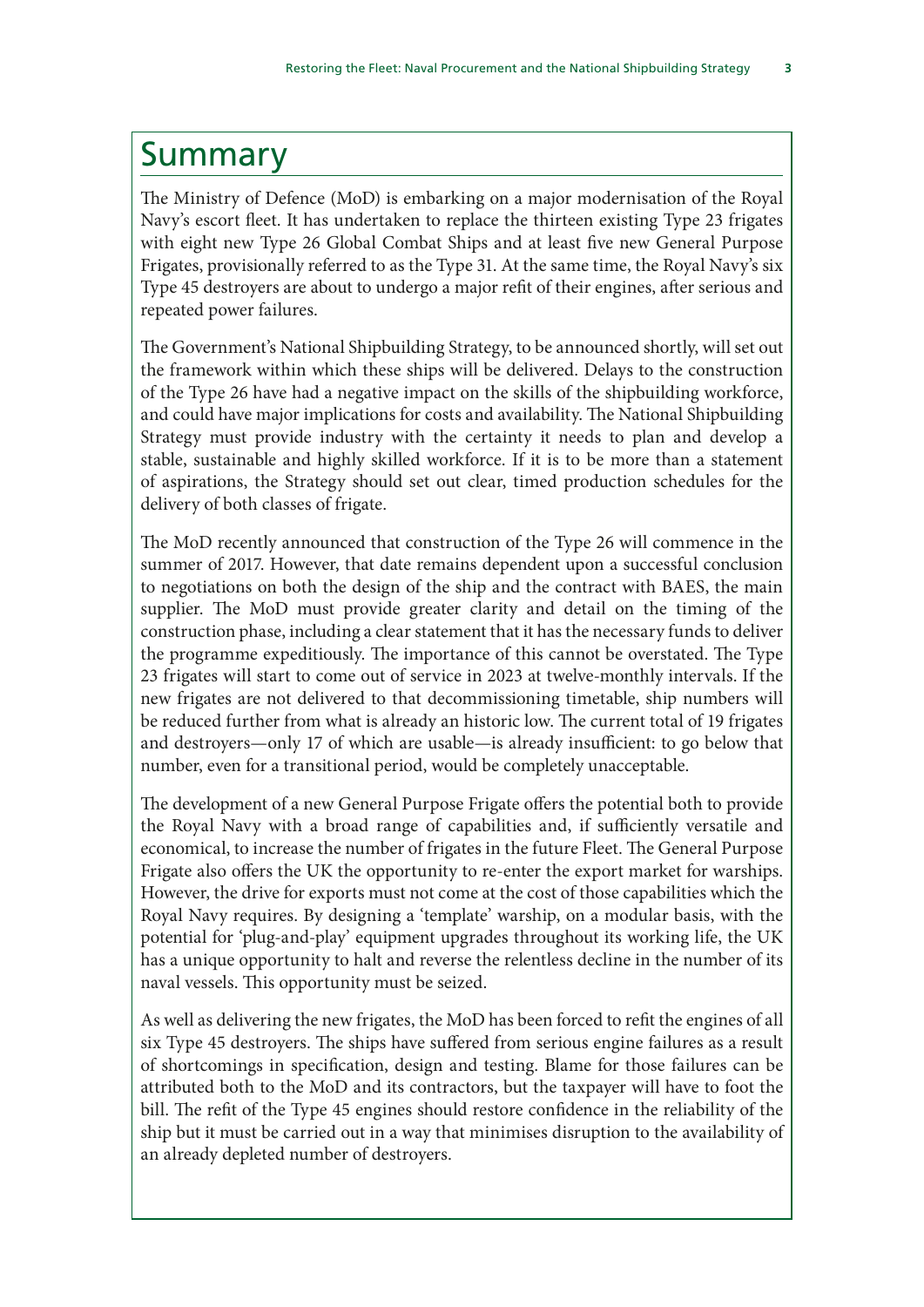At 19 ships, compared with 35 in 1997, the Royal Navy's frigate and destroyer fleet is way below the critical mass required for the many tasks which could confront it. If the National Shipbuilding Strategy can deliver the Type 26 and Type 31 GPFF to time, the MoD can start to grow the Fleet and return it to an appropriate size. The 2015 SDSR set out the Government's ambition for a modern, capable Royal Navy. Now is the time for the MoD to deliver on its promises.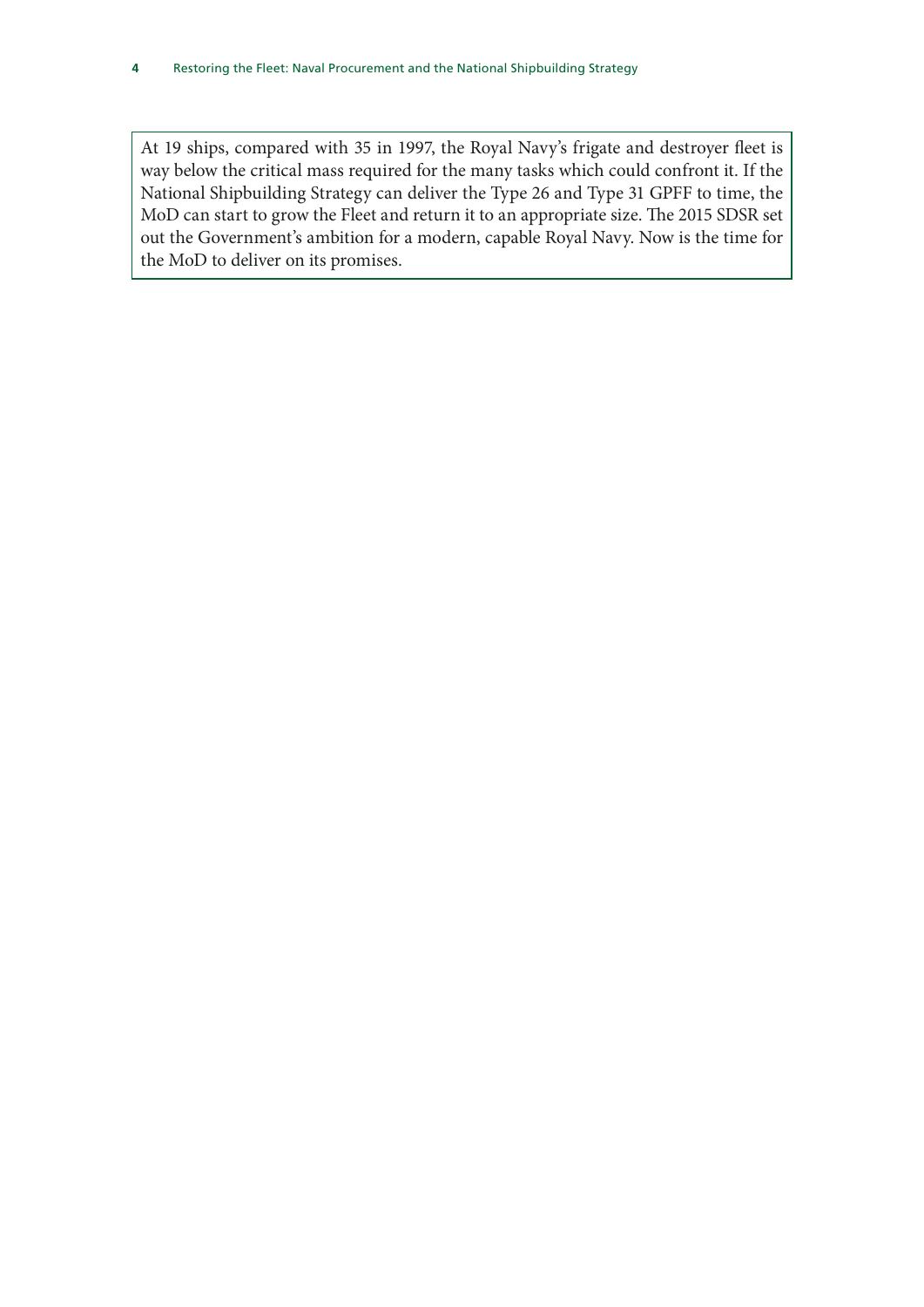## <span id="page-6-0"></span>**1** Introduction

### **Our inquiry**

1. The Strategic Defence and Security Review (SDSR 2015), published in November 2015, set out the structure of the Royal Navy's surface fleet. In it, the Government committed to maintaining at least 19 frigates and destroyers by replacing the thirteen Type 23 frigates with eight Type 26 Global Combat Ships (GCS) and initially five "lighter, flexible" General Purpose Frigates (GPFF).<sup>1</sup> SDSR 2015 also announced a commitment to build an additional two Offshore Patrol Vessels (OPVs), and stated that, by the 2030s, there could be a "further increase the total number of frigates and destroyers".<sup>2</sup>

2. The SDSR also confirmed the Government's intention to publish a National Shipbuilding Strategy (NSS), which would "lay the foundations for a modern and efficient sector capable of meeting the country's future defence and security needs".<sup>3</sup> The Strategy, designed by Sir John Parker, chairman of Anglo American, will be published alongside the 2016 Autumn Statement,<sup>4</sup> and at its heart will be the acquisition of the Type 26 GCS.

3. This Report first comments on the current and planned future capacity of the Royal Navy. It then considers the programmes for the Type 26 and the GPFF frigates and the impact of their respective timetables on maintaining the current totals of frigates and destroyers in the surface fleet. The Report also examines the failings of the propulsion system of the Type 45 destroyers and the effect of delays to the Type 26 programme on the skills base in the shipbuilding industry.

4. We held two evidence sessions, hearing from a range of witnesses including former First Sea Lords, academics, representatives of industry and the Ministry of Defence. We thank all those who provided their time and expertise to this inquiry.

### **The capacity of the Royal Navy and the current global threats**

5. The Government's Strategic Defence and Security Review (SDSR) 2015 noted that the Royal Navy delivers the UK's nuclear deterrent, projects our maritime power and provides world-class amphibious forces.<sup>5</sup> Given that the UK is an island nation, the importance of these tasks cannot be overstated. Indeed, our first Report of this Parliament, *Flexible response? An SDSR checklist of potential threats and vulnerabilities* highlighted several potential threats which would require a response delivered entirely or in great part by the Royal Navy, including:

- Growing instability in the Middle East and North Africa;
- Potential for conflict in the South and East China Seas; and
- Potential for Russian aggression in Europe and the High North and possible dilution of the commitment to Article 5 of the NATO Treaty.

<sup>1</sup> Strategic Defence and Security Review, para 4.47 [Cm 9161](https://www.gov.uk/government/uploads/system/uploads/attachment_data/file/555607/2015_Strategic_Defence_and_Security_Review.pdf) November 2015

<sup>2</sup> Strategic Defence and Security Review, para 4.47 [Cm 9161](https://www.gov.uk/government/uploads/system/uploads/attachment_data/file/555607/2015_Strategic_Defence_and_Security_Review.pdf) November 2015

<sup>3</sup> Strategic Defence and Security Review, para 6.55 [Cm 9161](https://www.gov.uk/government/uploads/system/uploads/attachment_data/file/555607/2015_Strategic_Defence_and_Security_Review.pdf) November 2015

<sup>4</sup> [Budget 2016,](https://www.gov.uk/government/uploads/system/uploads/attachment_data/file/508193/HMT_Budget_2016_Web_Accessible.pdf) HC 901, para 2.284

<sup>5</sup> Strategic Defence and Security Review, para 4.47 [Cm 9161](https://www.gov.uk/government/uploads/system/uploads/attachment_data/file/555607/2015_Strategic_Defence_and_Security_Review.pdf) November 2015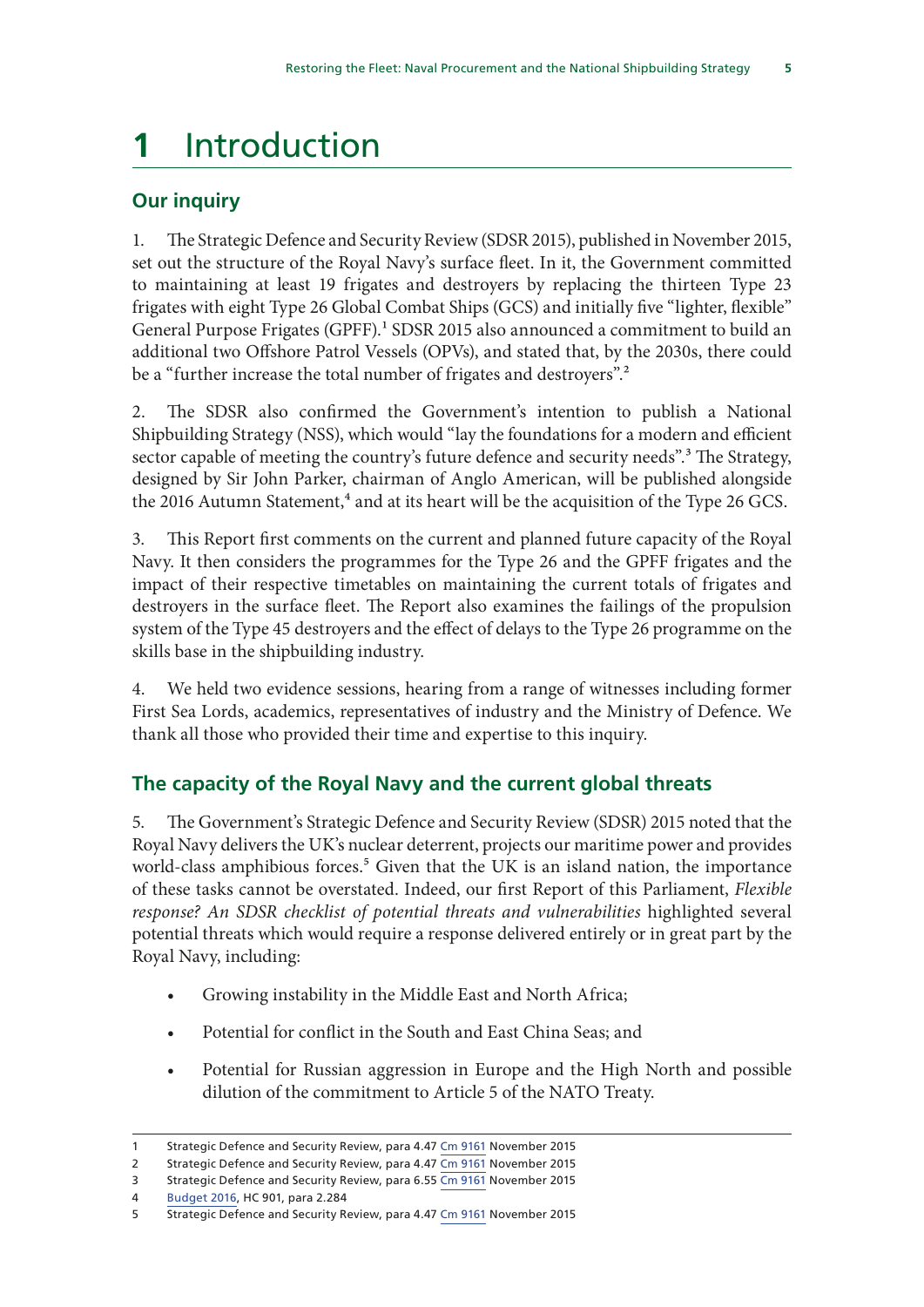In relation to those threats, the Report also highlighted a number of vulnerabilities which the SDSR had to address, which included:

- Inadequate training opportunities for UK Armed Forces; and
- A lack of numbers in UK Armed Forces as well as gaps in capabilities.<sup>6</sup>

6. The importance of the Royal Navy to UK defence and security was described, succinctly, by Admiral Lord West, former First Sea Lord:

> I believe Britain still is a global nation. We have huge amounts of imports and exports by sea. […] We need global stability, and historically the Navy has provided that. We have whittled the numbers down now, I believe, to an extent where that is at risk, which is not good for Britain, for British people globally, or for the world.7

7. A credible Navy is also essential for force projection. As Peter Roberts, Senior Research Fellow for Sea Power and Maritime Studies at RUSI, told us, both the political rhetoric and the threat posed to the UK are similar to those of the 1980s. But, by contrast, the size and structure of the Royal Navy reflects the geopolitical thinking of the early 2000s, which he warned "ignores the real increase and reality" of the dangers we currently face.<sup>8</sup> The maritime threat to the UK was highlighted in our Report, *Russia: Implications for UK defence and security* which stated that "Russian warships have been observed close to British waters and Russian submarines have attempted to record the 'acoustic signature' of Vanguard class submarines carrying Trident nuclear missiles".9 More recently, on 21 October 2016, a Russian carrier group sailed through the North Sea and up the English Channel en route to the Middle East. Although the MoD confirmed that it was "manmarked every step of the way" by UK and NATO warships, it was a stark reminder why the UK needs enough surface ships to present a credible response. As the BBC commented at the time:

> This is not just about boosting Russian firepower in Syria. If that was the case, it would be easier for Moscow to deploy more bombers to its airbase in Syria near Latakia.

> Sending a large Russian flotilla through the North Sea and the English Channel sends a clear message to the West: anything you can do, we can do just as well-or even better.<sup>10</sup>

8. Despite the continuing importance of the Royal Navy to UK defence and security, successive Governments have shrunk the Navy to dangerously low levels. In 1980, the Navy had 13 destroyers and 53 frigates. By 1990, this had fallen to 13 destroyers and 35 frigates. Numbers had been reduced to 11 destroyers and 21 frigates by 2000; and to 6 destroyers and 17 frigates by 2010. Today the figure stands at 6 destroyers and 13 frigates: although with HMS Dauntless being redesignated as a 'harbour training and accommodation ship',

<sup>6</sup> Defence Committee, First Report of Session 2015–16, *[Flexible response? An SDSR checklist of potential threats](http://www.publications.parliament.uk/pa/cm201516/cmselect/cmdfence/493/493.pdf)  [and vulnerabilities](http://www.publications.parliament.uk/pa/cm201516/cmselect/cmdfence/493/493.pdf)*, HC 493.

<sup>7</sup> Q1 [Lord West]

<sup>8</sup> Q2 [Mr Roberts]

<sup>9</sup> Defence Committee, First Report of Session 2016–17, *[Russia: Implications for UK defence and security](http://www.publications.parliament.uk/pa/cm201617/cmselect/cmdfence/107/107.pdf)*, [HC 107,](http://www.publications.parliament.uk/pa/cm201617/cmselect/cmdfence/107/107.pdf) para 91.

<sup>10</sup> [BBC news, 21 October 2016](http://www.bbc.co.uk/news/uk-37725327)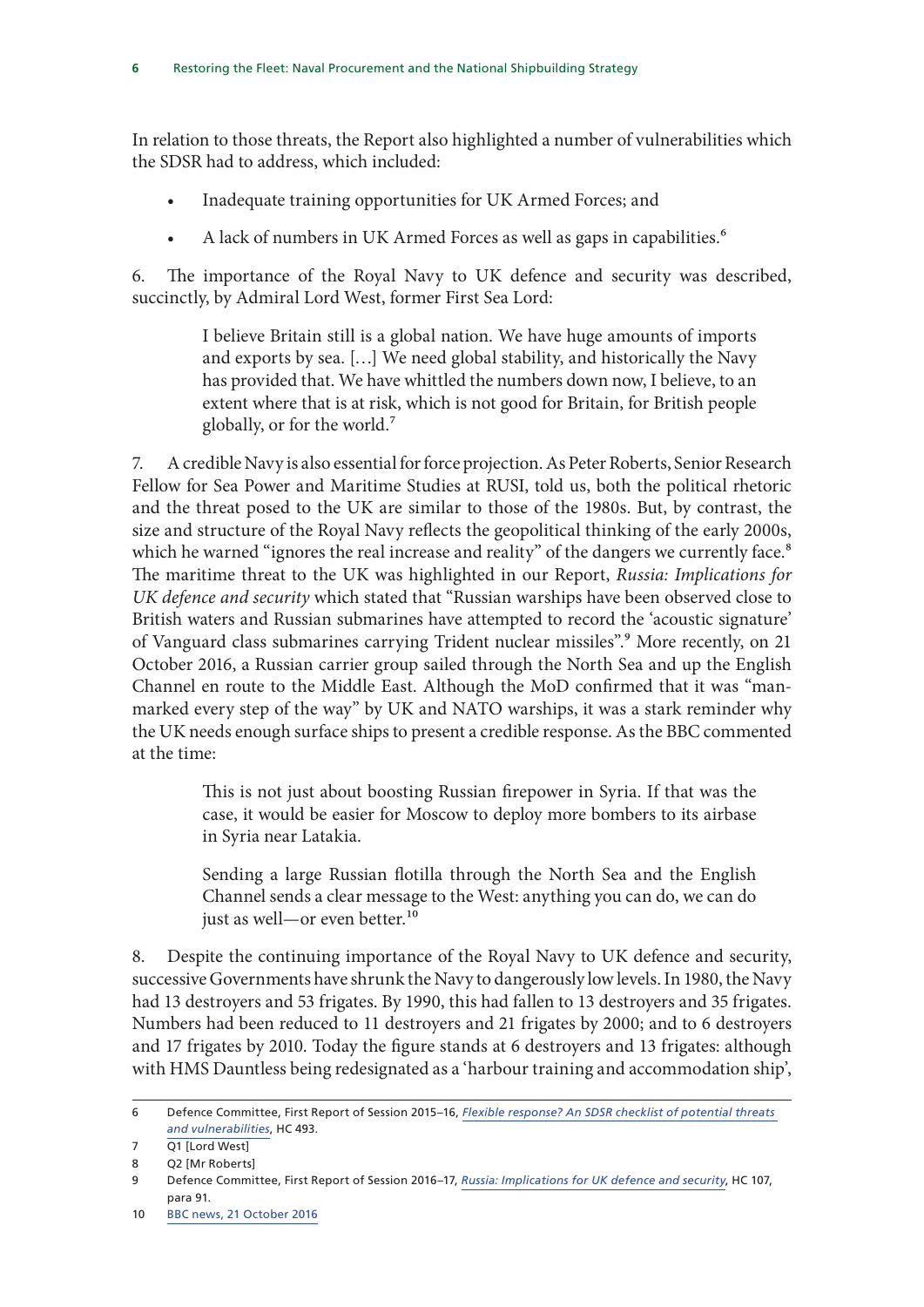and HMS Lancaster put into a state of 'extended readiness', the fully operational number is actually 5 destroyers and 12 frigates.<sup>11</sup> The long-term and drastic decline in the strength of the Royal Navy can be seen clearly in the table at Appendix 1.

9. The Government takes the view that the current number of 19 frigates and destroyers is sufficient for the Navy to carry out its tasks. However, Admiral Lord West told us that the "detailed assessment" undertaken in the SDR of 1998 concluded that the Royal Navy required no fewer than 30 destroyers and frigates. "I still believe that is roughly the number we need", he stated.12 In similar vein, Admiral Sir Mark Stanhope, also a former First Sea Lord, told us that the SDSR of 2010 had identified a figure of 23 as the minimum number required and asserted that this remained the case today.<sup>13</sup> Without giving a figure, Peter Roberts agreed that 19 destroyers and frigates was "insufficient".14

10. The Royal Navy has a number of standing commitments, which are set out in Appendix 3. In addition to the protection of UK and home waters, they include commitments in the North and South Atlantic, the Falkland Islands, the Gulf and contributions to the four Standing NATO Naval Task Groups. A number of these tasks are undertaken by OPVs, but together the UK's commitments represent a significant undertaking with only 19 frigates and destroyers**.** It is a matter to which we will return when we come to consider the impact of SDSR 2015 on the Royal Navy. That said, we are currently of the opinion that the Royal Navy requires an increase in the number of frigates, destroyers and personnel if these standing commitments are to remain sustainable.

11. **As an island nation, the importance of the Royal Navy to UK defence must not be underestimated. Our starting point in this Report is our conviction that the current number of frigates, destroyers and personnel inadequately reflects the potential threats and vulnerabilities facing the UK and its interests overseas.**

<sup>11</sup> HC Deb 8 June 2016 [\(40030](http://www.parliament.uk/written-questions-answers-statements/written-question/commons/2016-06-08/40030))

<sup>12</sup> Q2 [Lord West]

<sup>13</sup> Q2 [Sir Mark Stanhope]

<sup>14</sup> Q10 [Mr Roberts]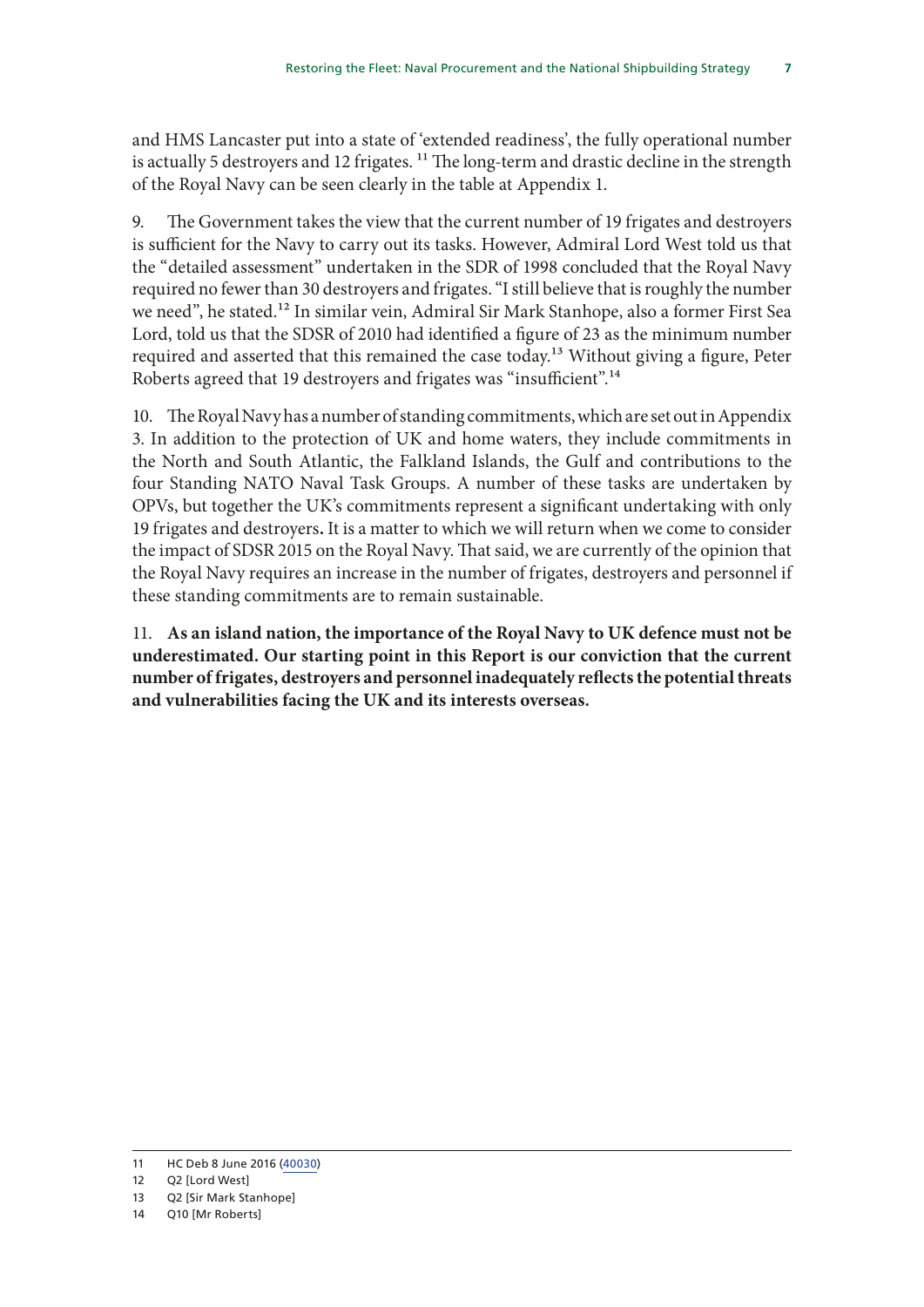## <span id="page-9-0"></span>**2** National Shipbuilding Strategy

#### **Introduction**

12. The development of a National Shipbuilding Strategy (NSS) was announced in January 2015. The MoD stated that the Strategy would:

> Help deliver world class ships for the Royal Navy while ensuring the best value-for-money for the taxpayer. It will also ensure that the Navy continues to have the capability it needs to protect our nation's interests and ensure continued investment in UK warship production. It will help maintain jobs, provide new apprenticeships, and develop advanced engineering skills.15

The MoD also said that the National Shipbuilding Strategy would consider the potential to build a new complex warship<sup>16</sup> every two years.<sup>17</sup>

13. On 16 March 2016, Sir John Parker was appointed as the Independent Chair of the National Shipbuilding Strategy, with a timetable to Report by the 2016 Autumn Statement.<sup>18</sup> In written evidence the MoD told us that Sir John's work would consider the following:

- Lessons arising from existing programmes;
- The UK industrial base and how this might be best engaged;
- How to balance the Royal Navy's light General Purpose Frigate (GPFF) requirement against export opportunities and industrial capacity; and
- The potential for simpler, reusable and exportable naval designs for future warships.<sup>19</sup>

It went on to say that the Strategy would place UK warship building on a "sustainable long-term footing" and that the Type 26 programme would form a "central part of the Strategy".20 As we set out later in this Report, the Type 26 programme has been extended on several occasions, resulting in delays to the construction phase. The impact of those delays on the surface fleet is of deep concern to us and if the Strategy does not address this, the Royal Navy's capability to maintain its current meagre total of 19 frigates and destroyers, and to deliver on its tasks, may be significantly undermined.

14. In oral evidence, Harriett Baldwin MP, Parliamentary Under-Secretary of State for Defence Procurement, told us that the commitment to build eight Type 26 Global Combat Ships formed "part of the foundation [of the NSS] and informs the whole strategy".<sup>21</sup> However, she explained that while the Type 26 programme and the Strategy were interrelated, they were independent exercises. Furthermore, the actual decision on the main gate for the Type 26 would be a "separate part of the overall process".<sup>22</sup>

<sup>15</sup> Ministry of Defence, press release, [30 January 2015](https://www.gov.uk/government/news/plans-to-deliver-the-most-modern-navy-in-the-world).

<sup>16</sup> For the MoD's definition of a complex warship, see paragraph 66.

<sup>17</sup> Ministry of Defence, press release, [30 January 2015](https://www.gov.uk/government/news/plans-to-deliver-the-most-modern-navy-in-the-world)

<sup>18</sup> HC Deb, 29 June 2016, [\(35480\)](http://www.parliament.uk/business/publications/written-questions-answers-statements/written-question/Commons/2016-06-29/41500)

<sup>19</sup> Ministry of Defence ([RNT0003\)](http://data.parliament.uk/writtenevidence/committeeevidence.svc/evidencedocument/defence-committee/naval-procurement-type-26-and-type-45/written/35190.html)

<sup>20</sup> Ministry of Defence ([RNT0003\)](http://data.parliament.uk/writtenevidence/committeeevidence.svc/evidencedocument/defence-committee/naval-procurement-type-26-and-type-45/written/35190.html)

<sup>21</sup> Q137 [Harriett Baldwin]

<sup>22</sup> Q139 [Harriett Baldwin]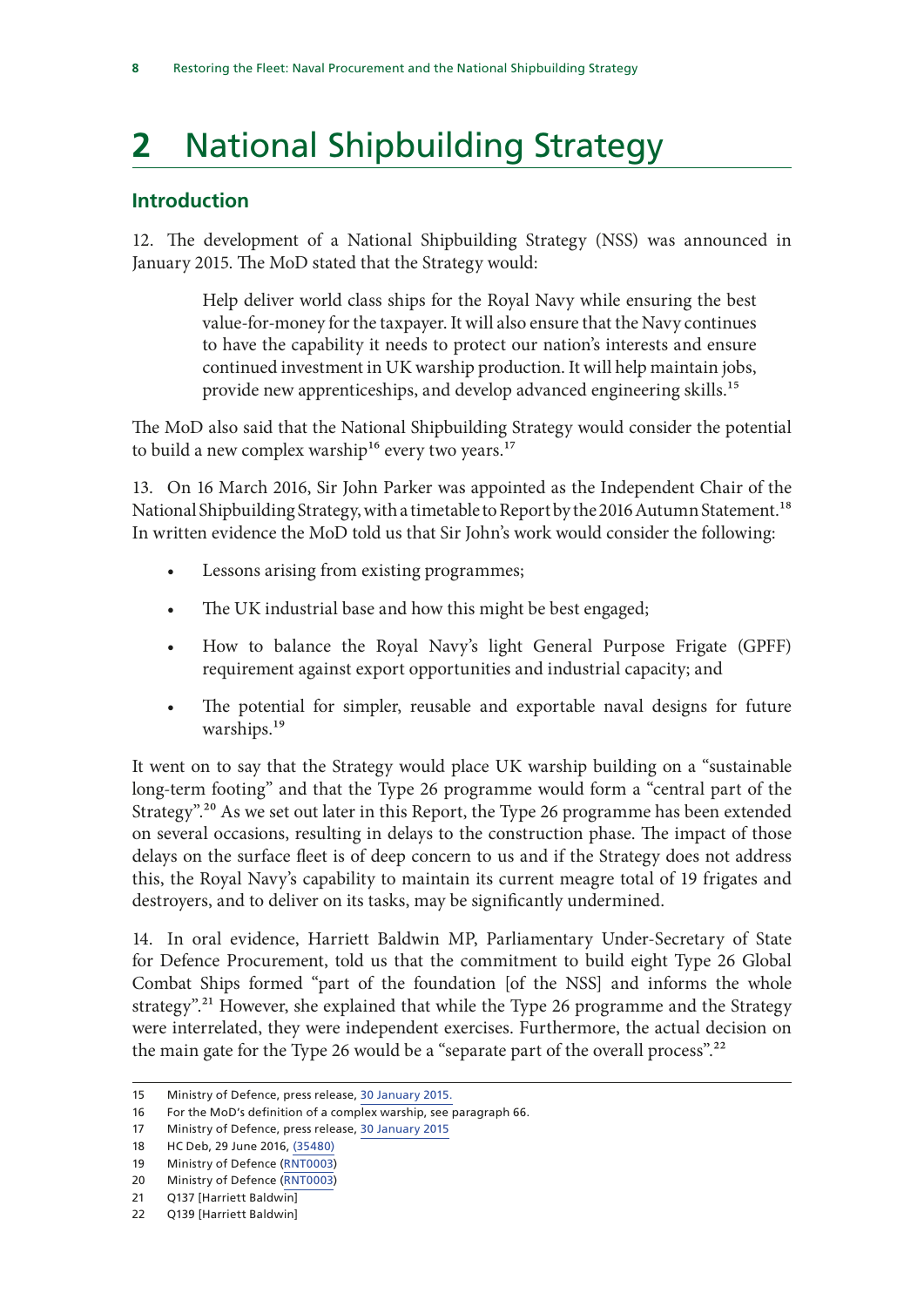<span id="page-10-0"></span>15. Although the National Shipbuilding Strategy has yet to be published, it is clear that it will play a key role in the production of the Type 26 and in future years, the GPFF. The Type 23 frigates are coming towards the end of their service life and, with fewer surface ships in the Royal Navy than ever before, there is little, if any, room for manoeuvre. Therefore, the ability of the National Shipbuilding Strategy to deliver Royal Navy capabilities on time and within budget is of vital importance.

16. Alongside the delivery of the Type 26 frigates, the MoD has also to manage a major refit of the Type 45 destroyers—which we discuss later in this Report—following the wellpublicised problems with their propulsion system. Taken together, this represents the replacement or refit the Royal Navy's entire fleet of destroyers and frigates.

17. **We look forward to the announcement of the National Shipbuilding Strategy, which has the potential to deliver a more coherent and timely production line of ships for the Royal Navy. However, if that potential is to be realised, the Strategy must include strict timelines for the delivery of the new Type 26 class of frigates and an indicative timeframe for the General Purpose Frigate. Without this information, the National Shipbuilding Strategy will offer little more than aspirations for the future of the Royal Navy.**

18. *We recommend that the National Shipbuilding Strategy sets out a detailed timeline for the delivery of the Type 26 frigates and the General Purpose Frigates alongside a clear description of how success will be measured in the coming years***.** *We will expect the Strategy also to include a comprehensive assessment of the potential to build a new complex warship every two years, as well as a detailed schedule showing how each new frigate will arrive as each Type 23 frigate is withdrawn from service with the Fleet, so that no further reduction occurs in its already insufficient warship numbers.*

19. *Furthermore, we expect the Strategy to set out the criteria against which the expansion of the UK's share of the export market in warships will be judged.*

### **Workforce and Training**

20. The National Shipbuilding Strategy is intended to provide the industry with the long-term certainty necessary to generate a secure and skilled workforce. However, we were told that that will depend upon the commencement of the construction phase of the Type 26. Duncan McPhee, Manual Convenor (Scotstoun) of Unite the Union, told us that without the Type 26 programme, there was insufficient work in Scotland for the existing workforce. This has already resulted in BAES retaining staff at Rosyth on the carrier programme for "longer than anticipated" and will also result in other members of the workforce being re-tasked at the Barrow shipyard.<sup>23</sup>

21. Mr McPhee highlighted the fact that the absence of work on the Type 26 was undermining the ability to provide apprenticeships. Following the start of the construction phase of the Carrier programme, BAES was recruiting 100 apprentices a year. This was important to the industry as it both brought in new entrants and lowered the age profile of the workforce.<sup>24</sup> Furthermore, that throughput of apprentices played a key role

<sup>23</sup> Q117 [Mr McPhee]

<sup>24</sup> Q118 [Mr McPhee]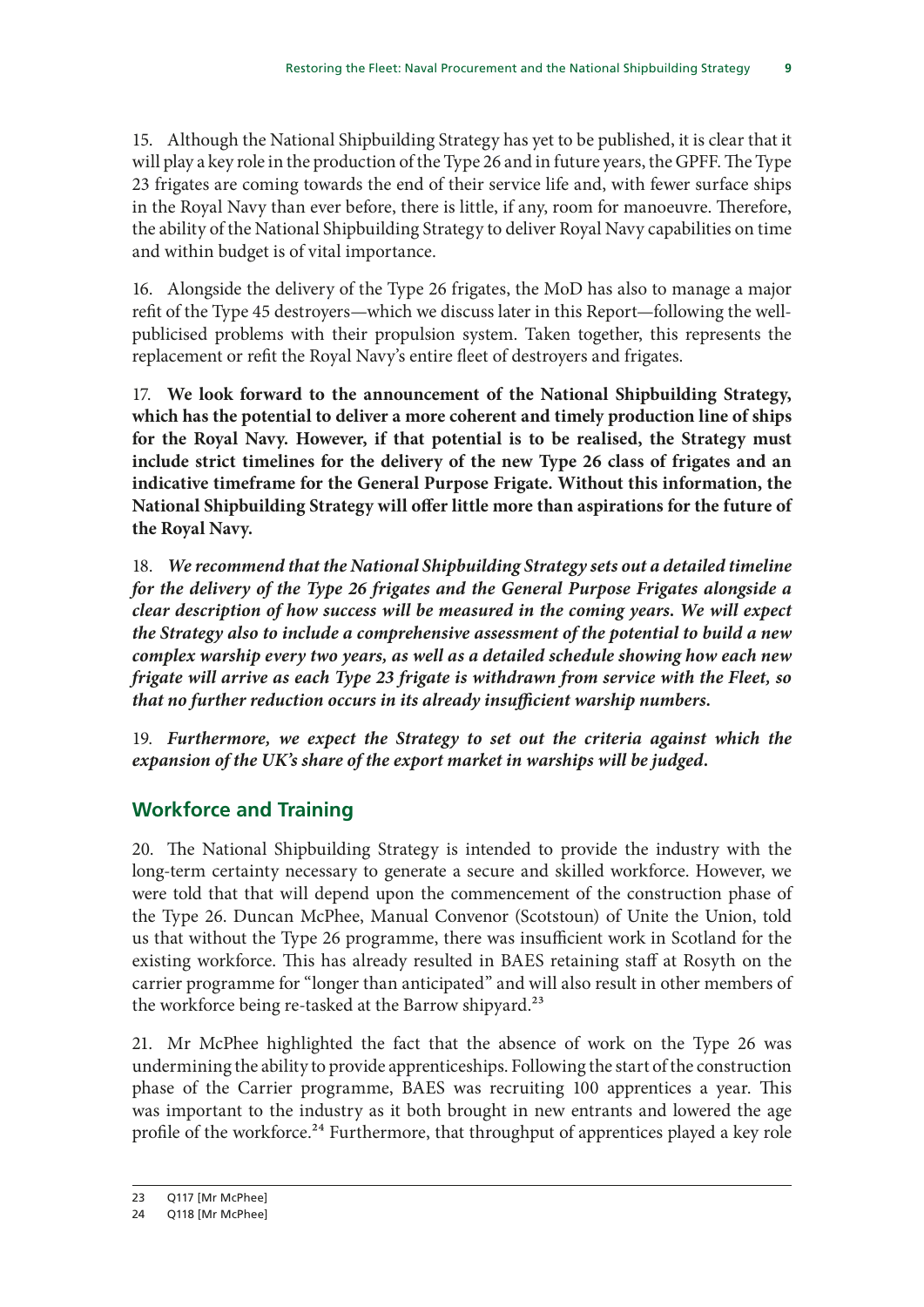in sustaining the appropriate level of skills for the longer-term.<sup>25</sup> By contrast, only 20 apprentices would be recruited in 2016 and Mr McPhee asserted that this was "solely because of the decision to move the Type 26 to a later date".<sup>26</sup> Alongside this, existing apprentices were experiencing significant disruption to their training:

> We are going to recruit 20 this year, and there are steelworkers who started last August who we have now had to switch to other trades. Fortunately, we are keeping them within the business, but in all my time in shipbuilding, I have never known apprentices to start with one trade and then, six months later, have to switch to another one. They were brought in because we thought we would be working on the steelwork for the Type 26. That is the impact on training and young people.<sup>27</sup>

Of still greater concern to us was the fact that Mr McPhee warned that any further delay would be "catastrophic" to the industry.<sup>28</sup>

22. Despite this assessment, Tony Douglas, Chief Executive of Defence Equipment and Support, Ministry of Defence, was far more optimistic about the shipbuilding industry and declared that the opportunities had "probably not been so good for an awfully long time".29 He restated the MoD's commitment to work not only to sustain skills in the industry but also to build on them.<sup>30</sup> Clearly, the MoD's recent announcement that "the steel cut for new Type 26 frigates will be in summer 2017" is a welcome development. However, this remains subject to the conclusion of negotiations on both the design and the overall contract.<sup>31</sup> Until these matters have been concluded, a level of uncertainty remains over the programme.

23. The MoD also asserted that the announcement of a date for cutting steel for the Type 26 would secure "hundreds of skilled jobs through until 2035." However, the construction of the General Purpose Frigate was not included in that announcement. Without a commitment to that work being undertaken on the Clyde, there will not be sufficient work to sustain the workforce over two decades. Furthermore, the MoD did not address infrastructure investment required to build an indoor assembly hall (or "Frigate Factory") on the Clyde, which would facilitate a much faster drumbeat not only for the Type 26, but also for future orders.

24. **It is clear to us that the delays in the construction of the Type 26 have had a negative impact on the development of the workforce on the Clyde. Apprenticeships are not being offered at the necessary rate, and those currently undertaking apprenticeships are having their skills training disrupted. Furthermore, workers are being required to move from Scotland to Barrow in order for them to undertake meaningful work. We welcome the efforts made by the trades unions and BAES to retain the workforce during this period of uncertainty, but remain deeply concerned by warnings that further delay could be "catastrophic" for the skills base.**

<sup>25</sup> Qq118–120 [Mr McPhee]

<sup>26</sup> Q118 [Mr McPhee]

<sup>27</sup> Q120 [Mr McPhee]

<sup>28</sup> Q121 [Mr McPhee]

<sup>29</sup> Q205 [Mr Douglas]

<sup>30</sup> Q205 [Mr Douglas]

<sup>31</sup> [MoD press release, 4 November 2016.](https://www.gov.uk/government/news/defence-secretary-confirms-summer-start-for-type-26-frigates)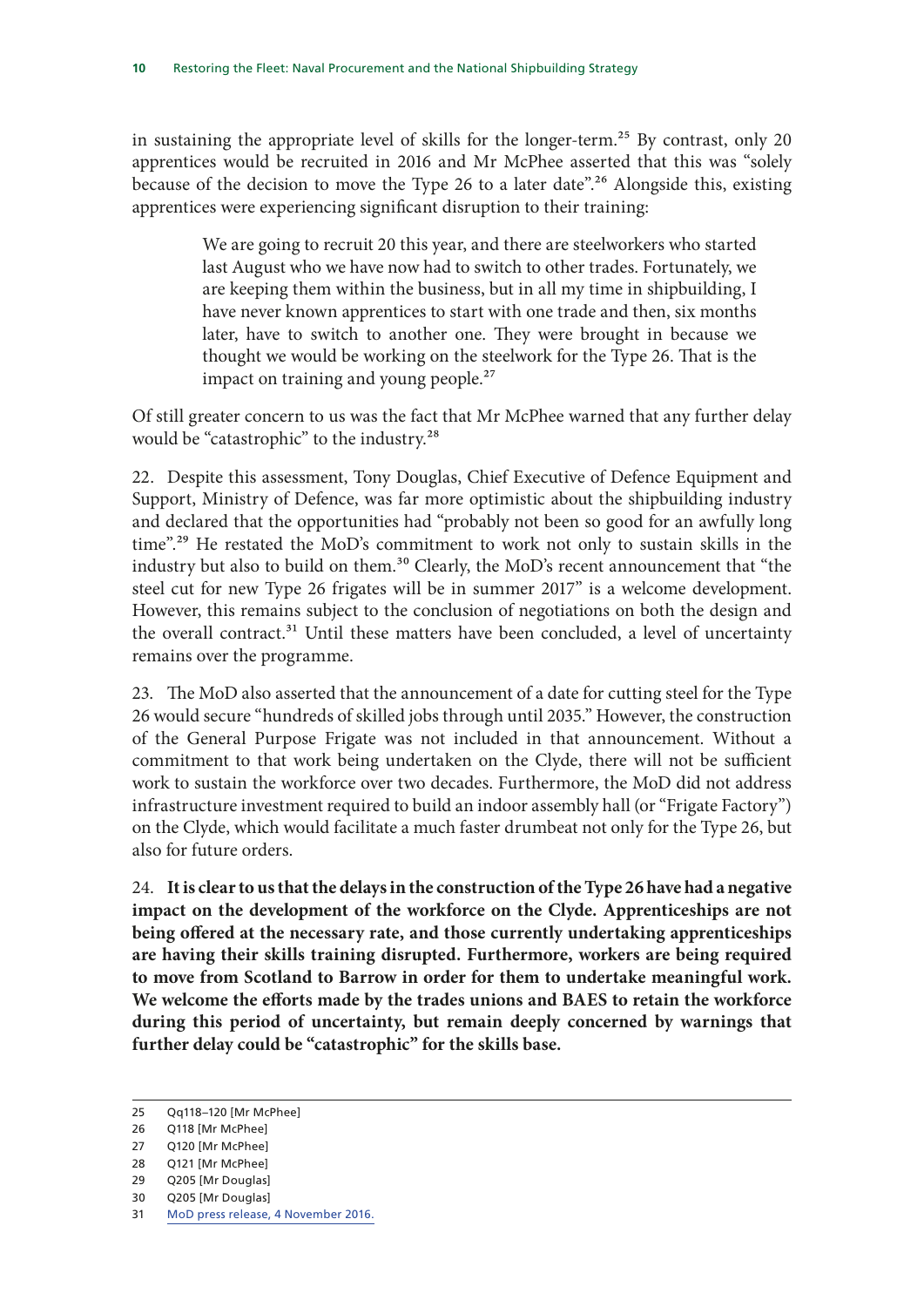25. *The Government must, as a matter of priority, ensure that the UK retains the specialist skills necessary to deliver the National Shipbuilding Strategy. It can do this only if the National Shipbuilding Strategy provides a programme of work on which industry and the workforce can rely. This must include a timetable for both the Type 26 and the GPFF. If the UK is not building sufficient ships, the skills base will be depleted with long-term impacts on both our national security and the UK's defence industrial*  infrastructure. To ensure the future skills required for ship building it is essential *that the Government does more to protect and secure the apprenticeship programme. The Government must set out in the National Shipbuilding Strategy, the numbers of apprenticeships required in each of the key trades and how it will monitor them to ensure there are no longer-term skills gaps.*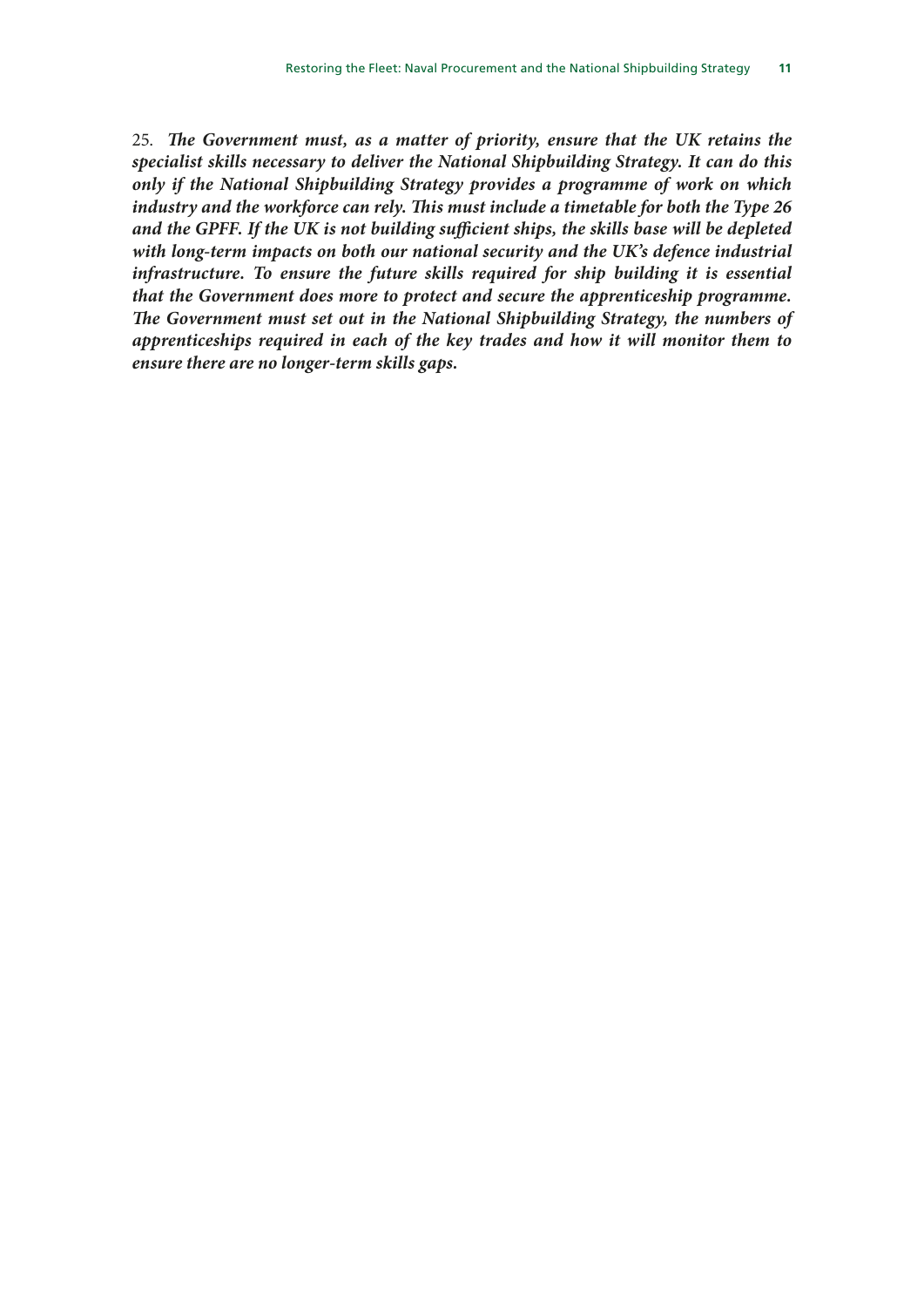## <span id="page-13-0"></span>**3** Type 26 Global Combat Ship

### **Introduction**

26. The 2005 Defence Industrial Strategy announced a Future Surface Combatant (FSC) study to consider how the capabilities provided by the Type 22 and Type 23 frigates could be met in the future.<sup>32</sup> At present, there are thirteen Type 23 frigates. Eight of the frigates are specialist anti-submarine frigates designed to protect the UK's nuclear deterrent submarine fleet and the future aircraft carrier and amphibious task forces. The remaining five are general purpose frigates.<sup>33</sup> The older Type 23 frigates are now nearing the end of their service life with the first of class, *HMS Argyll*, due to come out of service in 2023.<sup>34</sup>

27. SDSR 2010 stated that the Type 23 class would be replaced with the new Type 26 class on a one-for-one basis.<sup>35</sup> SDSR 2015 modified that commitment with the announcement that the thirteen Type 23 frigates would be replaced by eight Type 26 frigates in an antisubmarine role and at least five frigates from a new class of General Purpose Frigate (GPFF),<sup>36</sup> provisionally designated as the Type 31.

#### **The Type 26 Programme**

28. The National Audit Office's (NAO) *Major Projects Report 2015 and the Equipment Plan 2015 to 2025*,<sup>37</sup> provided a detailed assessment of the Type 26 programme and a timeline for the design and delivery programme.<sup>38</sup> The Concept Phase for the Type 26 was completed with Initial Gate approval given by the MoD on 18 March 2010.<sup>39</sup> Originally, the Assessment Phase was due to be completed in December 2013. As the NAO noted, the deadline for the Assessment Phase was extended on a number of occasions in order that the design be "further matured ahead of the main investment decision".<sup>40</sup> The Assessment Phase was finally signed off on 31 March 2015.<sup>41</sup>

29. Approval was then given to proceed to the Demonstration Phase, which would cover the period 1 April 2015 to 31 March 2016.<sup>42</sup> The expectation was that the manufacturing stage would follow shortly afterwards and in April 2016, Defense News reported that the original target was to start later that year.<sup>43</sup> However, on 22 March 2016, Philip Dunne MP, the then Minister for Defence Procurement, announced that the Demonstration Phase would be extended to June 2017 in order to:

<sup>32</sup> Defence Industrial Strategy [Cm 6697](http://webarchive.nationalarchives.gov.uk/20121026065214/http:/www.mod.uk/NR/rdonlyres/F530ED6C-F80C-4F24-8438-0B587CC4BF4D/0/def_industrial_strategy_wp_cm6697.pdf), December 2005

<sup>33</sup> HC Deb, 18 October 2016, [col 318WH](https://hansard.parliament.uk/commons/2016-10-18/debates/8FD3C123-5B5C-494F-B222-062774E8F301/Type26FrigatesClyde)

<sup>34</sup> Jane's Navy International, [13 July 2016](http://www.janes.com/article/62246/bae-unveils-general-purpose-frigate-concepts)

<sup>35</sup> Securing Britain in an Age of Uncertainty: The Strategic Defence and Security Review [Cm 7948](https://www.gov.uk/government/uploads/system/uploads/attachment_data/file/62482/strategic-defence-security-review.pdf), October 2010.

<sup>36</sup> Strategic Defence and Security Review, para 4.47 [Cm 9161](https://www.gov.uk/government/uploads/system/uploads/attachment_data/file/555607/2015_Strategic_Defence_and_Security_Review.pdf) November 2015

<sup>37</sup> National Audit Office *[Major Projects Report 2015 and the Equipment Plan 2015 to 2025](https://www.nao.org.uk/wp-content/uploads/2015/10/Appendices-and-project-summary-sheets.pdf)* Session 2015–16, HC 488-II

<sup>38</sup> Concept, assessment, demonstration, manufacture, in-service, disposal (CADMID)

<sup>39</sup> National Audit Office, *[Major Projects Report 2015 and the Equipment Plan 2015 to 2025](https://www.nao.org.uk/wp-content/uploads/2015/10/Appendices-and-project-summary-sheets.pdf)* Session 2015–16, HC 488-II

<sup>40</sup> National Audit Office, *[Major Projects Report 2015 and the Equipment Plan 2015 to 2025](https://www.nao.org.uk/wp-content/uploads/2015/10/Appendices-and-project-summary-sheets.pdf)* Session 2015–16, HC 488-II

<sup>41</sup> National Audit Office, *[Major Projects Report 2015 and the Equipment Plan 2015 to 2025](https://www.nao.org.uk/wp-content/uploads/2015/10/Appendices-and-project-summary-sheets.pdf)* Session 2015–16, HC 488-II

<sup>42</sup> National Audit Office, *[Major Projects Report 2015 and the Equipment Plan 2015 to 2025](https://www.nao.org.uk/wp-content/uploads/2015/10/Appendices-and-project-summary-sheets.pdf)* Session 2015–16, HC 488-II

<sup>43</sup> [Defense News, 22 April 2006](http://www.defensenews.com/story/defense/international/europe/2016/04/22/letter-release-reveals-type-26-production-approval-date/83381446/)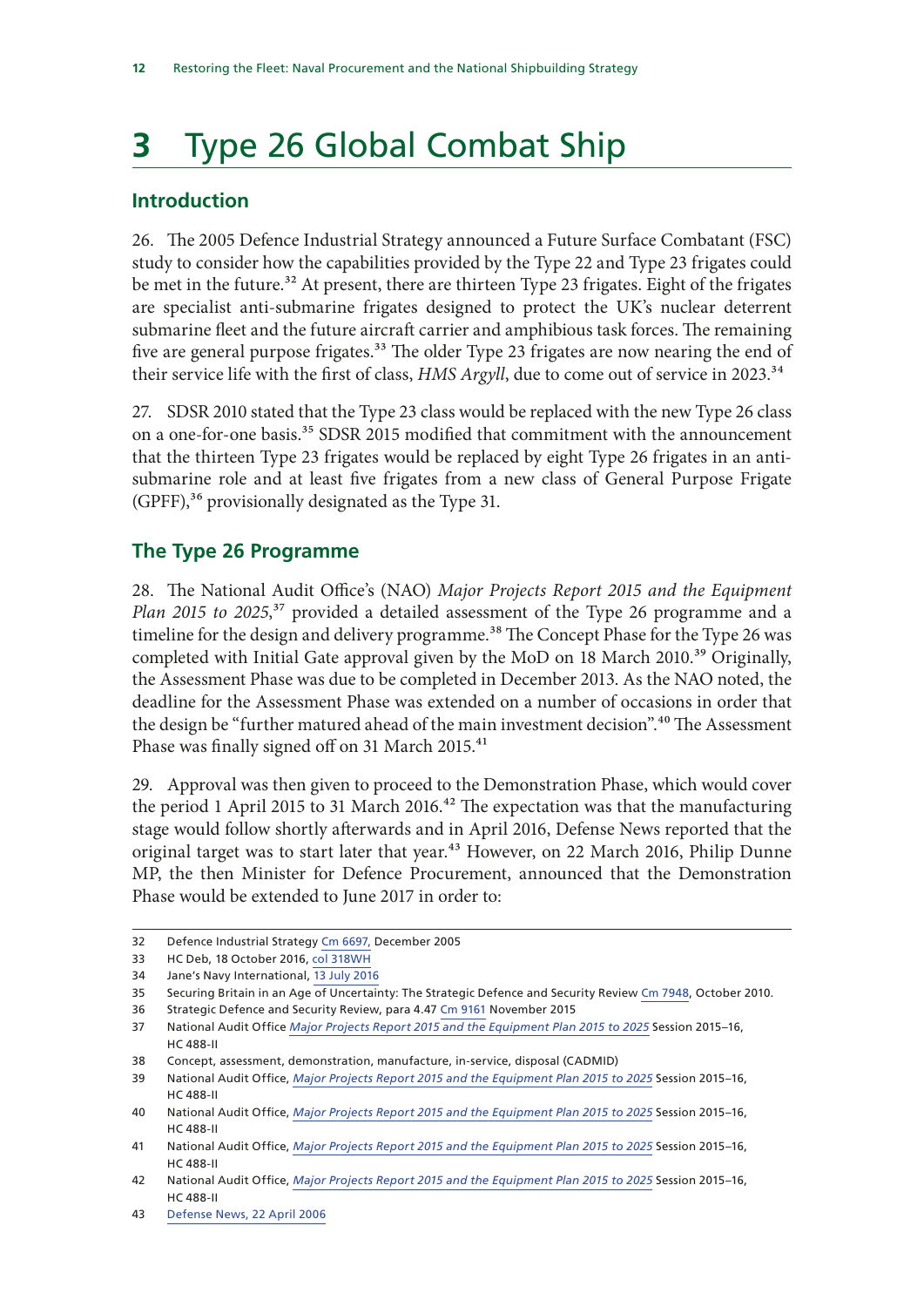Mature further the detailed ship design, ahead of the start of manufacture, including investing in Shore Testing Facilities, and extend our investment in the wider supply chain in parallel with the re-baselining work which is continuing.44

#### 30. **The Type 26 programme has seen a significant extension to its timetable with a thirteen month extension to the Assessment phase followed by an additional fifteen months to the Demonstration phase.**

31. When he gave oral evidence to us, John Hudson, Managing Director of BAES Maritime, stated that, despite the significant extensions to the Type 26 programme, further work was still necessary before it could reach the threshold for production. He confirmed that the design of the ship was progressing but that a number of aspects of the design had yet to be finalised—for example, the "compartmentalisation of the ship's internal structure and the manner in which many of the communications systems are completed and integrated".<sup>45</sup> He went on to explain that although these design issues were "on track" it was not yet possible to "fix a price" until there was "absolute clarity" on the final design decision.<sup>46</sup>

32. In written evidence, the MoD restated that no start date had been fixed for the construction phase and that it would be "determined by the work we are doing with BAE Systems to agree a production schedule that reflects the outcome of the Strategic Defence and Security Review (SDSR)". It went on to say that this work was "on-going" and would take "a number of months to complete".<sup>47</sup>

33. When we questioned Tony Douglas, from Defence Equipment and Support (DE&S), about the start-date he believed that the MoD would be in a position to "bring a definitive set of dates in the relative short term". However, he was unable to give a precise date because it was "subject to a commercial negotiation".<sup>48</sup> He continued:

> It will take as long as it takes for us to be able to satisfy the Ministry of Defence, the taxpayer and Her Majesty's Royal Navy that we have landed the performance, through industry, that is necessary to deliver the programme.<sup>49</sup>

And added that:

The schedule component of this is at the heart of closing out an appropriate deal that maps the requirements of Her Majesty's Royal Navy, maps into the requirement of the Type 23, optimises value for money, and delivers a build schedule that drives performance with BAE Systems.<sup>50</sup>

34. On Friday 4 November 2016, the MoD finally announced that the Construction Phase of the Type 26 programme would start in the summer of 2017. However, that announcement came with several major caveats. Detailed contract negotiations have yet to be concluded, and the ship's design has yet to be finalised. Construction can start only

<sup>44</sup> HC Deb, 22 March 2016, [Col 59WS](http://www.publications.parliament.uk/pa/cm201516/cmhansrd/cm160322/wmstext/160322m0001.htm)

<sup>45</sup> Q175 [Mr Douglas]

<sup>46</sup> Q175 [Mr Douglas]

<sup>47</sup> Ministry of Defence ([RNT0003\)](http://data.parliament.uk/writtenevidence/committeeevidence.svc/evidencedocument/defence-committee/naval-procurement-type-26-and-type-45/written/35190.html)

<sup>48</sup> Q142 [Mr Douglas]

<sup>49</sup> Q165 [Mr Douglas]

<sup>50</sup> Q141 [Mr Douglas]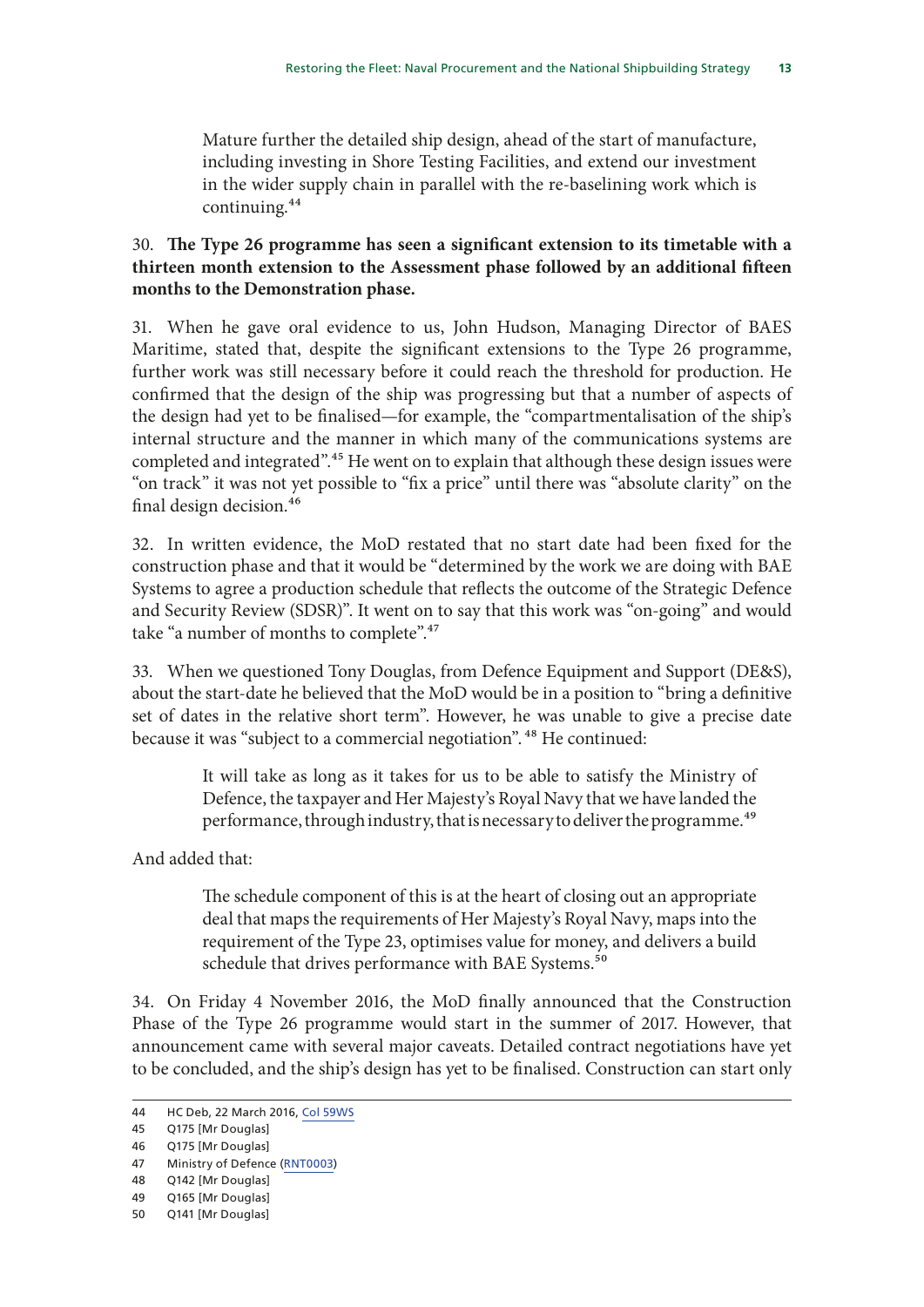<span id="page-15-0"></span>when these matters have been resolved. The MoD also confirmed that construction of two Offshore Patrol Vessels would start shortly and that those vessels would be delivered in 2019 "before the start of the Type 26 programme gets fully under way". Unfortunately, no information was provided on the pace of construction or the delivery schedule for the eight frigates.<sup>51</sup> At Defence Questions in the House on Monday 7 November, the Chair of the Committee asked the Secretary of State whether the first Type 26 would be ready to enter service in 2023, at the same time as the first of the Type 23 frigates was due to leave service. Unfortunately, the Secretary of State's response was uninformative:

> Yes, I can confirm that it is our intention to replace the anti-submarine frigates within the Type 23 force with eight new Type 26 anti-submarine frigates.<sup>52</sup>

35. **The MoD's announcement that the construction phase of the Type 26 will start in the summer of 2017 belatedly represents a step forward, but it raises as many questions as it attempts to answer. We are concerned at an apparent degree of complacency and lack of urgency on the part of the MoD and DE&S. The start date remains contingent on a successful conclusion to the negotiations between the MoD and BAES on both the design and the contract. Furthermore, even with a 2017 start date, the Type 26 programme will not be "fully underway" until 2019. If we are to have confidence that the Type 26 programme is back on track, the MoD must provide us with a detailed assessment of those design and contract issues which remain outstanding, the build programme for the Type 26 and the rate of output of the ships.**

#### *Financial constraints*

36. A number of our witnesses were not convinced that the iterative nature of the design process was the cause of the extension of the programme. Rather, they argued, financial constraints lay at the heart of the delay. Peter Roberts from RUSI questioned the need for such a lengthy design process. In his opinion the Type 26 would not be a "gold-plated, fantastic, world-beating, cutting-edge unit" and that "a lot of the equipment" on the Type 26 would be transferred directly from the existing fleet of Type 23s:

> This is not a bunch of new kit that is arriving, it is a new hull that will take these systems. We don't have a new or massive increase in capability. We need to understand that this is simply a like-for-like replacement for the current one we've got, in order effectively to reduce the risk of hull degradation that we have got from current platforms that are way over their service limit.<sup>53</sup>

37. Lord West, First Sea Lord between 2002 and 2006, went further:

The reality is there is not enough money in the MoD this year and next year. We have run out of money, effectively. Therefore, they have pushed this programme to the right.<sup>54</sup>

<sup>51</sup> [MoD press release, 4 November 2016.](https://www.gov.uk/government/news/defence-secretary-confirms-summer-start-for-type-26-frigates)

<sup>52</sup> HC deb, 7 November 2017, [col 1251](https://hansard.parliament.uk/commons/2016-11-07/debates/E9696EF0-D032-48B2-8108-4B09F52DA267/OralAnswersToQuestions)

<sup>53</sup> Q4 [Mr Roberts]

<sup>54</sup> Q20 [Lord West]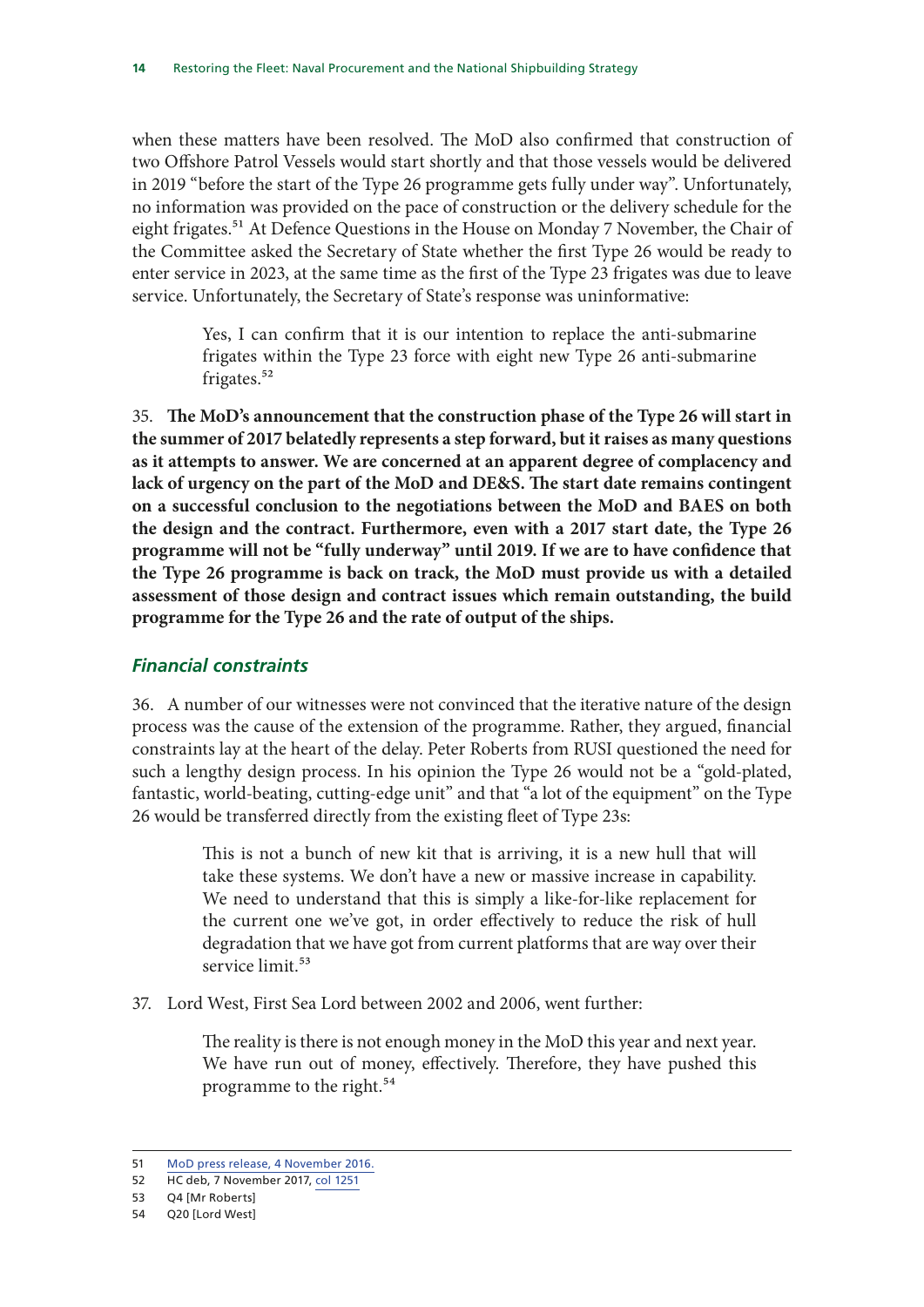Peter Roberts agreed. He asserted that there was a  $£750$  million shortfall in the funding for the programme in the current year which would have "a significant impact and may require capability trade-offs" which could require a further three years to complete.<sup>55</sup>

38. Duncan McPhee, also said that meetings between the trade unions and BAES had pointed towards financial constraints being at the heart of the delay to the manufacturing stage of the programme.<sup>56</sup> While John Hudson from BAES did not offer much in the way of detail, the following exchange between the Chair of the Committee and Mr Hudson also hinted at financial constraints being a relevant factor:

> **Q47 Chair**: We are in the position, then, that unless the Ministry of Defence comes up with more money we are going to see a big slowdown in this programme, aren't we?

> **John Hudson**: In terms of frigate numbers, that is a case of mathematics.<sup>57</sup>

39. When presented with the assertion that there was a £750 million shortfall in the budget, Tony Douglas, DE&S, was equivocal in his response:

> If there is a number—you asserted [ $£750$  million], but if there is one first principles tell us all that there are only two ways of resolving that: we either invest more on behalf of the taxpayer or we negotiate it out through performance, or a combination.<sup>58</sup>

Harriett Baldwin MP stated that she did not recognise this concern and said that the MoD was "pleased with the overall budget allocation" delivered through SDSR 2015.<sup>59</sup>

40. However, Admiral Sir Philip Jones, First Sea Lord and Chief of the Naval Staff, acknowledged that financial considerations were matters which had yet to be resolved. He said that the MoD was "still working through [its] annual budget cycle in order to set the SDSR assumptions into hard budgeting fact" and that the MoD was yet to be in a position to confirm "definitive annual budget cycle figures for a number of the SDSR programmes".60

41. In our Report on defence expenditure, *Shifting the goalposts? Defence expenditure and the 2% pledge*, we set out our concerns that spending 2% of GDP on defence may not be enough to fund the MoD's procurement plans and came to the following conclusion:

> The MoD must provide evidence that, should a disparity arise between procurement aspirations and affordability within the threshold expenditure of 2% of GDP, finances will be available to mitigate this which will not be removed from another part of the budget to which they have already been committed.<sup>61</sup>

<sup>55</sup> Q22 [Mr Roberts]

<sup>56</sup> Q123 [Mr McPhee]

<sup>57</sup> Q47 [Mr Hudson]

<sup>58</sup> Q170 [Mr Douglas]

<sup>59</sup> Q168 [Harriett Baldwin]

<sup>60</sup> Q159 [Admiral Jones]

<sup>61</sup> Defence Committee, Second Report of Session 2015–16, *[Shifting the goalposts? Defence expenditure and the](http://www.publications.parliament.uk/pa/cm201516/cmselect/cmdfence/494/494.pdf)  [2% pledge](http://www.publications.parliament.uk/pa/cm201516/cmselect/cmdfence/494/494.pdf)*, HC 494.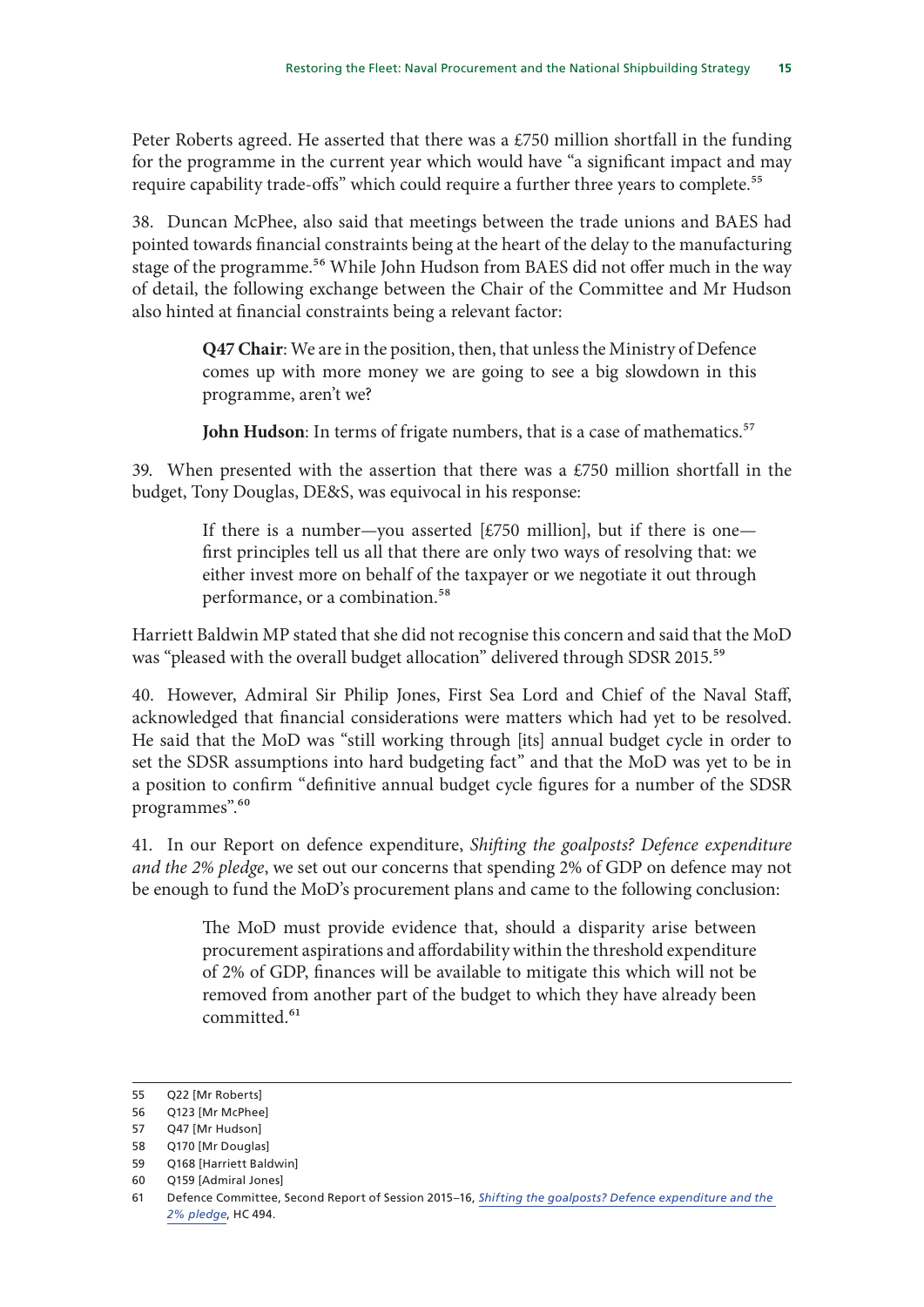<span id="page-17-0"></span>42. **The SDSR was announced alongside an increased Defence Equipment Budget, which the Government asserted would provide sufficient funding for the programmes contained within it. We are deeply disappointed that, only 12 months later, a key programme for the modernisation of the Royal Navy appears to be under severe financial pressure. If the SDSR is to be more than a collection of aspirations, it has to be fully funded. As we warned in our Report on the Government's commitment to spend barely 2% of GDP on defence, the current funding settlement may not be enough.**

43. *In its response to our Report, we will expect the Government to provide a clear timeline—with costings at each stage—for the Type 26 programme. In doing so we will also expect to receive clear statements that the necessary funds are available in this financial year and for subsequent financial years alongside details on the amounts spent on the programme as it progresses. Above all, we seek an absolute assurance that shortterm financial limitations are not storing up for the future, large cost consequences caused by otherwise avoidable delays in the Type 26 construction programme.*

#### *Costs of further delay*

44. It is clear to us that the MoD should, as a matter of course, negotiate the best deal for the taxpayer. However, it should also keep in mind that extending the life of programmes in order to extract further value for money is not a cost-free exercise. In oral evidence, Lord West told us that previous experience of extensions of programmes and resultant delays led to programmes "costing more money".62 As an example, he highlighted the delays to the production of the *Astute* class submarines, which, he argued cost the MoD "just under three-quarters of a billion more than it would have cost us if we had ordered them [on time]".<sup>63</sup>

45. In response to this concern, John Hudson acknowledged that costs could increase but said that this was a matter for discussion between BAES and the MoD. That said, he was unable to provide any detail on size of any increase:

> We do not know what the programme is going to be, and therefore I do not have a figure that could advise you of what the increase will be.<sup>64</sup>

That said, he noted the views of Lord West and acknowledged that there was a "theme" there.<sup>65</sup>

46. Admiral Jones also noted the potential for it to increase costs and that managing cost was at the heart of negotiations over the scheduling of the Type 26:

> That is precisely the trade-off of capability, costs and time that is happening as part of the strategy. Of course, as part of that strategy not only the Type 26 but the general purpose frigate will play into that mathematical equation over frigates and destroyers.<sup>66</sup>

<sup>62</sup> Q20 [Lord West]

<sup>63</sup> Q20 [Lord West]

<sup>64</sup> Q51 [Mr Hudson]

<sup>65</sup> Q52 [Mr Hudson]

<sup>66</sup> Q154 [Admiral Jones]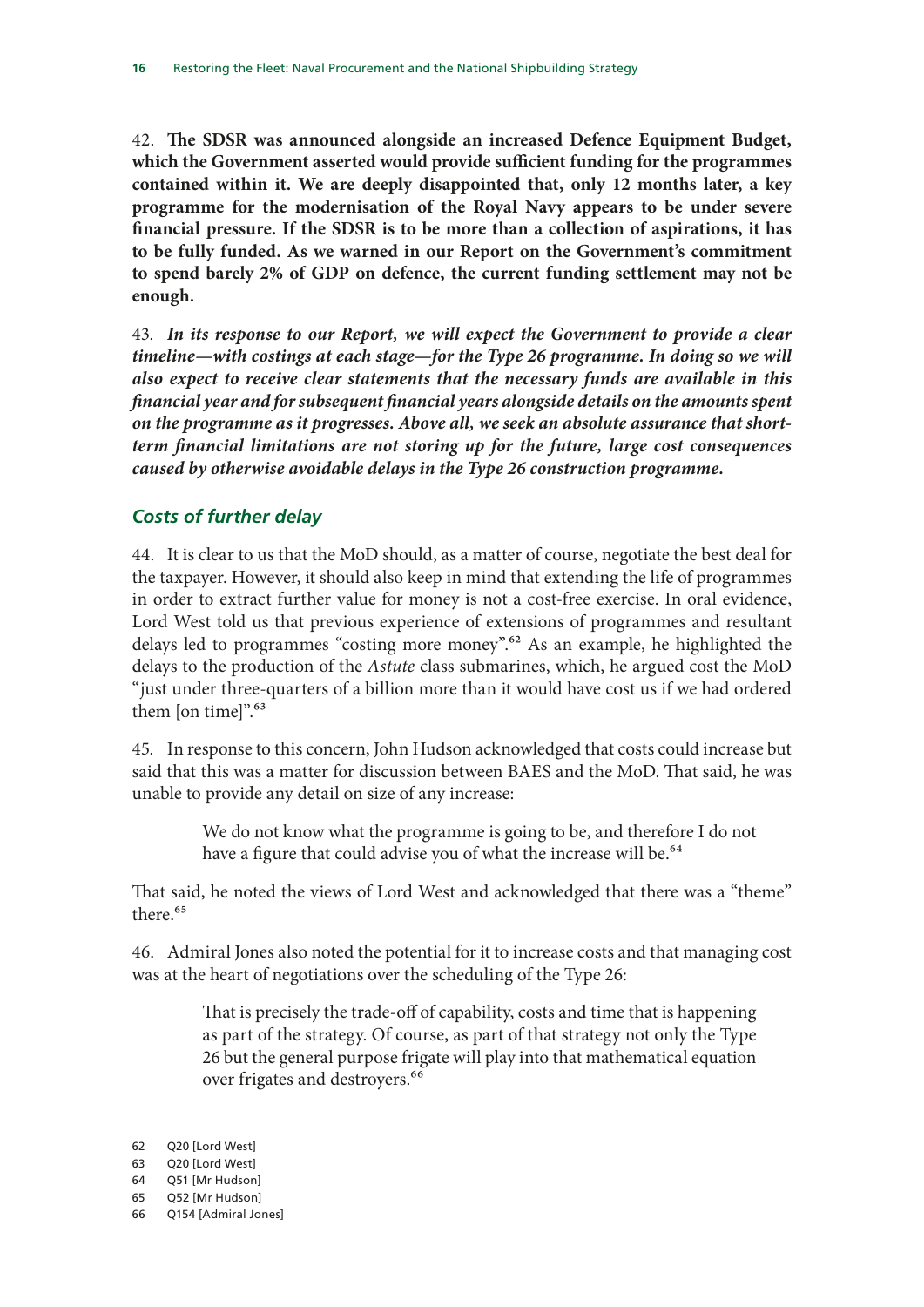<span id="page-18-0"></span>47. **The MoD's announcement of a summer 2017 start date for the Construction Phase for the Type 26 relies on a successful conclusion to negotiations on both the contract and the design of the ship. Should these not be concluded in time for construction to start in summer 2017, further delays will occur, inevitably increasing the overall cost of the Type 26 programme. Such additional costs would result in increased pressure on a Royal Navy budget which is already being squeezed. Furthermore, the pace of construction phase must not be dictated by the financial constraints of the MoD. The use of artificial delays to the programme as a way of managing an over-stretched budget would serve only to increase costs and to undermine further the UK's already severely depleted surface fleet.**

48. **We do not underestimate the importance of value for money to the taxpayer. However, this should not be to the detriment of the capabilities needed by the Royal Navy. With the surface fleet already smaller than ever before, the priority must be to deliver the Type 26 programme in an expeditious manner. Slowing the pace of the programme just to squeeze out a marginally better deal will not deliver a much-needed capability, and will serve only to increase costs further down the line, especially if the promised infrastructure investment is not forthcoming.**

49. **There is a history of poor value for money caused by moving start dates being moved to the right and repeated delays in commencing construction. The MoD does not seem to learn from past mistakes and mismanagement of budgets through built-in delays.**

#### **Transfer of equipment**

50. As Peter Roberts pointed out to us, much of the equipment to be installed on the Type 26 frigates will come directly from the Type 23s. The efficient transfer of that equipment from ship to ship is therefore a key component of the Type 26 programme—not least because the Type 26s will be built on the Clyde, whereas work on the Type 23s is carried out at Devonport.<sup>67</sup> We were therefore concerned that this would add an additional logistical complication to the programme. Admiral Jones, explained that plans had been put in place to ensure an efficient transfer of equipment. He told us that to avoid any reduction in the complement of the surface fleet, new equipment had been procured for the first of the Type 26s. The new equipment would provide "a residue of decommissioned Type 23s' equipment", which would be recycled, and delivered into the Type 26 construction programme".68 As a result, there should be no gaps in capability during the one-for-one replacement of the Type 23s. Admiral Jones also was confident that this approach would deliver "much more resilience" into the programme and allow for the transfer of tested equipment which would bring into service the Type 26s "much faster than we've seen before".69

51. **The procurement of new equipment for the first Type 26 frigates has the potential to smooth the transfer of existing Type 23 equipment to the later Type 26 frigates.** *In its response, we recommend that the MoD provide further detail on the progress it has made on the manufacture and purchase of that equipment and the expected date of its completion.*

<sup>67</sup> Q200 [Admiral Jones]

<sup>68</sup> Q199 [Admiral Jones]

<sup>69</sup> Q199 [Admiral Jones]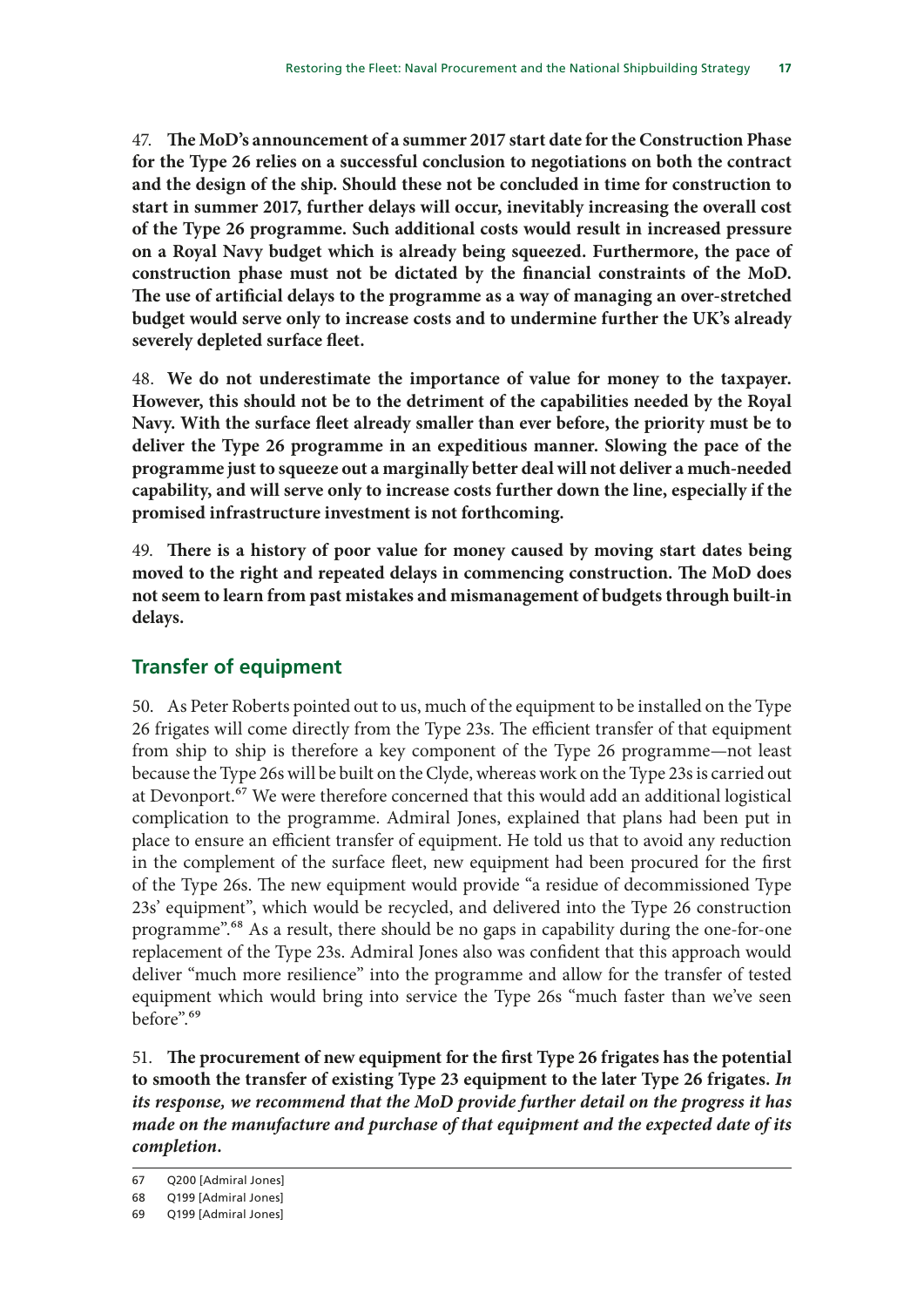### <span id="page-19-0"></span>**Extending the service life of the Type 23 frigates**

52. The importance of getting a start date for the manufacturing stage for the Type 26 is underscored by the fact that the first out-of-service date for a Type 23 frigate is 2023. In June 2016, Philip Dunne MP, the then Minister for Defence Procurement, confirmed in a reply to Written Parliamentary Question that there were "currently no plans to extend further the out of service dates for the Type 23 frigates".<sup>70</sup> Therefore, if the transition from the Type 23 to the Type 26 is to be delivered without any reduction in numbers or capability, the MoD has to ensure that the first Type 26 is delivered in or before 2023.

53. Admiral Jones was alive to this risk and acknowledged that there was little room for manoeuvre in the timetable. He said that while it was "not impossible",<sup>71</sup> to extend further the out-of-service date of the Type 23s beyond the mid-2020s, it would require "a significant investment" for which there was "no money in the programme".<sup>72</sup> John Hudson from BAES agreed that an extension was possible but any decision to do so would require a "cost-benefit trade-off" which was "a matter for the MoD to determine".73

54. However, in its Report, *Major Projects Report 2015 and the Equipment Plan 2015 to 2025*, the NAO poured cold water on the viability of any further extension to the life of the Type 23 fleet. It stated that there was "no scope" to extend the service life of the Type 23s without "extensive, currently unaffordable modifications".74 Furthermore, the NAO asserted that such an extension would reduce the reliability of the Type 23 with the effect of reducing "endurance and warfighting utility".75

55. The MoD has now signalled that the construction phase of the Type 26 will commence in the summer of 2017. However, that remains subject to "detailed contract negotiations" and further design decisions. The announcement provides no new information on the build schedule for the first Type 26, nor the nature of the production 'drumbeat' to follow. **Given the apparent impracticality of extending the service life of the Type 23s, the importance of the Type 26 build schedule cannot be overstated: the replacement of the former by the latter must remain fully synchronised.**

56. As we mention earlier in this Report, the National Shipbuilding Strategy will consider "the potential to build a new complex warship every two years". This is highly relevant to the Type 26 programme given the out of service dates for the Type 23 class:<sup>76</sup>

<sup>70</sup> HC Deb,27 June 2016, [\(39922\)](http://www.parliament.uk/written-questions-answers-statements/written-question/commons/2016-06-08/39922)

<sup>71</sup> Q153 [Admiral Jones]

<sup>72</sup> O153 [Admiral Jones]

<sup>73</sup> O104 [Mr Hudson]

<sup>74</sup> National Audit Office, *[Major Projects Report 2015 and the Equipment Plan 2015 to 2025](https://www.nao.org.uk/wp-content/uploads/2015/10/Appendices-and-project-summary-sheets.pdf)*, Session 2015–16, HC 488-II

<sup>75</sup> National Audit Office, *[Major Projects Report 2015 and the Equipment Plan 2015 to 2025](https://www.nao.org.uk/wp-content/uploads/2015/10/Appendices-and-project-summary-sheets.pdf)*, Session 2015–16, HC 488-II

<sup>76</sup> HC Deb, 1 March 2016 ([28004\)](http://www.parliament.uk/written-questions-answers-statements/written-question/commons/2016-02-23/28004)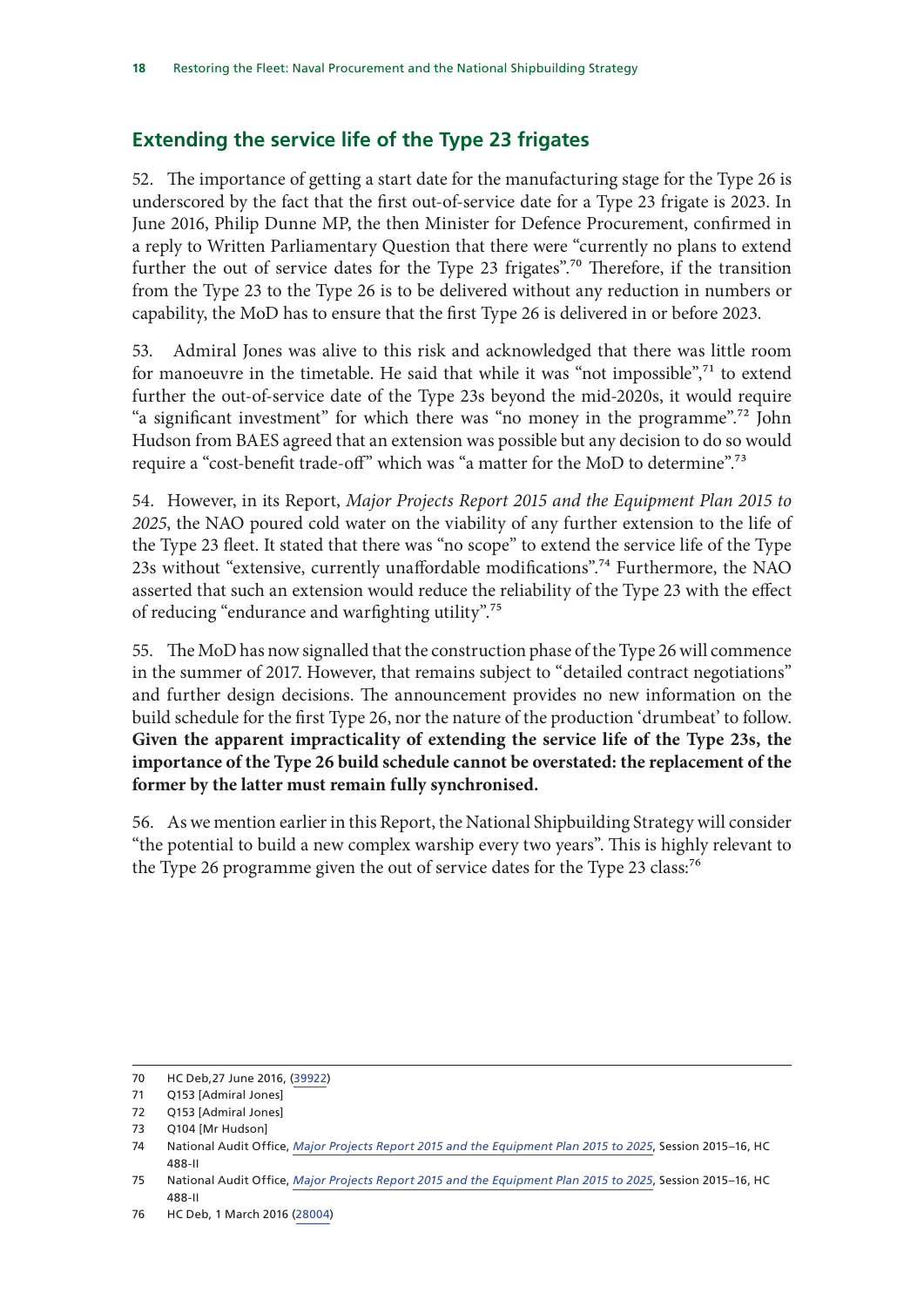<span id="page-20-0"></span>

| <b>Type 23 Frigates</b>   | <b>Out of Service Date</b> |
|---------------------------|----------------------------|
| <b>HMS Argyll</b>         | 2023                       |
| <b>HMS Lancaster</b>      | 2024                       |
| <b>HMS</b> Iron Duke      | 2025                       |
| <b>HMS Monmouth</b>       | 2026                       |
| <b>HMS Montrose</b>       | 2027                       |
| <b>HMS Westminster</b>    | 2028                       |
| <b>HMS Northumberland</b> | 2029                       |
| <b>HMS Richmond</b>       | 2030                       |
| <b>HMS Somerset</b>       | 2031                       |
| <b>HMS Sutherland</b>     | 2032                       |
| <b>HMS Kent</b>           | 2033                       |
| <b>HMS Portland</b>       | 2034                       |
| <b>HMS St Albans</b>      | 2035                       |

57. **The delivery of the Type 26s to the Royal Navy has to be coordinated with the out of service dates of the Type 23s. The first Type 23 will come out of service in 2023 and the rest of class will follow on an annual basis. This means that one new Type 26 will have to enter service every year from 2023 onwards, if even the current total of 19 frigates and destroyers is to be maintained. Delivering the Type 26 class (and subsequently the GPFF) to match that timetable will be challenging. Extending the life of some of the Type 23s to accommodate the construction schedule of the Type 26 is not a cost-effective option and would risk diverting the funds available to the Royal Navy away from the Type 26 programme (or other programmes, such as the GPFF and the Carrier programme). The alternative—to decommission Type 23s before they are replaced—would represent a dangerous downgrading of the capabilities of the Royal Navy. Furthermore, it would signify a failure of the Government to honour its promise to maintain a surface fleet of even 19 frigates and destroyers—a figure which, we believe, is already woefully low.**

### **Offshore Patrol Vessels**

58. As mentioned earlier in this Report, SDSR 2015 also announced the procurement of a further two Offshore Patrol Vessels (OPVs). One of the ships had been earmarked as a replacement for *HMS Clyde* (an existing OPV) but the role of the other remains undecided. As Admiral Jones explained, options included adding it to "the mix" of existing OPVs operating in UK waters; deploying it "elsewhere in the world" or tasking it as "a second vessel operating in the South Atlantic".77

59. Whilst the procurement of additional vessels is to be welcomed, the construction of the OPVs needs to be considered in the context of the timing of the Type 26 programme. John Hudson, BAES, confirmed that the OPVs would have "some impact" on the commencement of the Type 26 programme and that BAES was currently in discussions with the MoD in order to "understand exactly what programme [the MoD] wish to pursue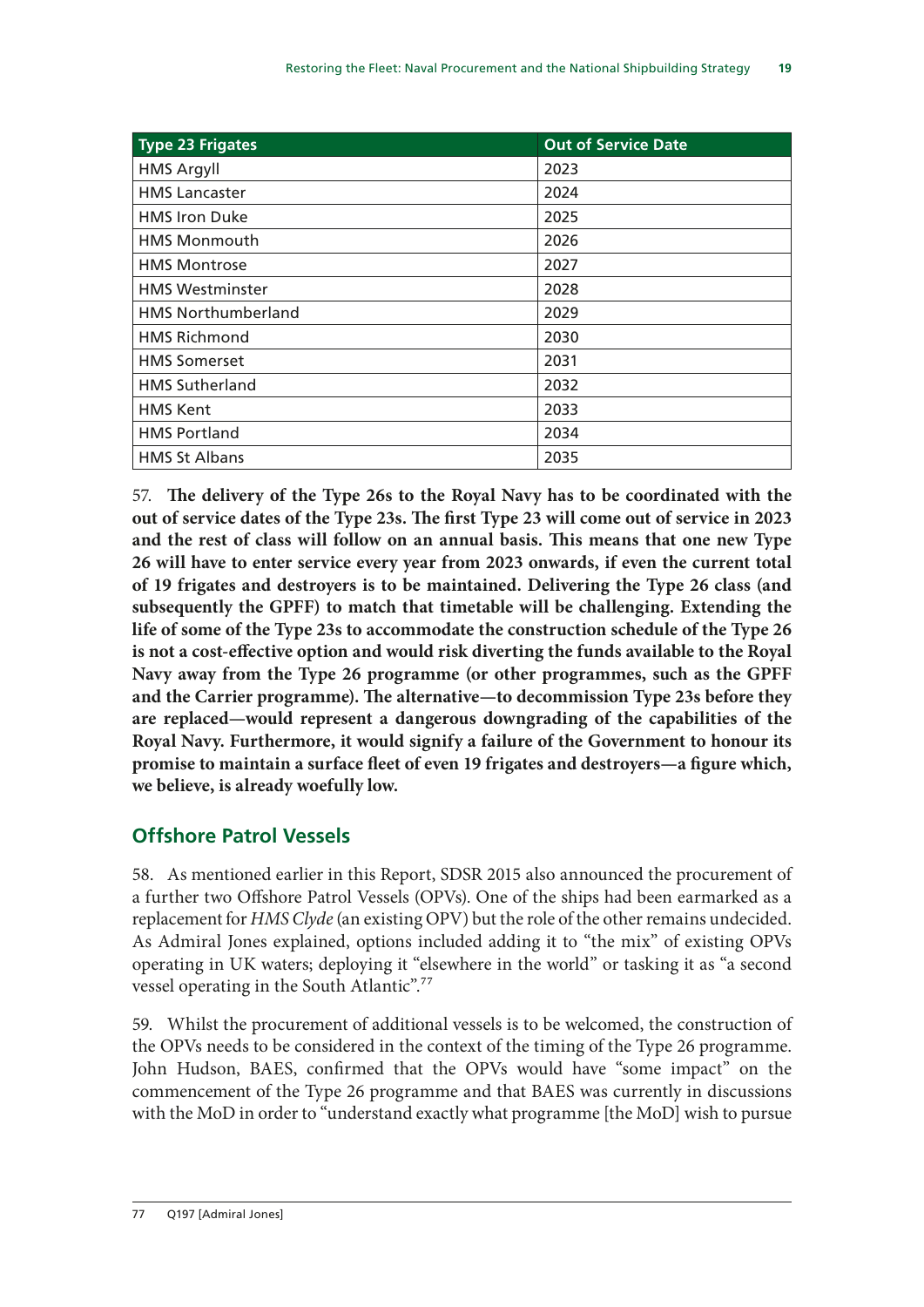on Type 26".78 According to Jane's magazine, the announcement of the additional OPVs was "to fill the gap in workload at BAE Systems' Clyde shipbuilding facilities" and to "provide continuity of shipbuilding work in the short term".<sup>79</sup>

60. The decision to build the OPVs in advance of the Type 26 also has an impact on the workforce. Duncan McPhee, Manual Convenor (Scotstoun), Unite, told us that while he welcomed the work the additional orders would bring, it should not be seen as a replacement for the delays in the Type 26 programme.<sup>80</sup> The MoD stated that the contract for the OPVs would be signed "shortly" and that the two vessels will be delivered in 2019, thus "protecting jobs on the Clyde before the start of the Type 26 programme gets fully under way".<sup>81</sup>

61. *The MoD has announced that construction of the OPVs will start shortly, with delivery of the vessels due in 2019. Whilst this is a welcome development we remain concerned that this programme has the potential to interfere with, and further delay, the construction of the Type 26. In its Response to our Report, we will expect the MoD to set out in detail, how the construction of the OPVs will be managed so as not to impact on the programme for the construction of the Type 26 frigates.*

<sup>78</sup> Q37 [Mr Hudson]

<sup>79</sup> [IHS Jane's](https://janes.ihs.com/Janes/Display/1765563) (23 March 2016)

<sup>80</sup> Q128 [Mr McPhee]

<sup>81</sup> [MoD press release, 4 November 2016](https://www.gov.uk/government/news/defence-secretary-confirms-summer-start-for-type-26-frigates)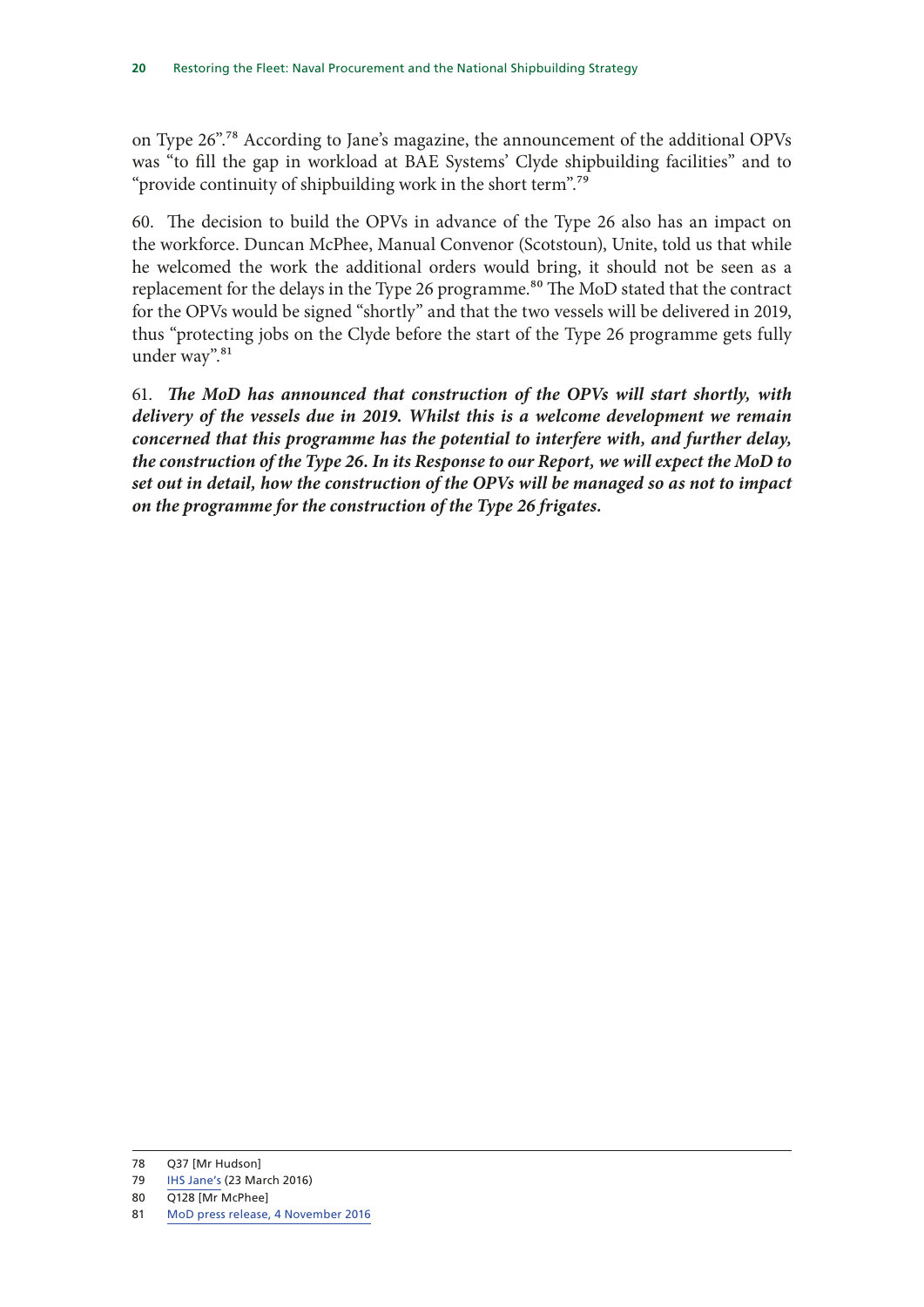## <span id="page-22-0"></span>**4** General Purpose Frigate

### **Introduction**

62. As discussed earlier in this Report, the original programme for the Type 26 envisaged 13 ships of the same class, of which eight would be anti-submarine frigates and five general purpose frigates. In SDSR 2015, the Government announced that the five general purpose frigates would no longer come from the Type 26 class but would developed as a new class of lighter frigate, provisionally known as Type 31.

#### **Design and capabilities**

63. The General Purpose Frigate (GPFF) is in its concept phase but concerns have already been raised about a potential downgrading of its capabilities, and its role in the Royal Navy's fleet has been questioned. Speaking to IHS Jane's in early 2015, Admiral Sir George Zambellas, the then First Sea Lord, was unequivocal in his belief that the high-end capability envisaged for the Type 26 frigates should not be downgraded for the GPFF:

> One of the siren calls I completely resist is to try and produce something that is not a credible platform, something that is smaller, cheaper, and less effective.

He further argued:

The other thing is you don't have less credible platforms trying to protect major assets, nor do you try to put them into partnership with senior alliance partners. So if you're protecting an American carrier or a French carrier it's got to be credible. If you're doing air defence, it's got to be credible. And if you're doing anti-submarine warfare, it's got to be credible.<sup>82</sup>

64. The Secretary of State wrote to us stating that the GPFF programme was in its concept phase, and that "a range of capability requirements" were being considered. That work would cover "the ship's role, operating environment and the likely threats it will face".<sup>83</sup> In response to a Written Parliamentary Question, Harriett Baldwin MP explained that this work was "in the very early stages" and therefore it was too soon to set in any detail the build strategy for the ship.<sup>84</sup>

65. In oral evidence Admiral Jones, the current First Sea Lord, explained the general thinking which underpinned the GPFF. He said that it would operate at "a slightly lower end of Royal Navy operations" but that it would still be able to operate globally as a reliable, dependable and independent frigate.<sup>85</sup> However, he acknowledged that GPFF would be a "much less high-end ship" than the Type 26.<sup>86</sup>

<sup>82</sup> [IHS Janes](https://janes.ihs.com/Janes/Display/1737683) (4 March 2015)

<sup>83</sup> Ministry of Defence ([RNT0003\)](http://data.parliament.uk/writtenevidence/committeeevidence.svc/evidencedocument/defence-committee/naval-procurement-type-26-and-type-45/written/35190.html)

<sup>84</sup> HC Deb, 7 September 2016, [\(43692](http://www.parliament.uk/written-questions-answers-statements/written-question/commons/2016-07-20/43692))

<sup>85</sup> Q196 [Admiral Jones]

<sup>86</sup> Q149 [Admiral Jones]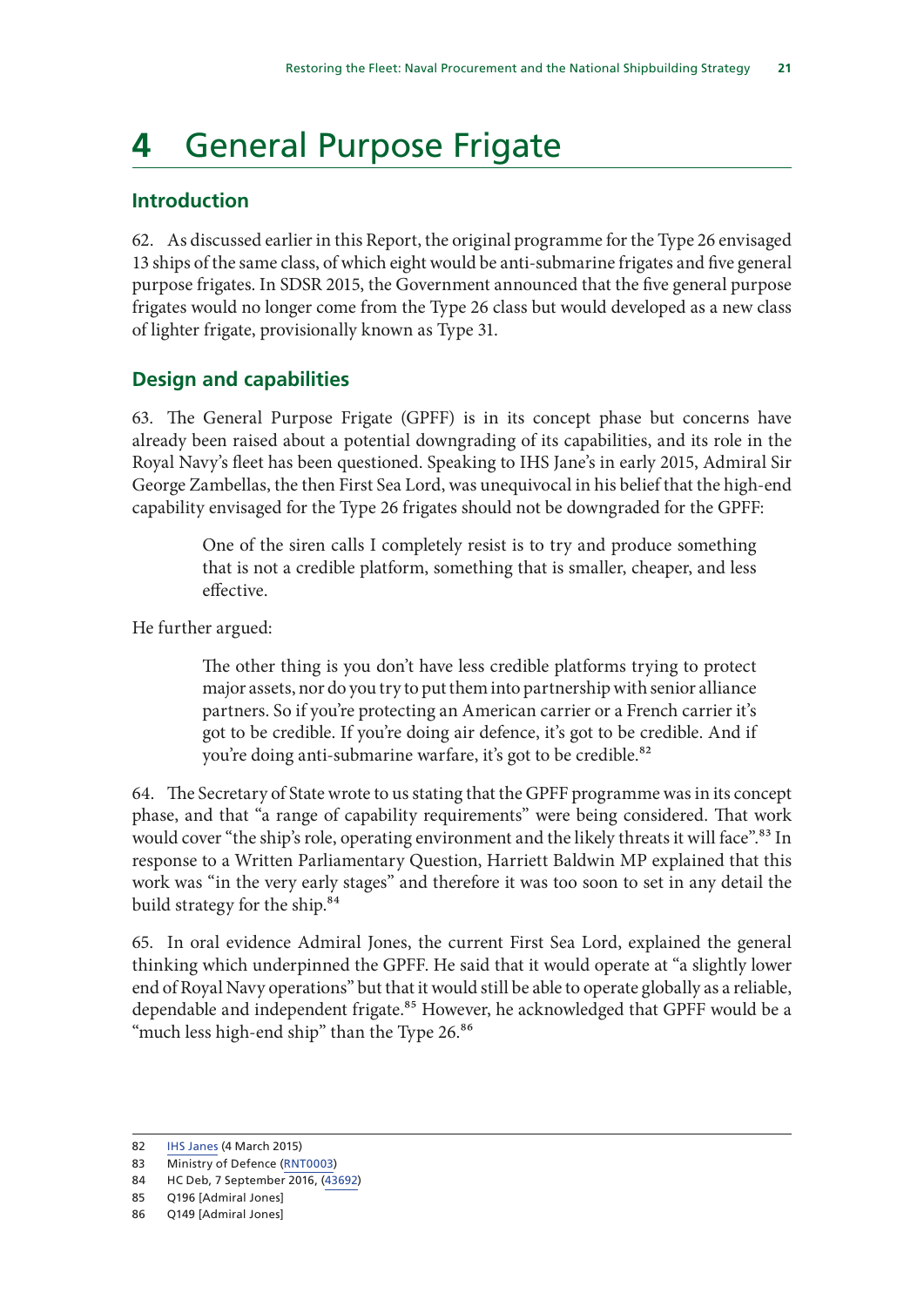<span id="page-23-0"></span>66. Within these parameters, Admiral Jones emphasised that the GPFF would be a "complex warship" with the capability to "protect and defend and to exert influence around the world".<sup>87</sup> However, as a recent House of Commons Library Paper highlighted, the MoD's definition of a "complex warship" is open to interpretation:

> A warship is generally defined as a surface ship or submarine armed and equipped for military use. In the context of warships, the word "complex" is used commonly as a relative rather than an absolute, defined term. It enables us to differentiate between vessels across a broad spectrum of capability depending on their size, form, function and scale of integration between the on-board systems required to fulfil their role.<sup>88</sup>

67. Neither Lord West nor Sir Mark Stanhope was convinced that the GPFF would deliver the capabilities required by the Royal Navy. Lord West described the GPFF as "jam tomorrow" and saw the development of a less capable ship as being a retrograde step:

> In the Falklands war, *HMS Exeter* was doing drug patrols in the Caribbean. She sailed straight to the South Atlantic and killed more Argentinian aircraft with her Sea Dart than any other ship there. That was the high-end capability, and we will have lost that.<sup>89</sup>

68. Sir Mark Stanhope agreed and highlighted anti-submarine warfare (ASW) and close range sonar as two capabilities which he believed would be absent. He said that:

> Modern day ASW is about silent platforms. Silent platforms cost and, quite clearly, in cost terms, the general purpose frigate will be nothing like that".90

69. In response, Admiral Jones asserted that the GPFF frigates would "not only fill in the gaps but do more".<sup>91</sup> He also highlighted the fact that "at the heart of the SDSR" was the ambition to increase the size of the Royal Navy and explained that the National Shipbuilding Strategy should allow the Royal Navy to "start growing in its destroyer and frigate numbers in the 2030s".<sup>92</sup>

#### **Potential for export**

70. The SDSR made clear that a key aspect of the design and development of the GPFF would be to build a warship which could be successful in the export market. In answer to a Written Parliamentary Question, Harriett Baldwin MP stated that the National Shipbuilding Strategy would consider "how to balance the GPFF requirement against export opportunities and industrial capacity".<sup>93</sup> Admiral Jones confirmed to us that the trade-off therefore required the development of a frigate which would be at "a slightly lower end of Royal Navy operations" in order to make it an attractive proposition for a "much wider set of our international partners" and help the UK to re-enter the world

<sup>87</sup> Q149 [Admiral Jones]

<sup>88</sup> The Royal Navy's new frigates and the National Shipbuilding Strategy, Briefing Paper [No. 7737,](http://researchbriefings.files.parliament.uk/documents/CBP-7737/CBP-7737.pdf) House of Commons Library, October 2016

<sup>89</sup> Q3 [Lord West]

<sup>90</sup> Q3 [Sir Mark Stanhope]

<sup>91</sup> Q178 [Admiral Jones]

<sup>92</sup> Q168 [Admiral Jones]

<sup>93</sup> HC Deb, 7 September 2016 [\(43692](http://www.parliament.uk/business/publications/written-questions-answers-statements/written-question/Commons/2016-07-20/43692/))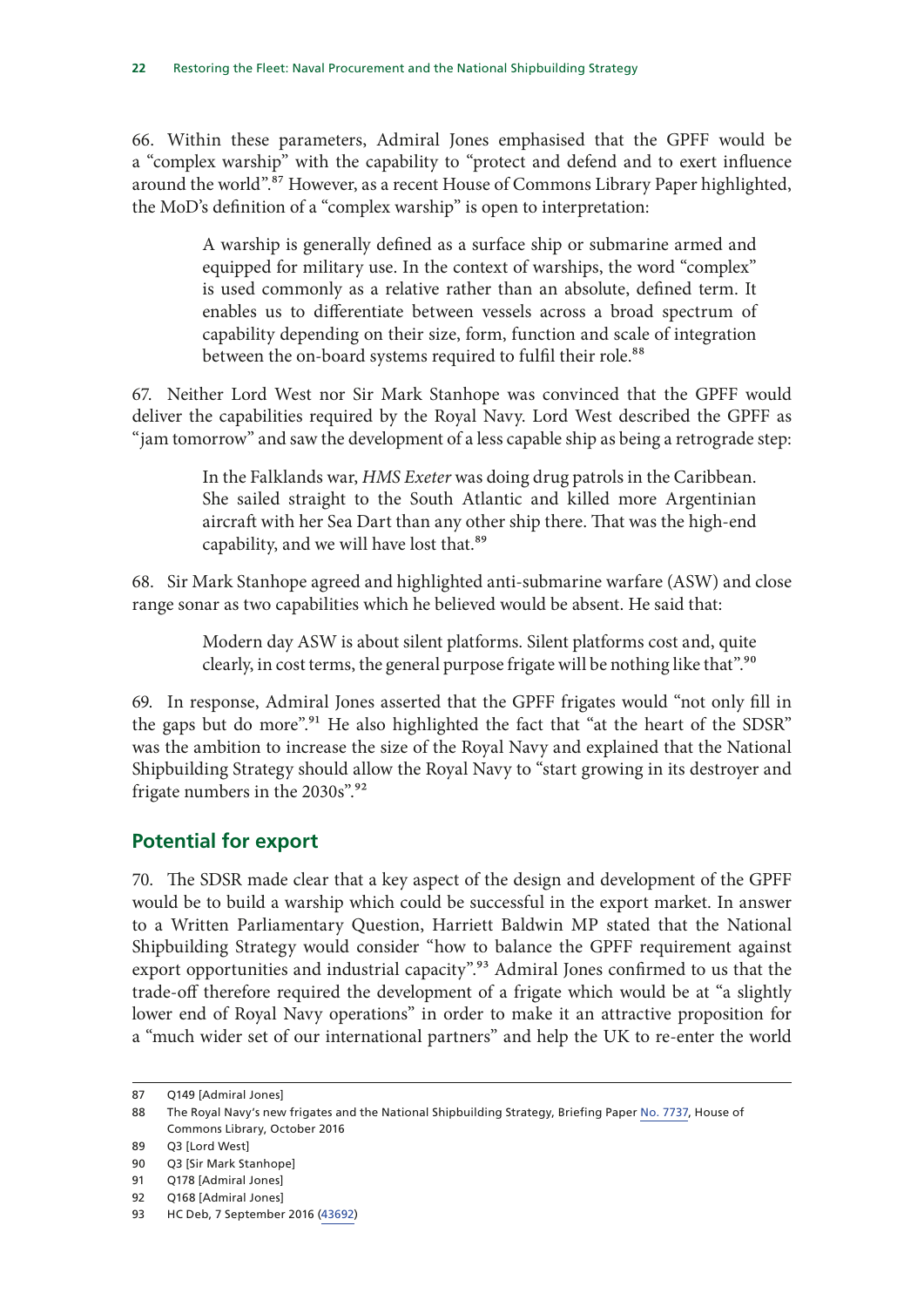of "very credible and effective surface ship exports".<sup>94</sup> That said, Admiral Jones did not underestimate the difficulties in designing a frigate with both the capabilities required by the Royal Navy and export potential:

> Very many [other countries] are in the game for general purpose frigates that have an ocean-going, deployable, sustainable capability, and that can conduct maritime security operations, [but] are not going to get into the game of high-end protection of a carrier strike group or a deterrent submarine.<sup>95</sup>

71. This difficulty is not new. PA Consulting, in its recent paper *Developing a sustainable export market for UK defence*, highlighted the challenge facing the UK in developing its export market:

> Despite the UK being the world's second largest defence exporter after the US (with sales of over £56 billion in the last ten years), it is difficult to identify a UK-developed platform in recent decades that has sold to a number of countries. Much of the commercial export success is attributable to one-off, albeit substantial, Tornado and Typhoon sales to the Kingdom of Saudi Arabia. Fundamentally, many UK-built products (for example Type 45 destroyers) are so specific to UK requirements that they are not suitable for export.<sup>96</sup>

Furthermore, the export market for a new generation of frigates is already a crowded one, with several larger European states already building frigates, such as the Franco-Italian FREMM Frigate already being built for export.

72. *The production of the GPFF must be aligned so that it fits seamlessly into the Type 23 replacement programme both in terms of timing but more importantly in terms of capability. We recommend that the MoD sets out how the construction timetable for the GPFF will dovetail with that of the Type 26. We will also expect more detail on how the MoD will fund and deliver on its aspiration to increase frigate numbers by the 2030s.*

73. **The GPFF has the potential to provide the Royal Navy with a modern, flexible frigate. It also offers the UK the opportunity to re-enter the highly valuable export market for warships. However, there is a balance to be struck between these two ambitions. On the one hand, the GPFF must be designed to provide the Royal Navy with the capabilities it requires. Yet, on the other hand, it may be that modular design of a "template" warship, will enable a greater number of basic hulls to enter service, with additional "plug and play" capacity being added incrementally at later stages.** *We recommend that the MoD should set out the minimum capabilities required of the GPFF and how they differ from those Type 23s which they will replace.*

74. **In addition, it is vital to know which European examples, whether it be the French Aquitaine-class, or the Danish Absalon-class frigates, the MoD has considered as being suitable templates for the GPFF.**

<sup>94</sup> Q168 [Admiral Jones]

<sup>95</sup> Q196 [Admiral Jones]

<sup>96</sup> PA Consulting, [Developing a sustainable export market for UK Defence](http://www.paconsulting.com/our-thinking/developing-a-sustainable-export-market-for-uk-defence/)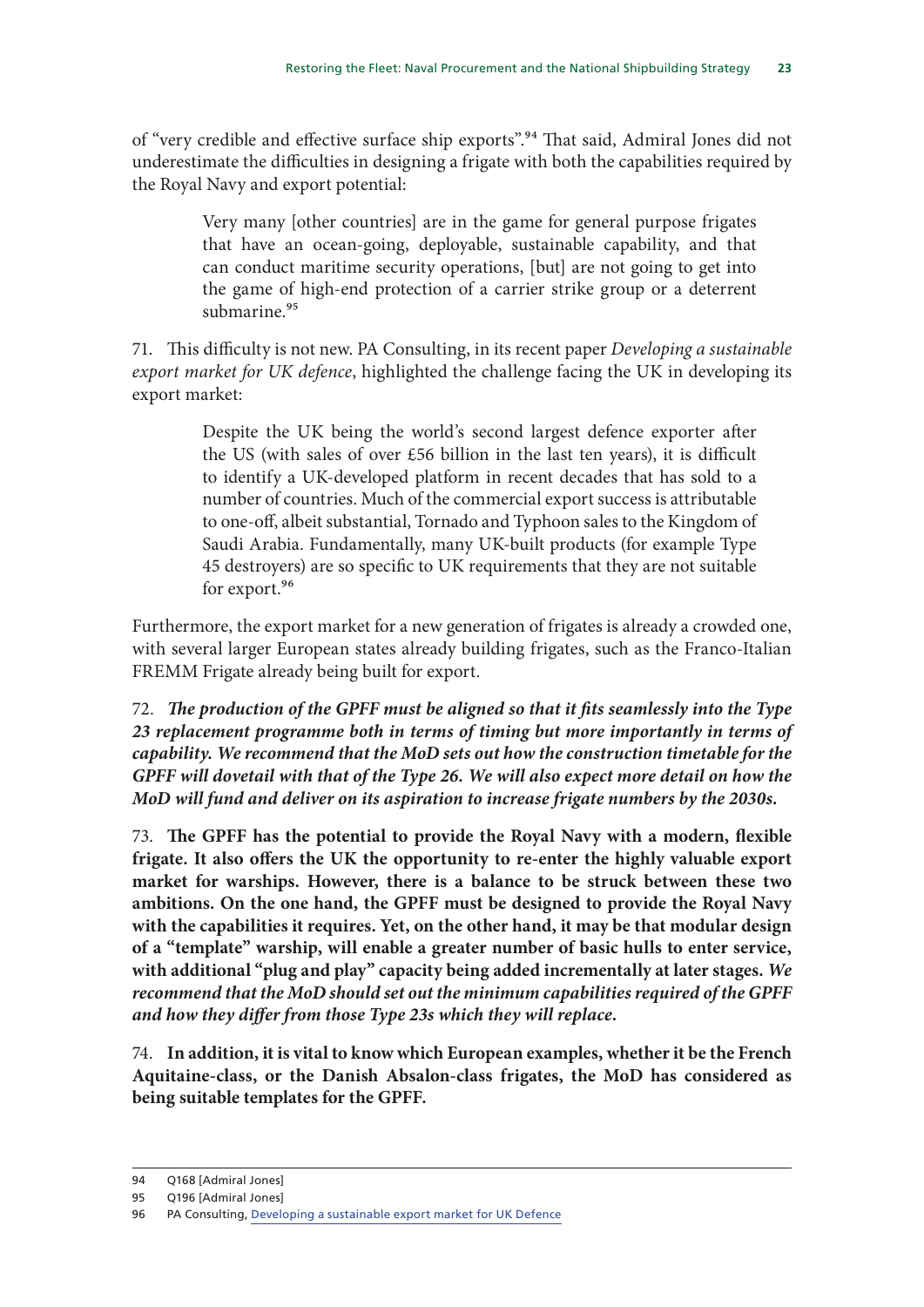## <span id="page-25-0"></span>**5** Type 45 Destroyer

### **Introduction**

75. The Type 45 destroyer is the most modern ship in the British Fleet and a key part of its innovative design was its propulsion system. However, shortly after its introduction into service, the propulsion system developed serious problems. Between the launch of the first of class (*HMS Daring*) in February 2006 and the final Type 45 launch (*HMS Duncan*) in October 2010, approximately 50 design changes were necessary. Despite that remedial work the Type 45s continue to suffer from reliability issues including major power failures.<sup>97</sup> There have been improvements and the current failure rates are now onethird of those experienced in 2010.<sup>98</sup> However, as Sir Mark Stanhope noted, there remains a "risk inherent" in using the Type 45.99

### **The Engine and the WR21 component**

76. In 2000, the MoD selected an Integrated Full Electric Propulsion (IFEP) system for the Type 45. At the heart of that propulsion system was the WR-21, a combined Rolls-Royce Gas Turbine engine and associated recuperation system. The two work together to "deliver efficient power generation over a wide range of demand, not least by using an intercooler to cool the air that flows through the engine before combustion occurs".<sup>100</sup>

77. This system represented "a significant advance" in propulsion design, offering the potential for greater fuel efficiency, greater operational flexibility, as well as long-term savings in maintenance and personnel costs.<sup>101</sup> However, the Type 45 was the first class of warships to use this new propulsion system, and therefore the engine came with a greater degree of risk than the alternative, General Electric's LM 2500 engine.<sup>102</sup> The increased risk was acknowledged by the then Secretary of State, Rt Hon Geoff Hoon, when he signed the contract.<sup>103</sup>

78. Peter Roberts, from RUSI, described opting for this innovative approach as "a flawed decision" because he believed that the design did not address either the "high-power densities" or the "differences in load" that the warships required.<sup>104</sup> He contrasted this with the General Electric LM 2500, which he described as "cheaper" and which had a "lower technical risk and more proven background".105

79. By contrast, both of the former First Sea Lords who came before us claimed that the benefits of using an innovative engine outweighed the risks. Sir Mark Stanhope, First Sea Lord between 2009 and 2013, described the choice of engine as "a sensible way of improving maintenance requirements, fuel usage and survivability" which, he asserted,

<sup>97</sup> [BBC News, 29 January 2016](http://www.bbc.co.uk/news/uk-35432341)

<sup>98</sup> Ministry of Defence, [\(RNT0002](http://data.parliament.uk/writtenevidence/committeeevidence.svc/evidencedocument/defence-committee/naval-procurement-type-26-and-type-45/written/35189.html))

<sup>99</sup> Q26 [Sir Mark Stanhope]

<sup>100</sup> Ministry of Defence, [\(RNT0002](http://data.parliament.uk/writtenevidence/committeeevidence.svc/evidencedocument/defence-committee/naval-procurement-type-26-and-type-45/written/35189.html))

<sup>101</sup> Ministry of Defence, [\(RNT0002](http://data.parliament.uk/writtenevidence/committeeevidence.svc/evidencedocument/defence-committee/naval-procurement-type-26-and-type-45/written/35189.html))

<sup>102</sup> Ministry of Defence, [\(RNT0002](http://data.parliament.uk/writtenevidence/committeeevidence.svc/evidencedocument/defence-committee/naval-procurement-type-26-and-type-45/written/35189.html))

<sup>103</sup> Ministry of Defence, [\(RNT0002](http://data.parliament.uk/writtenevidence/committeeevidence.svc/evidencedocument/defence-committee/naval-procurement-type-26-and-type-45/written/35189.html))

<sup>104</sup> Q24 [Mr Roberts] 105 Q29 [Mr Roberts]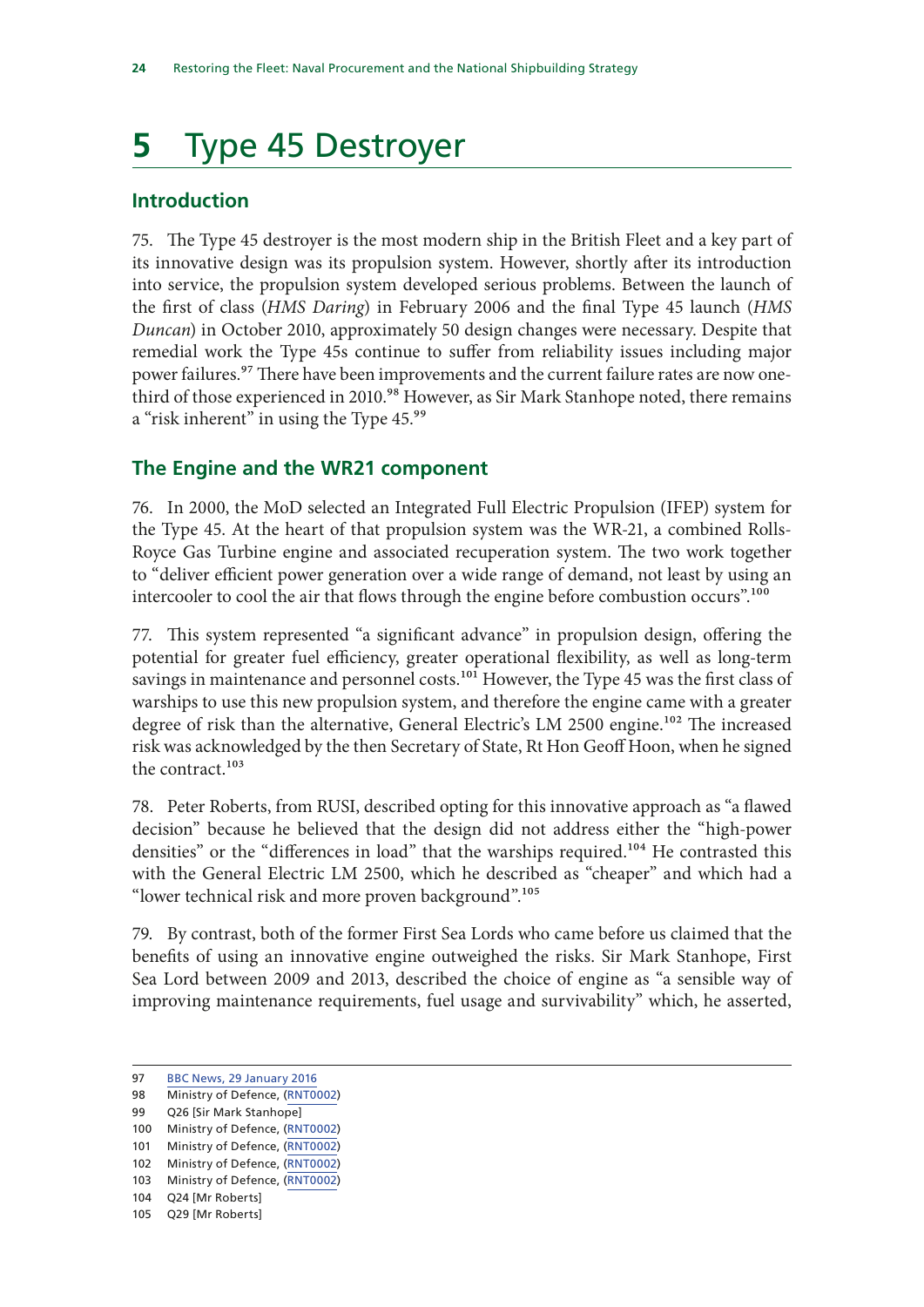<span id="page-26-0"></span>had ensured that the UK "remained ahead of the curve in terms of the capability of our future ships".106 Admiral Lord West agreed stating that he had "no doubt at all that going for integrated electrical propulsion was the right thing to  $do$ .<sup>107</sup>

#### **Engine Testing**

80. It became clear during our evidence sessions that the testing programme for the engine was inadequate both in terms of facilities and duration. John Hudson, BAES, conceded that the test facilities "did not exactly replicate the situations on the ship" and therefore the testing "failed to expose some of the issues that became exposed when the ships entered service".<sup>108</sup>

81. Of greater concern was the length of testing. Peter Roberts said that the land-based testing was not funded "to run sufficient hours to understand that there were significant design flaws".<sup>109</sup> John Hudson also acknowledged that the testing "was not run sufficiently long enough to demonstrate that the engine was reliable".<sup>110</sup>

82. Tomas Leahy, from Rolls Royce, explained that the WR-21 gas turbine, had undergone over 8,000 hours of testing during the development cycle. However, there was a change in the design (to the recuperator) after about 5,000 hours which resulted in the updated design being subject to only 3,000 hours of testing. The resultant problems experienced by the Type 45s came between 4,000 and 5,000 hours of use.<sup>111</sup> He conceded that, with hindsight, the amount of testing was insufficient, $112$  but said that the MoD "decreed" that the remaining testing hours would be sufficient "given all the running that had been previously done".<sup>113</sup>

83. **It is clear to us that the under-testing of the engine was a key cause of the problems experienced by the Type 45s when they came into service. This is a serious failing of both the MoD and of the contractors. The MoD did not explain satisfactorily why there was no adequate clause in the contract with Rolls Royce specifying responsibility for repairs should the engines develop any further design faults because of the lack of testing time. In its response, we will expect a detailed explanation of why the testing period was truncated alongside a clear statement of how we can be reassured that this will not be able to happen in the future.**

#### **Working in high ambient temperatures**

84. A second issue with the engine was a loss of reliability when the Type 45s operated in areas with high ambient air and sea temperature. When we questioned Tomas Leahy, Rolls Royce, on how this came to be, he told us that the engine "met the specification for the Type 45 class [set by the MoD] and that the system met that specification".<sup>114</sup> However, he added:

- 109 Q31 [Mr Roberts]
- 110 Q61 [Mr Hudson]

<sup>106</sup> Q24 [Sir Mark Stanhope]

<sup>107</sup> Q24 [Lord West]

<sup>108</sup> Q61 [Mr Hudson]

<sup>111</sup> Q67 [Mr Leahy]

<sup>112</sup> Q65 [Mr Leahy]

<sup>113</sup> Q67 [Mr Leahy]

<sup>114</sup> Q90 [Mr Leahy]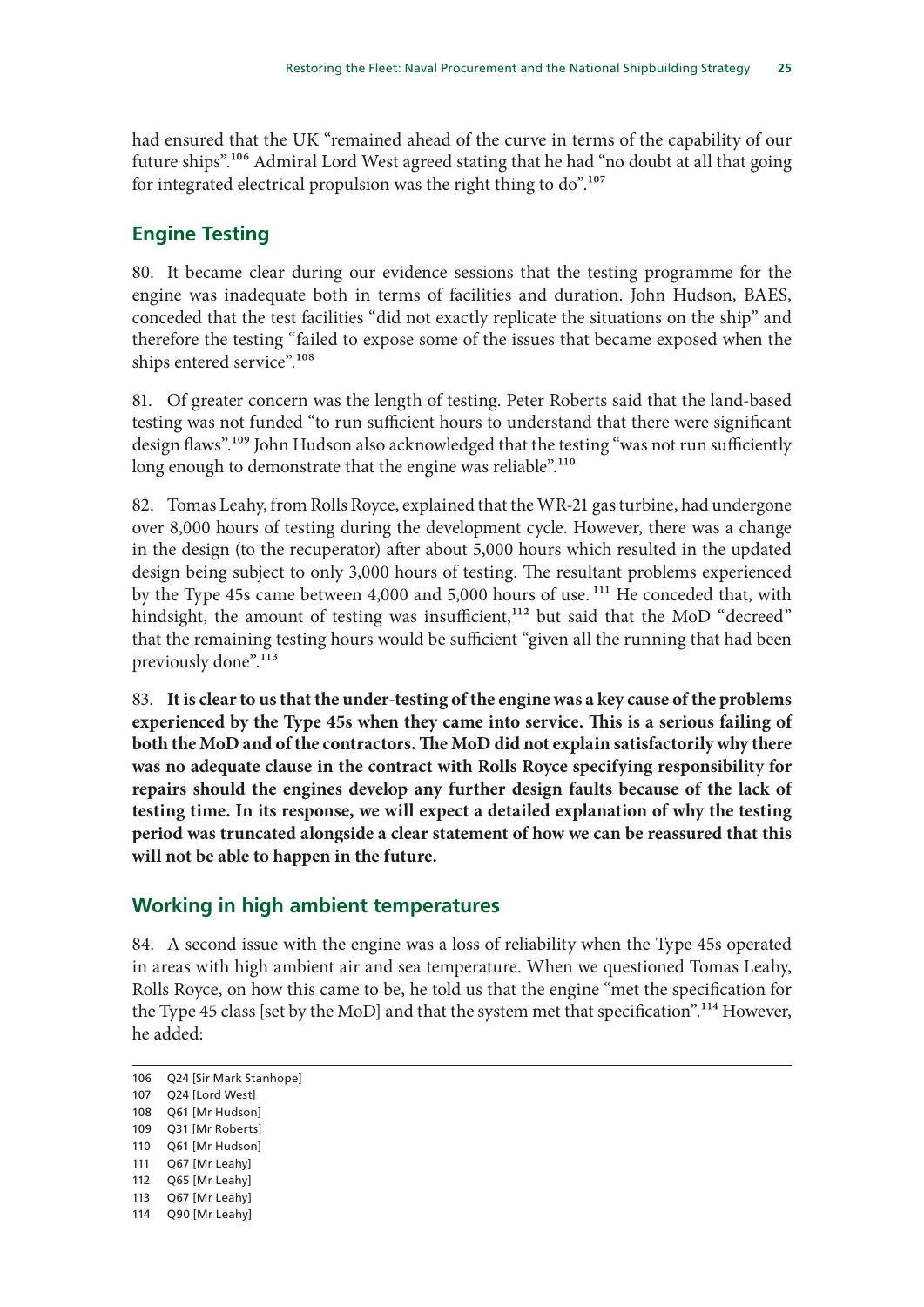<span id="page-27-0"></span>Are the conditions experienced in the Gulf in line with that specification? No, they are not. The equipment is having to operate in far more arduous conditions than were initially required by that specification.<sup>115</sup>

Given that the Royal Navy has undertaken significant operations in the Gulf for decades, this appears to be a startling error.

85. John Hudson, BAES, said that industry had highlighted to the MoD that there would be an upper limit for environmental temperatures and they had sought to produce a design that would have "graceful (sic) degradation beyond those temperatures".<sup>116</sup> In other words, the engine would have the ability to carry on and operate, albeit sub-optimally, which would result in "a bit of drop-off" in terms of top speed.<sup>117</sup> However, that was not the outcome. Admiral Jones acknowledged that a key failing in the specification was that the WR-21 was unable to operate effectively in hot temperatures and that, instead of a "graceful degradation", the engines were "degrading catastrophically".<sup>118</sup>

86. **It is astonishing that the specification for the Type 45 did not include the requirement for the ships to operate at full capacity—and for sustained periods—in hot regions such as the Gulf. The UK's enduring presence in the Gulf should have made it a key requirement for the engines. The fact that it was not was an inexcusable failing and one which must not be repeated in the Type 26 and GPFF programmes. Failure to guarantee this would put the personnel and ships of the Royal Navy in danger, with potentially dangerous consequences.**

### **The refit programme**

87. In 2014, the MoD established Project Napier to address the continuing problems with the Type 45s. According to the MoD, Project Napier has two strands:

- Equipment Improvement Plan (EIP) which will address system reliability to meet the original design intent in the near term; and
- Power Improvement Plan (PIP) which will improve system resilience by adding upgraded diesel generators to provide the electrical generation capacity.<sup>119</sup>

The PIP should also resolve the problem of the engine "degrading catastrophically" in hot weather conditions.<sup>120</sup>

88. In his letter to us, the Secretary of State said that work on the Equipment Improvement Plan was progressing and that it was already "delivering positive results with increases to availability [of the Type 45] across the Fleet".<sup>121</sup> Feasibility studies for the Power Improvement Plan had been concluded and the MoD was now working with four

<sup>115</sup> Q90 [Mr Leahy]

<sup>116</sup> Q92 [Mr Hudson]

<sup>117</sup> Q96 [Mr Tyler]

<sup>118</sup> Q189 [Admiral Jones]

<sup>119</sup> Ministry of Defence, [\(RNT0002](http://data.parliament.uk/writtenevidence/committeeevidence.svc/evidencedocument/defence-committee/naval-procurement-type-26-and-type-45/written/35189.html))

<sup>120</sup> Q189 [Admiral Jones]

<sup>121</sup> Ministry of Defence, [\(RNT0002](http://data.parliament.uk/writtenevidence/committeeevidence.svc/evidencedocument/defence-committee/naval-procurement-type-26-and-type-45/written/35189.html))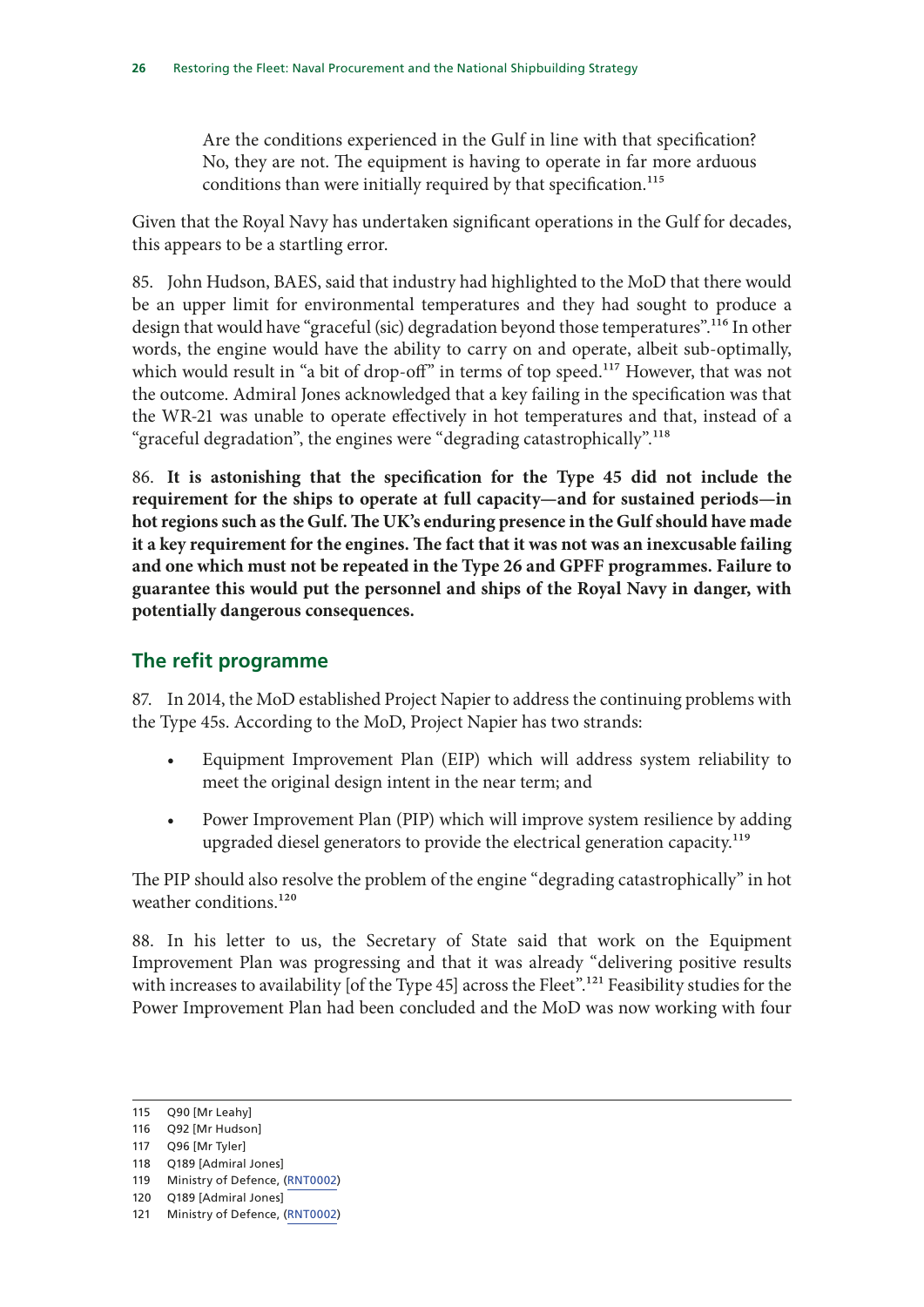<span id="page-28-0"></span>companies to "assess alternative technical options and a variety of delivery models".<sup>122</sup> The PIP Assessment Phase will be launched later in 2016. The costs and scheduling for refitting the Type 45s would be determined once the final design solution has been selected.<sup>123</sup>

89. Admiral Jones explained that the introduction of two additional generators would reduce the reliance on the WR-21, resulting in "greater resilience and greater life out of the WR-21s and a more effective ship".124 When he came before us, Tony Douglas of DE&S confirmed that Project Napier had now "defined what that modification solution looks like",<sup>125</sup> and confirmed that implementing the PIP would take around 12 months.<sup>126</sup> However, he explained that this work would be incorporated into the planned maintenance for the ships:

> We can do these in parallel with the maintenance periods. While there will be some additional out-of-service time for Type 45, it will not be of the order of 12 months.<sup>127</sup>

#### **Cost of the refit**

90. The cost of the Power Improvement Plan will be borne by the MoD alone, and not in concert with industry. Defence Procurement Minister Harriett Baldwin MP explained that this was because there were "a set of specifications against which a shipbuilder is liable" but that the MoD was liable "if problems arose subsequently".<sup>128</sup> This was confirmed by Tony Douglas who told us that "contractually, from the original position, all liabilities and warranties are not connected to the modification package that has now been designed".<sup>129</sup>

91. According to the Minister, SDSR 2015 has earmarked £280 million to the project<sup>130</sup> and that it was "broken out as a specific line item" within the budget allocated to Royal Navy Command.131 Unfortunately, there is no reference to this in SDSR 2015. We therefore remain concerned that this funding could impact on the funding of other Royal Navy projects.

92. Mr Leahy from Rolls Royce said that he was not aware of any impact on other programmes but cautioned that he had no "visibility" on the matter.132 Dr Andrew Tyler, Chief Executive Europe, Northrop Grumman, took a similar position but commented that the MoD was "consummate at veering and hauling its resources to meet different events that occur" and believed this to be the case for the funding of the Type 45 refit.<sup>133</sup> Tony Douglas sought to reassure us that the funding for the PIP was separate from the Type 26 programme,<sup>134</sup> and that no money had been transferred to it either from the SDSR 2015 or from elsewhere.<sup>135</sup>

- 122 Ministry of Defence, [\(RNT0002](http://data.parliament.uk/writtenevidence/committeeevidence.svc/evidencedocument/defence-committee/naval-procurement-type-26-and-type-45/written/35189.html)) 123 Ministry of Defence, [\(RNT0002](http://data.parliament.uk/writtenevidence/committeeevidence.svc/evidencedocument/defence-committee/naval-procurement-type-26-and-type-45/written/35189.html)) 124 Q189 [Admiral Jones] 125 Q181 [Mr Douglas] 126 Q102 [Mr Hudson] 127 Q103 [Mr Hudson] 128 Q186 [Harriett Baldwin MP] 129 Q186 [Mr Douglas] 130 Q181 [Harriett Baldwin MP] 131 Q184 [Harriett Baldwin MP] 132 Q100 [Mr Leahy] 133 Q100 [Mr Tyler]
- 134 Q181 [Mr Douglas]
- 135 Q182 and Q183 [Mr Douglas]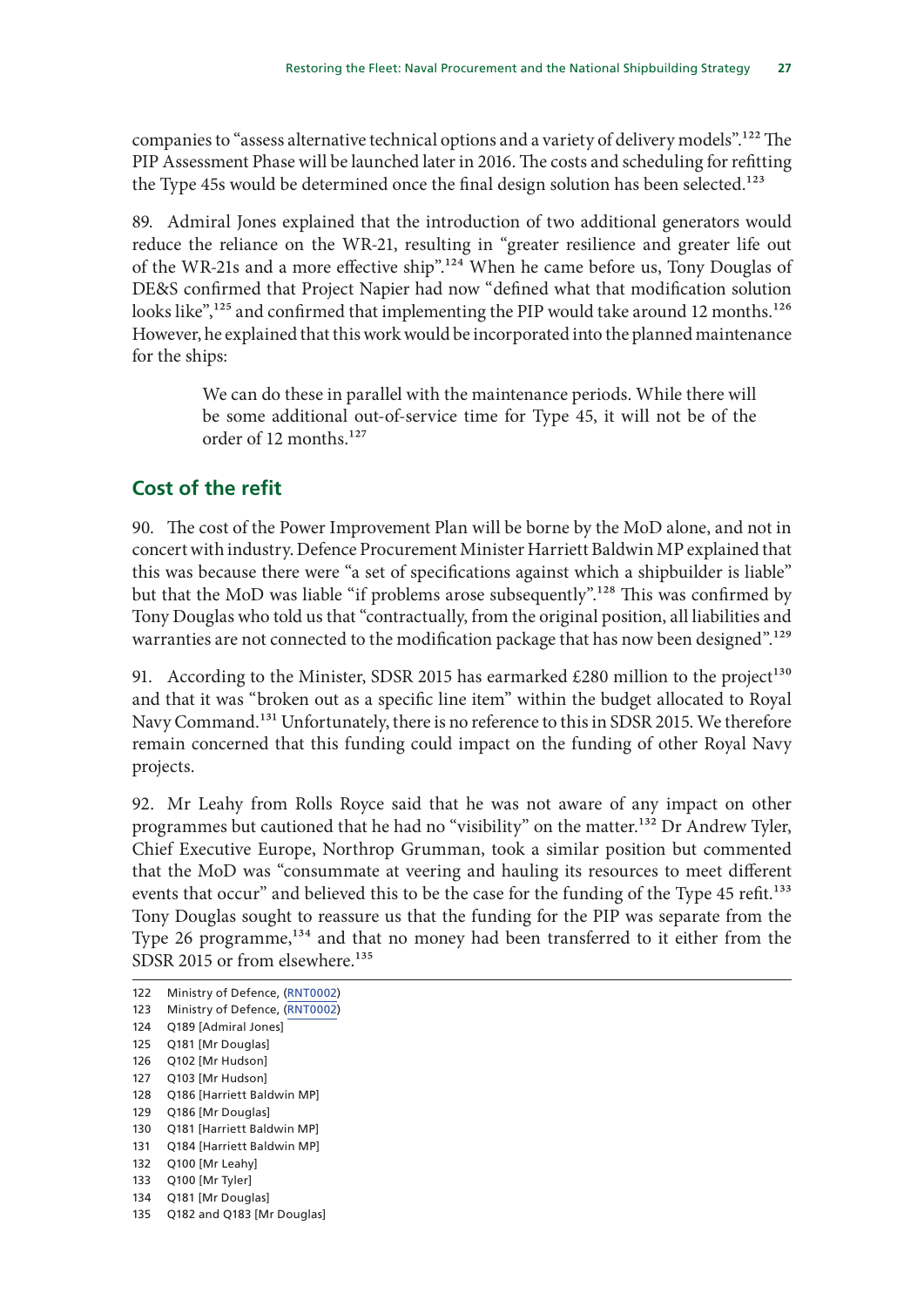93. **The Type 45 has had a long history of significant engine failures. The MoD's Power Improvement Plan is designed to rectify these problems and put an end to the reliability issues which continue to limit the availability and dependability of the Type 45. The MoD has assured us that there are sufficient funds available for the refit programme. However, it has yet to set a start date.** *In its response, we expect the Government to set out, in detail, the costings of this programme and a timeline for the refit across the class of ships. Furthermore, we recommend the MoD provide us with six-monthly progress reports on the programme.*

94. *In addition, the MoD must provide a detailed explanation of how the funds for the refit were sourced and identified as part of the SDSR process***—***in particular, whether these funds were a separate addition to the Royal Navy's equipment budget or were allocated from within it. As part of that explanation, we will require confirmation that no funds were transferred to the Type 45 from funding originally allocated to the Type 26 programme.*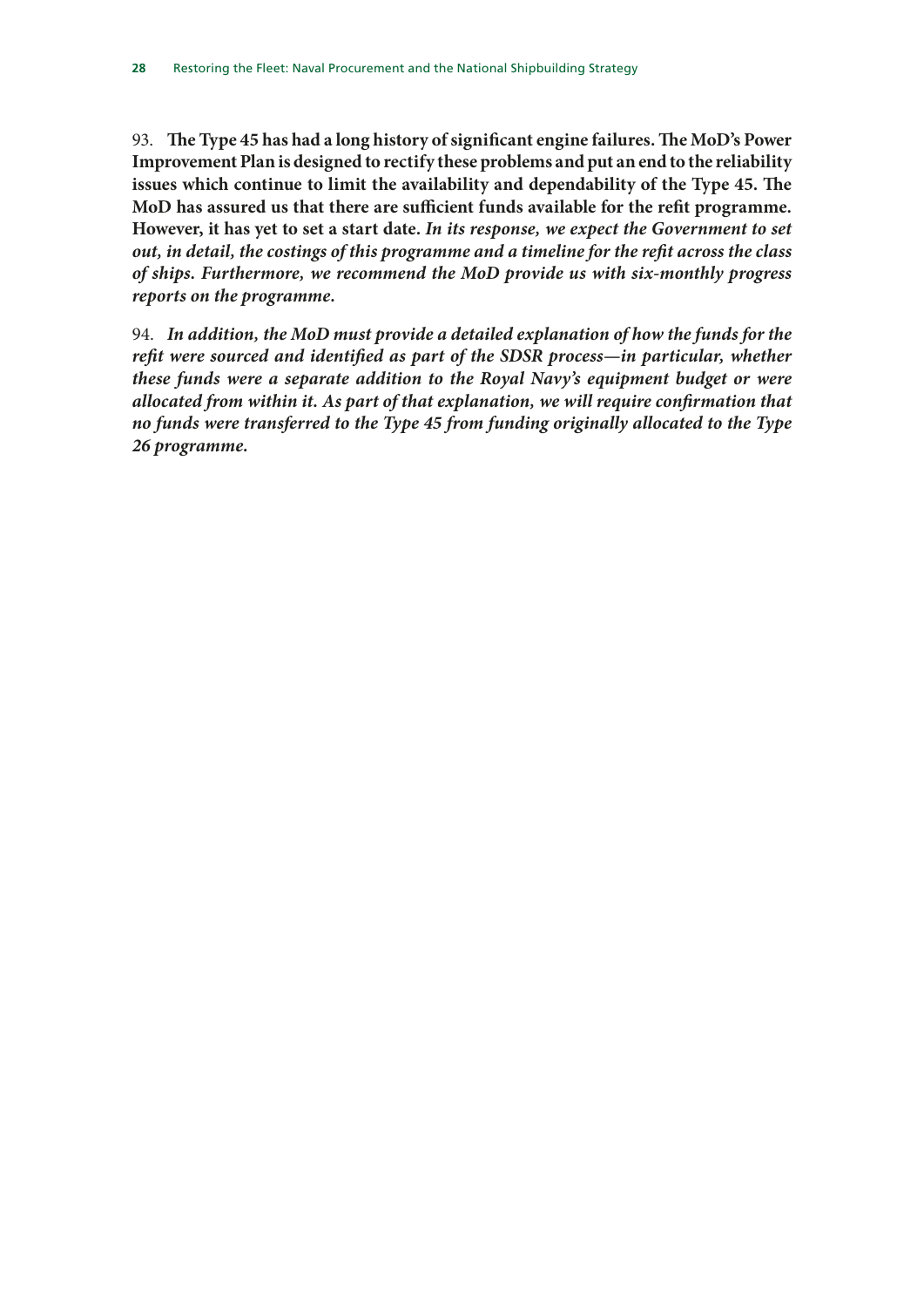## <span id="page-30-0"></span>**6** Conclusion

95. **The MoD is embarking on a major modernisation of the Royal Navy surface fleet. Notwithstanding the Committee's concerns that the number of ships is at a dangerous and an historic low, it is a programme which has the potential to deliver a modern navy with a broad range of capabilities, especially if the GPFF design proves versatile and sufficiently economical to increase the number of frigates in the Fleet. However, there are serious concerns about the funding available for the programme and the timetable to which the MoD is working. The delay to the construction of the Type 26 has had a negative impact on the skills of the shipbuilding workforce. If this situation is allowed to continue, it risks undermining the ability of the shipbuilding industry to deliver the Type 26s to the necessary timetable. The MoD must also demonstrate that it has learnt from the extraordinary mistakes in the design of the Type 45.**

96. **The introduction of the Type 26 represents only part of the modernisation of the Royal Navy's frigates. Five of its existing Type 23 frigates will need to be replaced by the new General Purpose Frigate, the design of which is only in its infancy. The MoD must not allow this programme to experience the delays to previous Royal Navy procurement programmes. It also has to ensure that the General Purpose Frigate provides the Royal Navy with the capabilities it requires and is not a less capable ship which is there merely to meet the Government's commitment to 19 frigates and destroyers, and possibly to be suitable for export. Modular design and "plug and play" incremental acquisition could and should enable this to be achieved. Hulls can be designed and constructed to enable an increase in the number of platforms and subsequent augmentation of their equipment. Furthermore, the refit programme and associated costs for the Type 45 must not result in further delays to the frigate programmes.**

97. **The National Shipbuilding Strategy offers the MoD the opportunity to put its plans for the modernisation of the frigate fleet back on track. For this to happen, the MoD has to ensure that the Strategy includes a timed production schedule for the delivery of both the Type 26 and GPFF, in close co-ordination with the withdrawal from service of the Type 23s, and that both programmes are fully funded to proceed to that timetable.**

98. **At 19 ships, the Royal Navy's frigate and destroyer fleet is at a dangerous and an historic low. By giving a commitment to build "at least" five General Purpose Frigates, the SDSR implicitly acknowledged the need to increase this woefully inadequate total. The Government has now set itself a target date for the start of construction of Type 26. It now has to demonstrate that it can deliver these ships, and the GPFF/Type 31 frigates to the timetable set by the out-of-service timetable for the Type 23s. If the MoD does not, it will put at even greater risk our frigate numbers and the capabilities they provide. The SDSR 2015 undertook to modernise the Royal Navy, it is now time for the MoD to deliver on its promises.**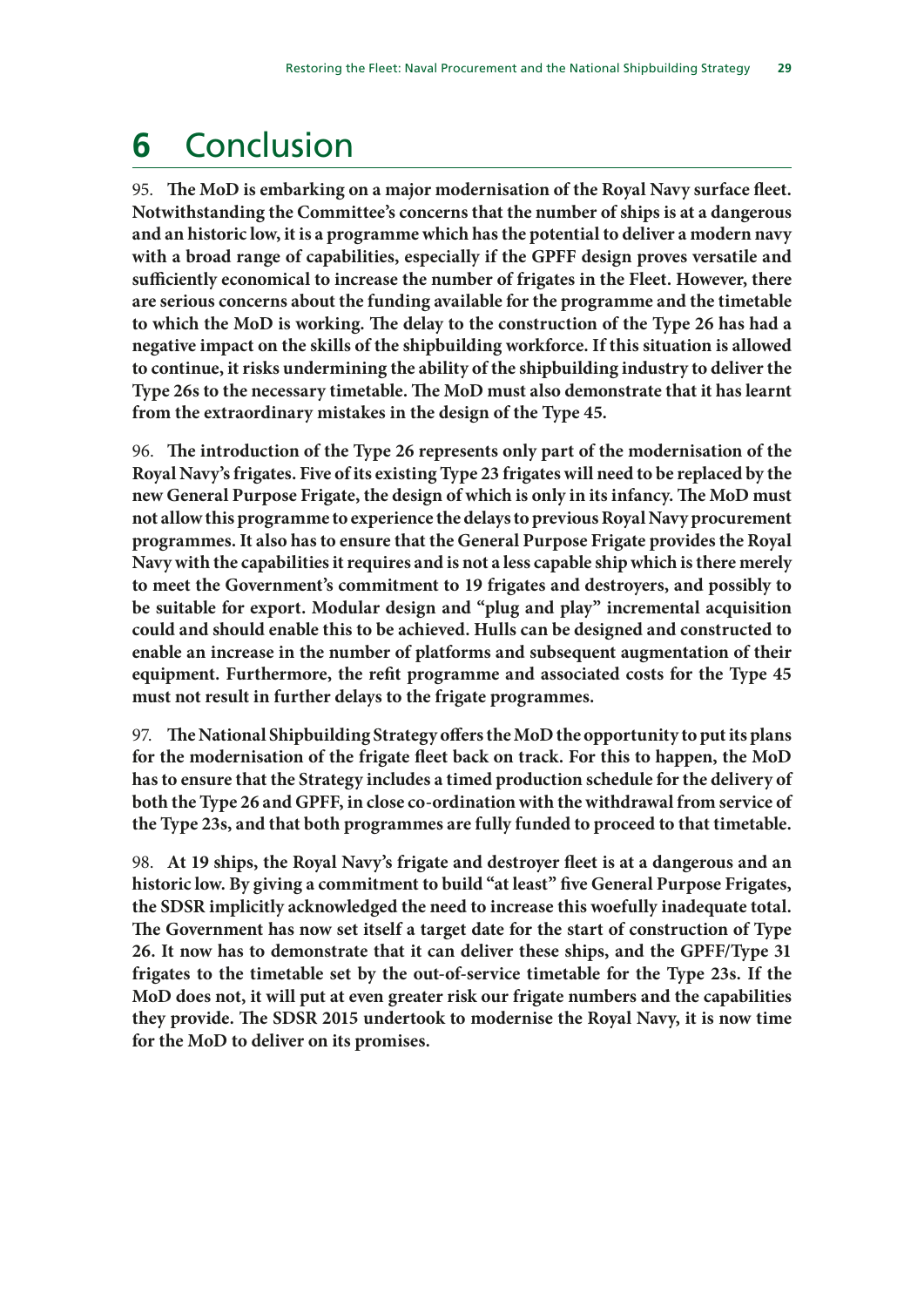## <span id="page-31-0"></span>Conclusions and recommendations

#### Introduction

1. As an island nation, the importance of the Royal Navy to UK defence must not be underestimated. Our starting point in this Report is our conviction that the current number of frigates, destroyers and personnel inadequately reflects the potential threats and vulnerabilities facing the UK and its interests overseas. (Paragraph 11)

#### National Shipbuilding Strategy

- 2. We look forward to the announcement of the National Shipbuilding Strategy, which has the potential to deliver a more coherent and timely production line of ships for the Royal Navy. However, if that potential is to be realised, the Strategy must include strict timelines for the delivery of the new Type 26 class of frigates and an indicative timeframe for the General Purpose Frigate. Without this information, the National Shipbuilding Strategy will offer little more than aspirations for the future of the Royal Navy. (Paragraph 17)
- 3. *We recommend that the National Shipbuilding Strategy sets out a detailed timeline for the delivery of the Type 26 frigates and the General Purpose Frigates alongside a clear description of how success will be measured in the coming years. We will expect the Strategy also to include a comprehensive assessment of the potential to build a new complex warship every two years, as well as a detailed schedule showing how each new frigate will arrive as each Type 23 frigate is withdrawn from service with the Fleet, so that no further reduction occurs in its already insufficient warship numbers.* (Paragraph 18)
- 4. *Furthermore, we expect the Strategy to set out the criteria against which the expansion of the UK's share of the export market in warships will be judged.* (Paragraph 19)
- 5. It is clear to us that the delays in the construction of the Type 26 have had a negative impact on the development of the workforce on the Clyde. Apprenticeships are not being offered at the necessary rate, and those currently undertaking apprenticeships are having their skills training disrupted. Furthermore, workers are being required to move from Scotland to Barrow in order for them to undertake meaningful work. We welcome the efforts made by the trades unions and BAES to retain the workforce during this period of uncertainty, but remain deeply concerned by warnings that further delay could be "catastrophic" for the skills base. (Paragraph 24)
- 6. *The Government must, as a matter of priority, ensure that the UK retains the specialist skills necessary to deliver the National Shipbuilding Strategy. It can do this only if the National Shipbuilding Strategy provides a programme of work on which industry and the workforce can rely. This must include a timetable for both the Type 26 and the GPFF. If the UK is not building sufficient ships, the skills base will be depleted with long-term impacts on both our national security and the UK's defence industrial*  infrastructure. To ensure the future skills required for ship building it is essential *that the Government does more to protect and secure the apprenticeship programme.*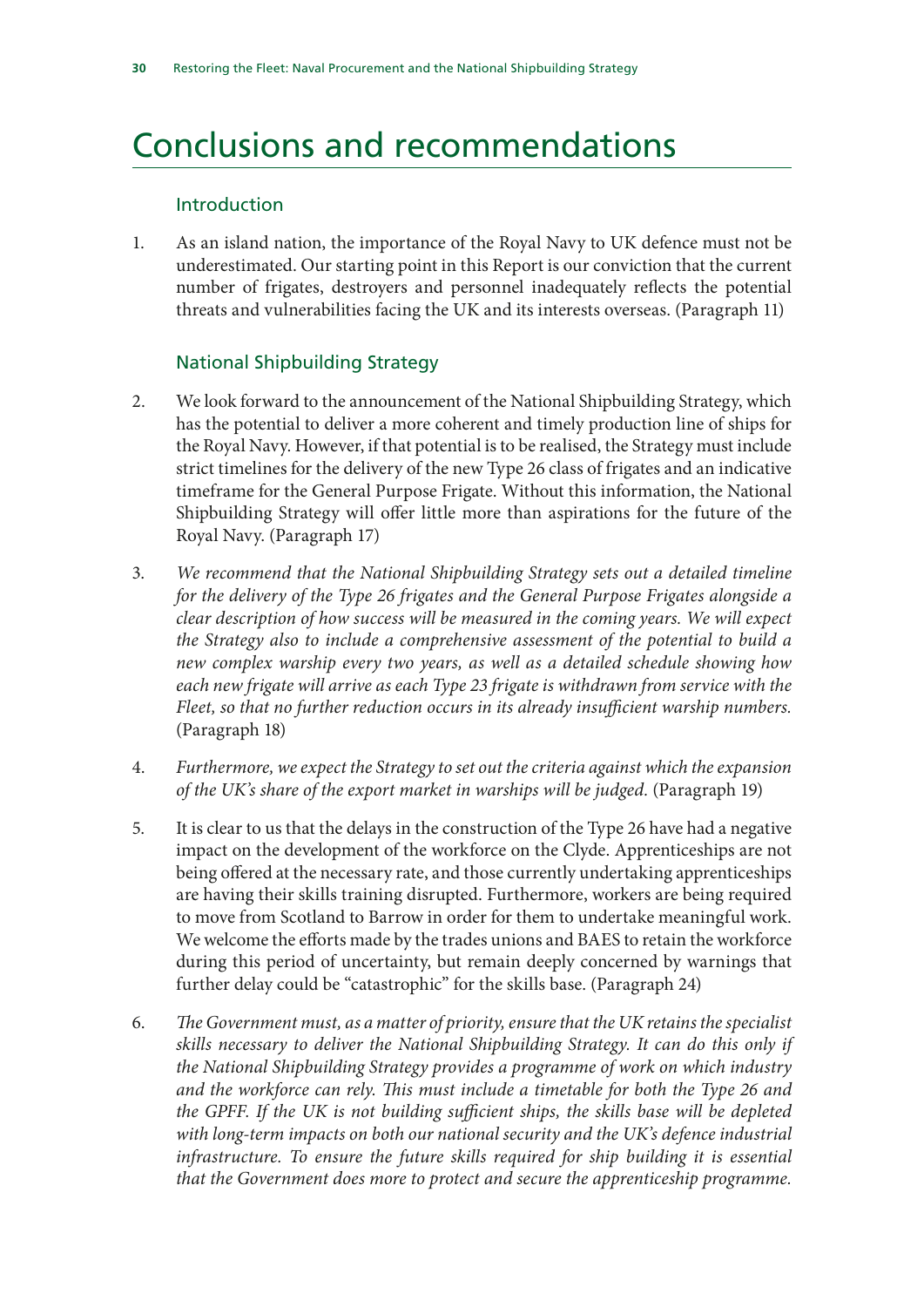*The Government must set out in the National Shipbuilding Strategy, the numbers of apprenticeships required in each of the key trades and how it will monitor them to ensure there are no longer-term skills gaps.* (Paragraph 25)

#### Type 26 Global Combat Ship

- 7. The Type 26 programme has seen a significant extension to its timetable with a thirteen month extension to the Assessment phase followed by an additional fifteen months to the Demonstration phase. (Paragraph 30)
- 8. The MoD's announcement that the construction phase of the Type 26 will start in the summer of 2017 belatedly represents a step forward, but it raises as many questions as it attempts to answer. We are concerned at an apparent degree of complacency and lack of urgency on the part of the MoD and DE&S. The start date remains contingent on a successful conclusion to the negotiations between the MoD and BAES on both the design and the contract. Furthermore, even with a 2017 start date, the Type 26 programme will not be "fully underway" until 2019. If we are to have confidence that the Type 26 programme is back on track, the MoD must provide us with a detailed assessment of those design and contract issues which remain outstanding, the build programme for the Type 26 and the rate of output of the ships. (Paragraph 35)
- 9. The SDSR was announced alongside an increased Defence Equipment Budget, which the Government asserted would provide sufficient funding for the programmes contained within it. We are deeply disappointed that, only 12 months later, a key programme for the modernisation of the Royal Navy appears to be under severe financial pressure. If the SDSR is to be more than a collection of aspirations, it has to be fully funded. As we warned in our Report on the Government's commitment to spend barely 2% of GDP on defence, the current funding settlement may not be enough. (Paragraph 42)
- 10. In its response to our Report, we will expect the Government to provide a clear *timeline—with costings at each stage—for the Type 26 programme. In doing so we will also expect to receive clear statements that the necessary funds are available in this financial year and for subsequent financial years alongside details on the amounts spent on the programme as it progresses. Above all, we seek an absolute assurance that short-term financial limitations are not storing up for the future, large cost consequences caused by otherwise avoidable delays in the Type 26 construction programme.* (Paragraph 43)
- 11. The MoD's announcement of a summer 2017 start date for the Construction Phase for the Type 26 relies on a successful conclusion to negotiations on both the contract and the design of the ship. Should these not be concluded in time for construction to start in summer 2017, further delays will occur, inevitably increasing the overall cost of the Type 26 programme. Such additional costs would result in increased pressure on a Royal Navy budget which is already being squeezed. Furthermore, the pace of construction phase must not be dictated by the financial constraints of the MoD. The use of artificial delays to the programme as a way of managing an overstretched budget would serve only to increase costs and to undermine further the UK's already severely depleted surface fleet. (Paragraph 47)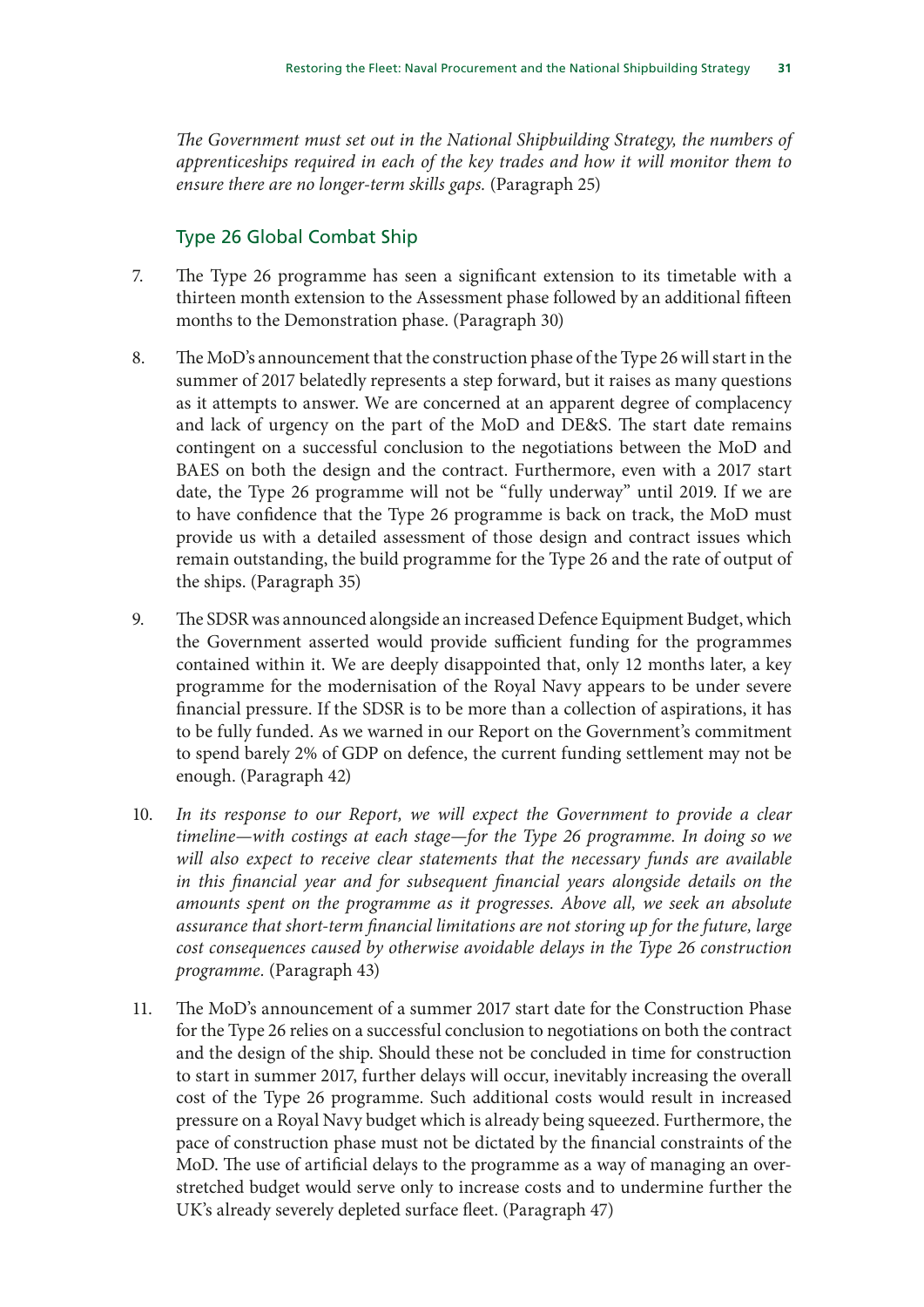- 12. We do not underestimate the importance of value for money to the taxpayer. However, this should not be to the detriment of the capabilities needed by the Royal Navy. With the surface fleet already smaller than ever before, the priority must be to deliver the Type 26 programme in an expeditious manner. Slowing the pace of the programme just to squeeze out a marginally better deal will not deliver a much-needed capability, and will serve only to increase costs further down the line, especially if the promised infrastructure investment is not forthcoming. (Paragraph 48)
- 13. There is a history of poor value for money caused by moving start dates being moved to the right and repeated delays in commencing construction. The MoD does not seem to learn from past mistakes and mismanagement of budgets through built-in delays. (Paragraph 49)
- 14. The procurement of new equipment for the first Type 26 frigates has the potential to smooth the transfer of existing Type 23 equipment to the later Type 26 frigates. *In its response, we recommend that the MoD provide further detail on the progress it has made on the manufacture and purchase of that equipment and the expected date of its completion.* (Paragraph 51)
- 15. Given the apparent impracticality of extending the service life of the Type 23s, the importance of the Type 26 build schedule cannot be overstated: the replacement of the former by the latter must remain fully synchronised. (Paragraph 55)
- 16. The delivery of the Type 26s to the Royal Navy has to be coordinated with the out of service dates of the Type 23s. The first Type 23 will come out of service in 2023 and the rest of class will follow on an annual basis. This means that one new Type 26 will have to enter service every year from 2023 onwards, if even the current total of 19 frigates and destroyers is to be maintained. Delivering the Type 26 class (and subsequently the GPFF) to match that timetable will be challenging. Extending the life of some of the Type 23s to accommodate the construction schedule of the Type 26 is not a cost-effective option and would risk diverting the funds available to the Royal Navy away from the Type 26 programme (or other programmes, such as the GPFF and the Carrier programme). The alternative—to decommission Type 23s before they are replaced—would represent a dangerous downgrading of the capabilities of the Royal Navy. Furthermore, it would signify a failure of the Government to honour its promise to maintain a surface fleet of even 19 frigates and destroyers—a figure which, we believe, is already woefully low. (Paragraph 57)
- 17. *The MoD has announced that construction of the OPVs will start shortly, with delivery of the vessels due in 2019. Whilst this is a welcome development we remain concerned that this programme has the potential to interfere with, and further delay, the construction of the Type 26. In its Response to our Report, we will expect the MoD to set out in detail, how the construction of the OPVs will be managed so as not to impact on the programme for the construction of the Type 26 frigates.* (Paragraph 61)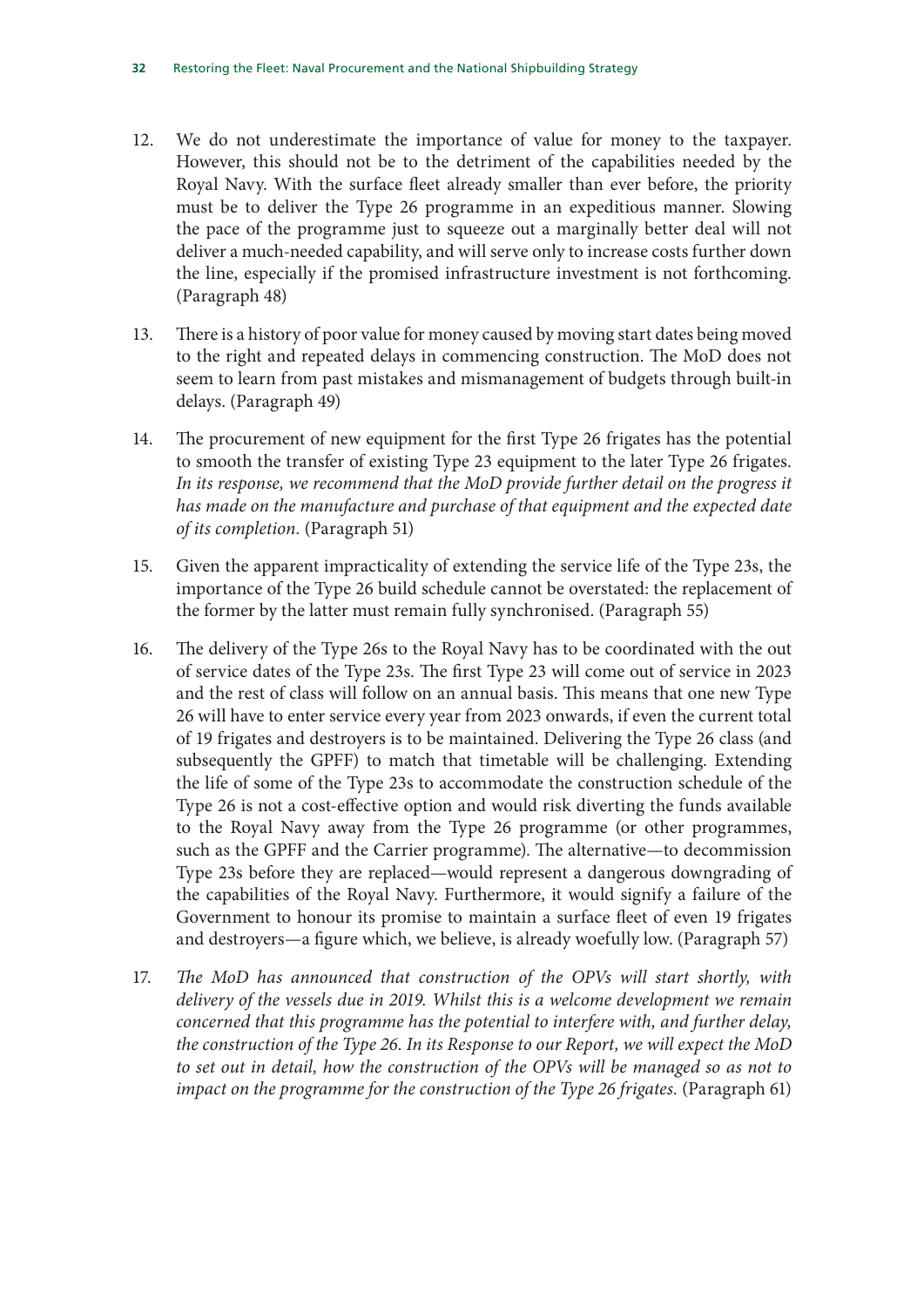#### General Purpose Frigate

- 18. *The production of the GPFF must be aligned so that it fits seamlessly into the Type 23 replacement programme both in terms of timing but more importantly in terms of capability. We recommend that the MoD sets out how the construction timetable for the GPFF will dovetail with that of the Type 26. We will also expect more detail on how the MoD will fund and deliver on its aspiration to increase frigate numbers by the 2030s.* (Paragraph 72)
- 19. The GPFF has the potential to provide the Royal Navy with a modern, flexible frigate. It also offers the UK the opportunity to re-enter the highly valuable export market for warships. However, there is a balance to be struck between these two ambitions. On the one hand, the GPFF must be designed to provide the Royal Navy with the capabilities it requires. Yet, on the other hand, it may be that modular design of a "template" warship, will enable a greater number of basic hulls to enter service, with additional "plug and play" capacity being added incrementally at later stages. (Paragraph 73)
- 20. *We recommend that the MoD should set out the minimum capabilities required of the GPFF and how they differ from those Type 23s which they will replace.* (Paragraph 73)
- 21. In addition, it is vital to know which European examples, whether it be the French Aquitaine-class, or the Danish Absalon-class frigates, the MoD has considered as being suitable templates for the GPFF. (Paragraph 74)

#### Type 45 Destroyer

- 22. It is clear to us that the under-testing of the engine was a key cause of the problems experienced by the Type 45s when they came into service. This is a serious failing of both the MoD and of the contractors. The MoD did not explain satisfactorily why there was no adequate clause in the contract with Rolls Royce specifying responsibility for repairs should the engines develop any further design faults because of the lack of testing time. In its response, we will expect a detailed explanation of why the testing period was truncated alongside a clear statement of how we can be reassured that this will not be able to happen in the future. (Paragraph 83)
- 23. It is astonishing that the specification for the Type 45 did not include the requirement for the ships to operate at full capacity—and for sustained periods—in hot regions such as the Gulf. The UK's enduring presence in the Gulf should have made it a key requirement for the engines. The fact that it was not was an inexcusable failing and one which must not be repeated in the Type 26 and GPFF programmes. Failure to guarantee this would put the personnel and ships of the Royal Navy in danger, with potentially dangerous consequences. (Paragraph 86)
- 24. The Type 45 has had a long history of significant engine failures. The MoD's Power Improvement Plan is designed to rectify these problems and put an end to the reliability issues which continue to limit the availability and dependability of the Type 45. The MoD has assured us that there are sufficient funds available for the refit programme. However, it has yet to set a start date. (Paragraph 93)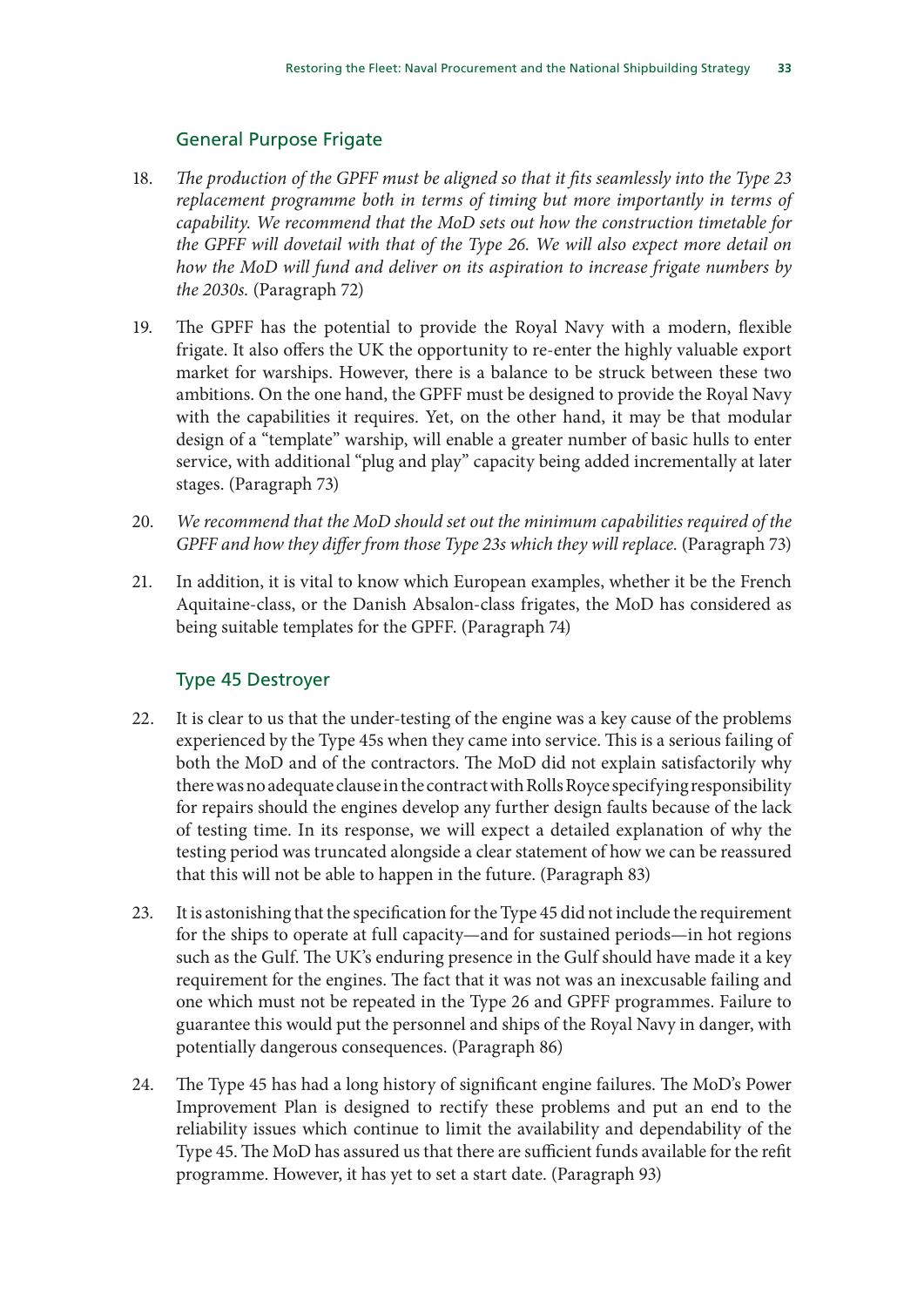- 25. *In its response, we expect the Government to set out, in detail, the costings of this programme and a timeline for the refit across the class of ships. Furthermore, we recommend the MoD provide us with six-monthly progress reports on the programme.* (Paragraph 93)
- 26. *In addition, the MoD must provide a detailed explanation of how the funds for the refit were sourced and identified as part of the SDSR process—in particular, whether these funds were a separate addition to the Royal Navy's equipment budget or were allocated from within it. As part of that explanation, we will require confirmation that no funds were transferred to the Type 45 from funding originally allocated to the Type 26 programme.* (Paragraph 94)

#### **Conclusion**

- 27. The MoD is embarking on a major modernisation of the Royal Navy surface fleet. Notwithstanding the Committee's concerns that the number of ships is at a dangerous and an historic low, it is a programme which has the potential to deliver a modern navy with a broad range of capabilities, especially if the GPFF design proves versatile and sufficiently economical to increase the number of frigates in the Fleet. However, there are serious concerns about the funding available for the programme and the timetable to which the MoD is working. The delay to the construction of the Type 26 has had a negative impact on the skills of the shipbuilding workforce. If this situation is allowed to continue, it risks undermining the ability of the shipbuilding industry to deliver the Type 26s to the necessary timetable. The MoD must also demonstrate that it has learnt from the extraordinary mistakes in the design of the Type 45. (Paragraph 95)
- 28. The introduction of the Type 26 represents only part of the modernisation of the Royal Navy's frigates. Five of its existing Type 23 frigates will need to be replaced by the new General Purpose Frigate, the design of which is only in its infancy. The MoD must not allow this programme to experience the delays to previous Royal Navy procurement programmes. It also has to ensure that the General Purpose Frigate provides the Royal Navy with the capabilities it requires and is not a less capable ship which is there merely to meet the Government's commitment to 19 frigates and destroyers, and possibly to be suitable for export. Modular design and "plug and play" incremental acquisition could and should enable this to be achieved. Hulls can be designed and constructed to enable an increase in the number of platforms and subsequent augmentation of their equipment. Furthermore, the refit programme and associated costs for the Type 45 must not result in further delays to the frigate programmes. (Paragraph 96)
- 29. The National Shipbuilding Strategy offers the MoD the opportunity to put its plans for the modernisation of the frigate fleet back on track. For this to happen, the MoD has to ensure that the Strategy includes a timed production schedule for the delivery of both the Type 26 and GPFF, in close co-ordination with the withdrawal from service of the Type 23s, and that both programmes are fully funded to proceed to that timetable. (Paragraph 97)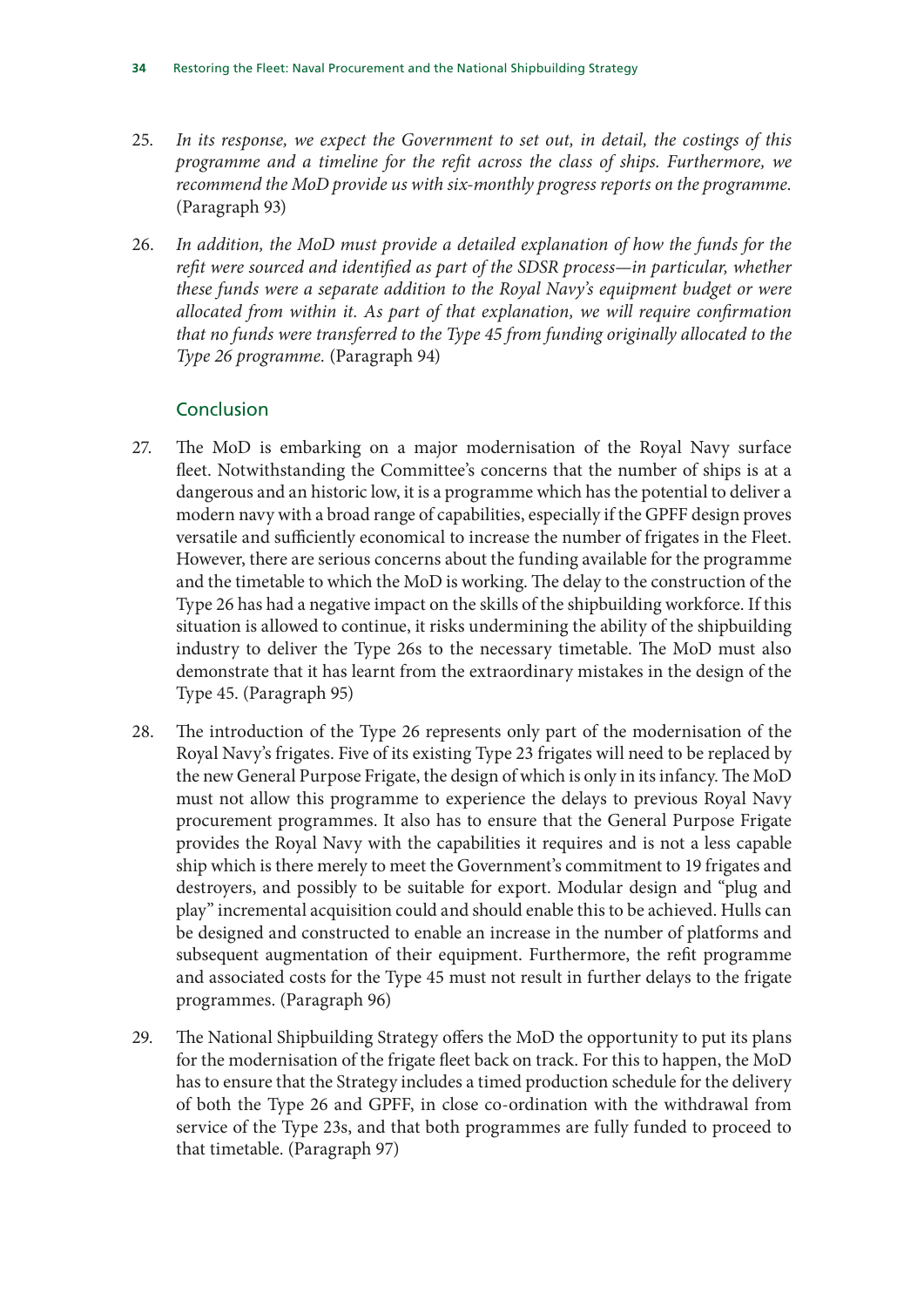30. At 19 ships, the Royal Navy's frigate and destroyer fleet is at a dangerous and an historic low. By giving a commitment to build "at least" five General Purpose Frigates, the SDSR implicitly acknowledged the need to increase this woefully inadequate total. The Government has now set itself a target date for the start of construction of Type 26. It now has to demonstrate that it can deliver these ships, and the GPFF/ Type 31 frigates to the timetable set by the out-of-service timetable for the Type 23s. If the MoD does not, it will put at even greater risk our frigate numbers and the capabilities they provide. The SDSR 2015 undertook to modernise the Royal Navy, it is now time for the MoD to deliver on its promises. (Paragraph 98)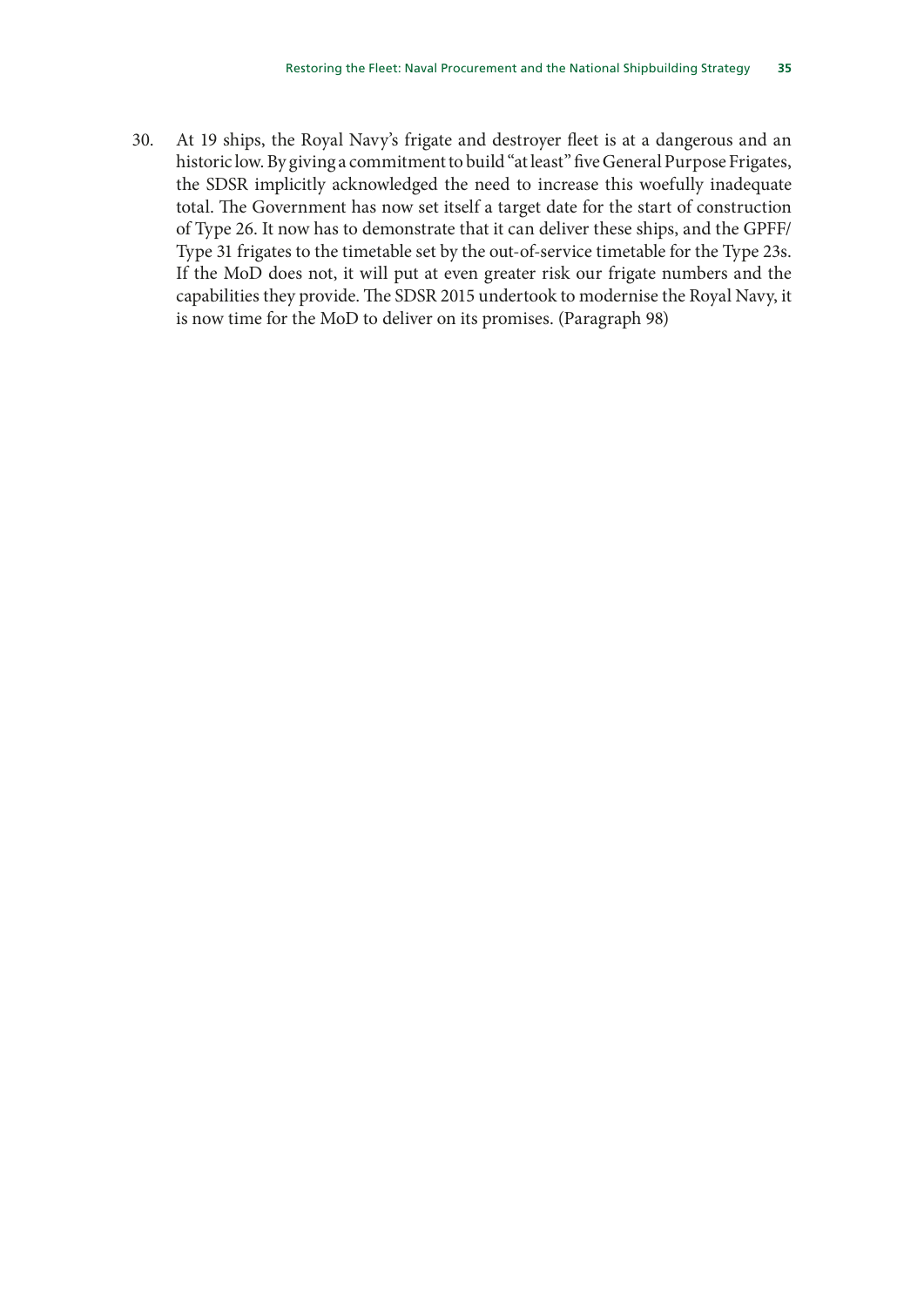## <span id="page-37-0"></span>Appendix 1: Numbers of ships in the surface fleet

| Year |                          |                         | <b>Frigates</b> |                   | <b>Cruisers</b> | craft                   | <b>Vessels</b><br>Mine |
|------|--------------------------|-------------------------|-----------------|-------------------|-----------------|-------------------------|------------------------|
|      |                          | Assault ships/          |                 | <b>Destroyers</b> |                 |                         |                        |
|      | <b>Aircraft Carriers</b> | Landing Platform        |                 |                   |                 | <b>Patrol ships and</b> | countermeasures        |
|      |                          |                         |                 |                   |                 |                         |                        |
| 1975 | 3                        | $\overline{2}$          | 60              | 10                | $\overline{2}$  | 14                      | 43                     |
| 1980 | 3                        | $\overline{2}$          | 53              | 13                | $\mathbf{1}$    | 22                      | 36                     |
| 1985 | 4                        | $\overline{2}$          | 41              | 15                | $\pmb{0}$       | 32                      | 45                     |
| 1990 | 3                        | $\overline{2}$          | 35              | 14                | $\pmb{0}$       | 34                      | 41                     |
| 1991 | 3                        | $\overline{2}$          | 35              | 13                | $\pmb{0}$       | $30$                    | 37                     |
| 1992 | 3                        | $\overline{2}$          | 32              | 12                | $\pmb{0}$       | 25                      | 34                     |
| 1993 | 3                        | $\overline{2}$          | 28              | 12                | $\pmb{0}$       | 25                      | 35                     |
| 1994 | 3                        | $\overline{2}$          | 25              | 12                | $\pmb{0}$       | 34                      | 18                     |
| 1995 | 3                        | $\overline{2}$          | 23              | 12                | $\pmb{0}$       | 32                      | 18                     |
| 1996 | 3                        | $\overline{2}$          | 24              | 12                | $\pmb{0}$       | 32                      | 18                     |
| 1997 | 3                        | $\overline{2}$          | 23              | 12                | $\pmb{0}$       | 34                      | 19                     |
| 1998 | 3                        | $\overline{c}$          | 23              | 12                | $\pmb{0}$       | 28                      | 19                     |
| 1999 | $\overline{\mathbf{3}}$  | $\overline{\mathbf{3}}$ | 23              | 12                | $\pmb{0}$       | 24                      | 20                     |
| 2000 | 3                        | $\overline{\mathbf{3}}$ | 21              | 11                | $\pmb{0}$       | 23                      | 21                     |
| 2001 | 3                        | 3                       | 21              | 11                | $\pmb{0}$       | 23                      | 23                     |
| 2002 | 3                        | 1                       | 21              | 11                | $\pmb{0}$       | 23                      | 22                     |
| 2003 | 3                        | 1                       | 20              | 11                | $\pmb{0}$       | 22                      | 22                     |
| 2004 | 3                        | $\overline{2}$          | 20              | 11                | $\pmb{0}$       | 26                      | 19                     |
| 2005 | 3                        | 3                       | 19              | 9                 | $\pmb{0}$       | 26                      | 16                     |
| 2006 | $\overline{2}$           | 3                       | 17              | 8                 | $\pmb{0}$       | 22                      | 16                     |
| 2007 | $\overline{c}$           | 3                       | 17              | 8                 | $\pmb{0}$       | 22                      | 16                     |
| 2008 | $\overline{c}$           | 3                       | 17              | 8                 | $\pmb{0}$       | 22                      | 16                     |
| 2009 | $\overline{2}$           | $\overline{3}$          | 17              | $\overline{7}$    | $\mathbf 0$     | 22                      | 16                     |
| 2010 | $\overline{2}$           | 3                       | 17              | 6                 | $\mathbf 0$     | 22                      | 16                     |
| 2011 | 0                        | 4                       | 15              | 6                 | 0               | 22                      | 15                     |
| 2012 | 0                        | 4                       | 13              | 5                 | 0               | 22                      | 15                     |
| 2013 | 0                        | 4                       | 13              | 6                 | 0               | 22                      | 15                     |
| 2014 | 0                        | 4                       | 13              | 6                 | 0               | 22                      | 15                     |
| 2015 | 0                        | 4                       | 13              | 6                 | 0               | 22                      | 15                     |
| 2016 | 0                        | 3                       | 13              | 6                 | 0               | 22                      | 15                     |

Source: [Defence Statistics](http://webarchive.nationalarchives.gov.uk/20140116142443/http:/www.dasa.mod.uk/index.php/publications/UK-defence-statistics-compendium)

[Note: The term Assault ship was renamed Landing platform during the 2000s.]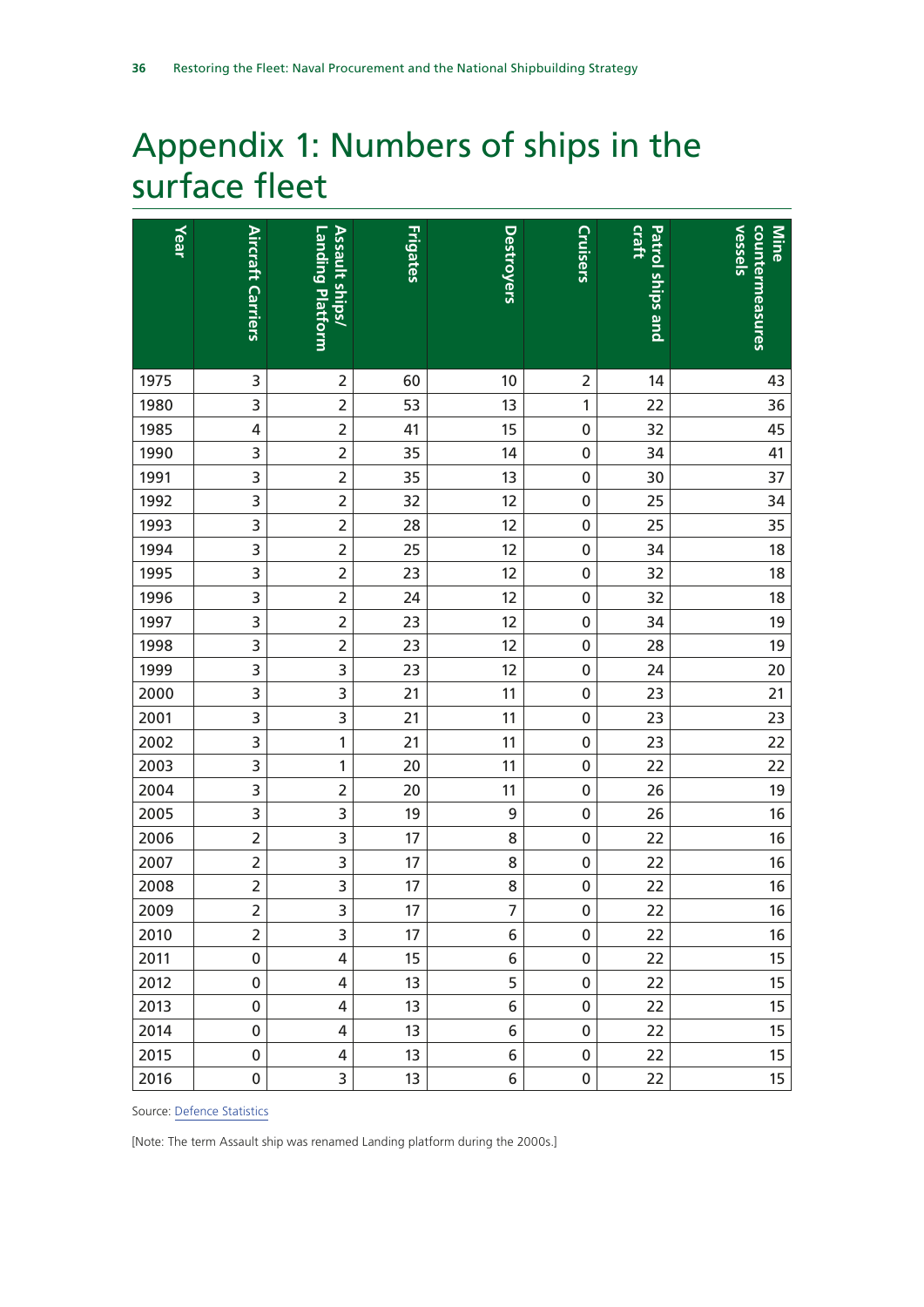## <span id="page-38-0"></span>Appendix 2: Naval Strengths

|                                          | <b>UK</b>   | <b>US</b> | <b>Russia</b> | <b>China</b> | <b>France</b> | <b>Germany</b> | <b>Italy</b> | Spain          |
|------------------------------------------|-------------|-----------|---------------|--------------|---------------|----------------|--------------|----------------|
| <b>Aircraft carriers</b>                 | 0           | 10        |               |              |               | 0              |              | 0              |
| Cruisers                                 | $\mathbf 0$ | 22        | 6             | 0            | $\mathbf{0}$  | $\mathbf{0}$   | $\Omega$     | 0              |
| <b>Destroyers</b>                        | 6           | 62        | 18            | 19           | 11            | 7              | 8            | 5              |
| Frigates                                 | 13          | 4         | 10            | 54           | 11            | 8              | 10           | 6              |
| Patrol and coastal<br>combatants         | 22          | 57        | 89            | $199+$       | 20            | 6              | 19           | $\mathbf{0}$   |
| Mine warfare/<br>Mine<br>countermeasures | 16          | 11        | 45            | 49           | 18            | 34             | 10           | 0              |
| Principal<br>amphibious ships            | 3           | 30        | 19i           | 3            | 3             | 2ii            | 4            | 3              |
| Logistics and<br>support                 | 10          | 71        | 625           | 171          | 145           | 53             | 106          | $\overline{2}$ |

Source: [Military Balance](https://www.iiss.org/en/publications/military%20balance/issues/the-military-balance-2016-d6c9) 2016

[Notes (i) Described as landing ships (ii) Described as amphibious craft]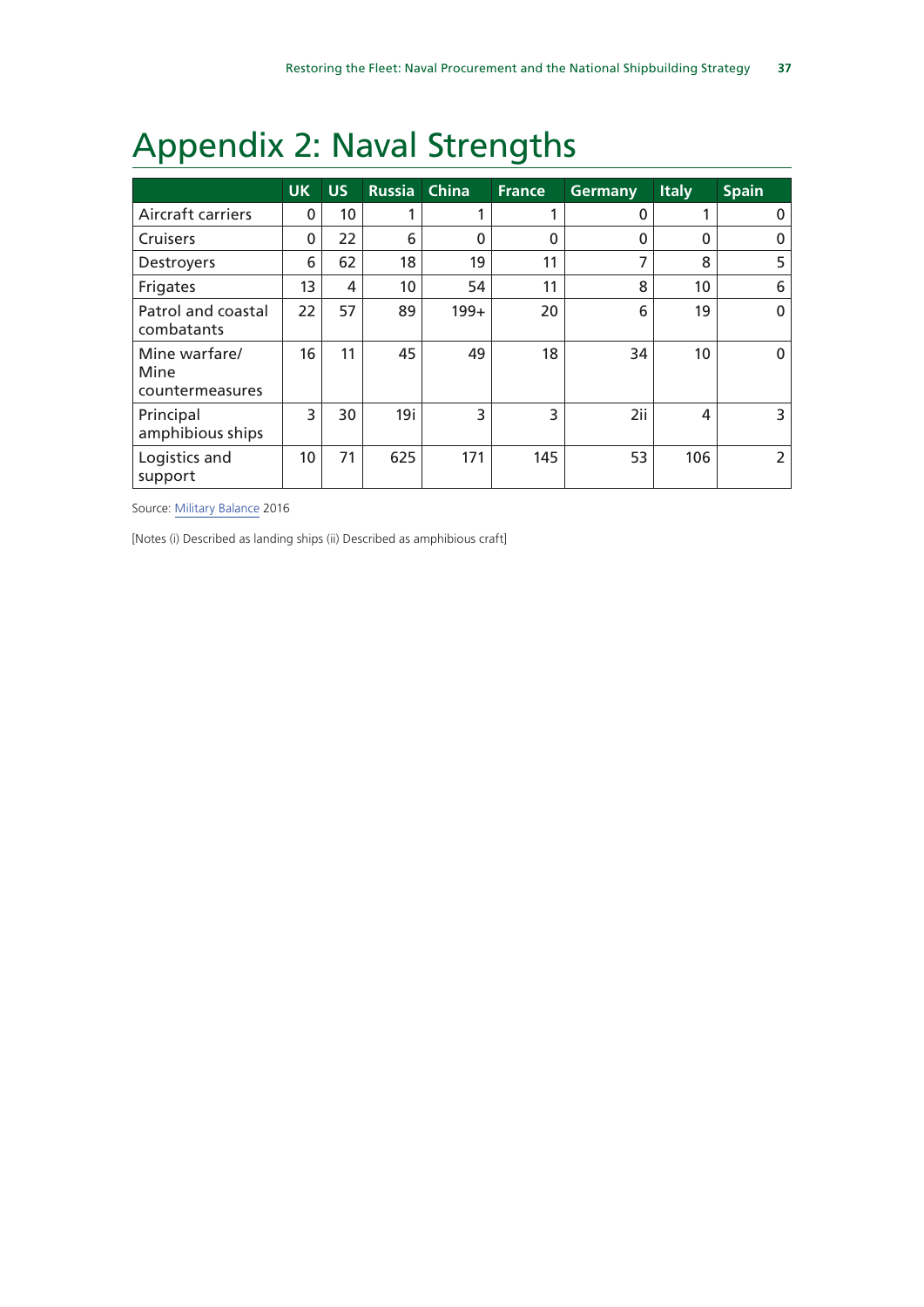## <span id="page-39-0"></span>Appendix 3: Standing commitments for the Royal Navy

### **Royal Navy Standing Commitments (also known as Fixed and Baseload Tasks)**

|                                                                           | <b>UK and Home Waters Activity</b>                                                                                                                                                                                                                                                                                                                |  |  |  |  |
|---------------------------------------------------------------------------|---------------------------------------------------------------------------------------------------------------------------------------------------------------------------------------------------------------------------------------------------------------------------------------------------------------------------------------------------|--|--|--|--|
| (1) Continuous At Sea<br>Deterrent (CASD)                                 | The Continuous At Sea Deterrent (or Nuclear Deterrent)<br>is provided by the Royal Navy's four Vanguard-class<br>submarines which deploy on a continuous basis around<br>the globe.                                                                                                                                                               |  |  |  |  |
| (2) Fleet Ready Escort (FRE)/<br><b>Towed Array Patrol Ship</b><br>(TAPS) | The FRE/TAPS is a single frigate maintained at high-<br>readiness in home waters, ready to react when required<br>in support of homeland defence. This activity can include<br>reactive anti-submarine patrol duties in support of the<br>strategic nuclear deterrent.                                                                            |  |  |  |  |
| (3) Marine Enforcement                                                    | In addition to assisting in the protection of the British<br>fishing industry, the Fishery Protection Squadron also<br>provides security to the oil and gas fields in the North<br>Sea and other duties in the United Kingdom's Exclusive<br>Economic Zone. It consists of three Offshore Patrol Vessels:<br>HMS TYNE, HMS SEVERN and HMS MERSEY. |  |  |  |  |
| (4) Mine Counter Measures<br>(MCM) Support                                | Two MCM vessels are held in the UK at high readiness<br>to ensure emergent issues in homeland waters, such as<br>the discovery of unexploded ordnance, can be dealt with<br>accordingly.                                                                                                                                                          |  |  |  |  |

| <b>Overseas Activity</b>                       |                                                                                                                                                                                                                                                                                                                                                                                                                                            |  |  |  |  |  |
|------------------------------------------------|--------------------------------------------------------------------------------------------------------------------------------------------------------------------------------------------------------------------------------------------------------------------------------------------------------------------------------------------------------------------------------------------------------------------------------------------|--|--|--|--|--|
| (5) Antarctic Patrol                           | Antarctic Patrol is undertaken by the Royal Navy's Ice<br>Patrol Ship, HMS PROTECTOR, in the South Atlantic Ocean.<br>Her primary mission is to survey and gather data on the<br>seas around Antarctica, as well as provide support to the<br>British Antarctic Survey operation stationed in and around<br>the British Antarctic Territory. Two Royal Research Ships of<br>the Merchant Navy are also stationed in the region.            |  |  |  |  |  |
| (6) Atlantic Patrol Tasking<br>North (APT (N)) | APT(N) is the Royal Navy's commitment to secure and<br>protect the interests of Great Britain and her Overseas<br>Territories in the regions of the North Atlantic and<br>the Caribbean. The deployment also conducts counter<br>narcotics missions and provides humanitarian assistance<br>during the hurricane season. The task is typically carried<br>out by either an Offshore Patrol Vessel (OPV) or Royal<br>Fleet Auxiliary (RFA). |  |  |  |  |  |
| (7) Atlantic Patrol Tasking<br>South (APT (S)) | The Royal Navy maintains a regular presence in the South<br>Atlantic and West Africa to provide reassurance to British<br>interests, such as the sovereignty of the Falkland Islands<br>and South Georgia, while also supporting British Forces<br>South Atlantic Islands. The commitment can be fulfilled by<br>a frigate, destroyer or RFA vessel.                                                                                       |  |  |  |  |  |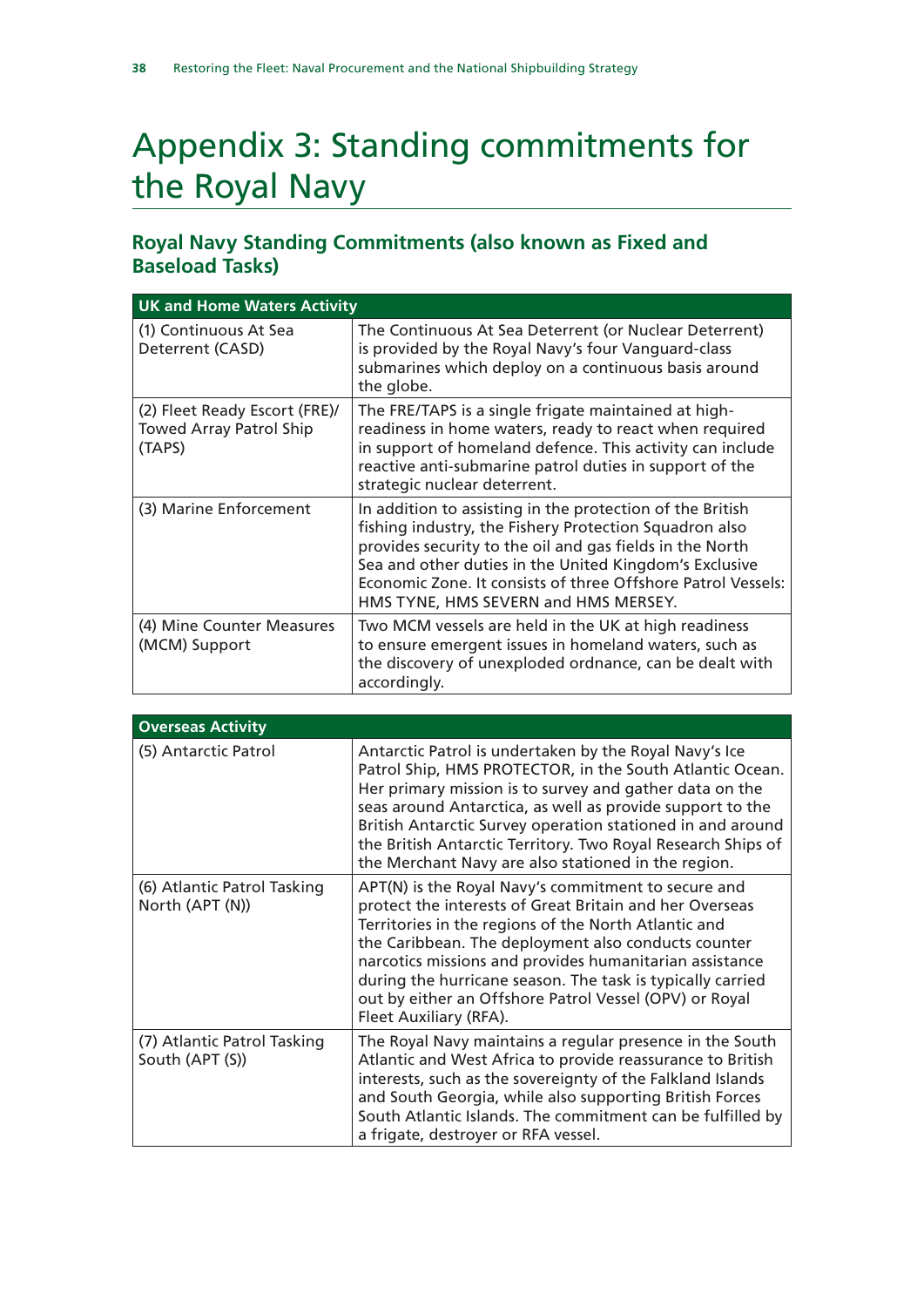| (8) Falkland Islands Patrol<br><b>Task</b>             | The Falkland Islands Patrol Task consists of a single<br>warship (an OPV) stationed around the Exclusive Economic<br>Zone of the Falkland Islands. It forms part of British Forces<br>South Atlantic Islands and aims to reassure the inhabitants<br>of the region and maintain British sovereignty. HMS<br>CLYDE is the current unit undertaking this task and uses<br>the deep water naval base facilities of Mare Harbour, East<br>Falkland.                                                                                                                                                                                                                                                                                                                 |
|--------------------------------------------------------|-----------------------------------------------------------------------------------------------------------------------------------------------------------------------------------------------------------------------------------------------------------------------------------------------------------------------------------------------------------------------------------------------------------------------------------------------------------------------------------------------------------------------------------------------------------------------------------------------------------------------------------------------------------------------------------------------------------------------------------------------------------------|
| (9) Gibraltar Squadron                                 | The Gibraltar Squadron consists of two fast patrol boats;<br>HMS SCIMITAR and HMS SABRE. They provide force<br>protection for NATO or coalition warships entering the<br>naval facilities of Gibraltar and conduct maritime security<br>in the surrounding British territorial waters.                                                                                                                                                                                                                                                                                                                                                                                                                                                                          |
| (10) Joint Expeditionary<br>Force (Maritime)           | The Joint Expeditionary Force (Maritime) (JEF (M)) is the<br>Royal Navy's contribution to the UK's joint task force<br>maintained at high-readiness and available at short notice<br>to respond to unexpected global events. In addition to<br>war-fighting or amphibious operations, the JEF (M) can<br>undertake a diverse range of activities such as evacuation<br>operations, disaster relief or humanitarian aid. The<br>composition of the task group changes depending on<br>its task and the range of available assets. However, it<br>generally consists of several large amphibious warfare<br>ships (both RN and RFA), guided-missile destroyers,<br>frigates, replenishment ships from the RFA and sometimes<br>a nuclear-powered fleet submarine. |
| $(11)$ Gulf                                            | The Royal Navy maintains a continued maritime presence<br>in the Gulf and Indian Ocean regions to protect and<br>secure the nations many political and commercial<br>interests. The enduring commitment usually consists of an<br>escort (a guided-missile destroyer or frigate), four mine<br>countermeasure vessels and a supporting RFA Bay Class.<br>As of 2015, the UK has a permanent operating base in the<br>region, HMS JUFAIR, located in Bahrain.                                                                                                                                                                                                                                                                                                    |
|                                                        | The Royal Navy regularly contributes battle staff<br>personnel to two multinational coalitions in the<br>region; Combined Task Force 150 and Combined Task<br>Force 151. Combined Task Force 150 is focused on<br>maritime security and counter-terrorism; while Combined<br>Task Force 151 is charged with anti-piracy missions. RN<br>assets deployed to the region can be tasked to operate in<br>support of these Task Forces.                                                                                                                                                                                                                                                                                                                              |
| (12) Standing NATO<br>Response Force (NRF)             | The Royal Navy regularly contributes assets to the four<br>Standing NATO Naval Task Groups. Standing NATO<br>Maritime Group (SNMG) 1 and Standing NATO Mine<br>Counter Measures Group (SNMCMG) 1, which operate in<br>the North Atlantic and Baltic Sea, and their corresponding<br>Mediterranean Sea-based groups, SNMG2 and SNMCMG2.                                                                                                                                                                                                                                                                                                                                                                                                                          |
| (13) Royal Marines and<br><b>Amphibious Capability</b> | The Royal Marines provide a specialist infantry capability,<br>with expertise in amphibious, arctic and mountain<br>warfare as part of our high readiness forces able to be<br>deployed by helicopter and landing craft. They can deploy<br>with protected mobility, logistics and command and<br>control support from a specialist landing and command<br>ship and Landing Ship Docks.                                                                                                                                                                                                                                                                                                                                                                         |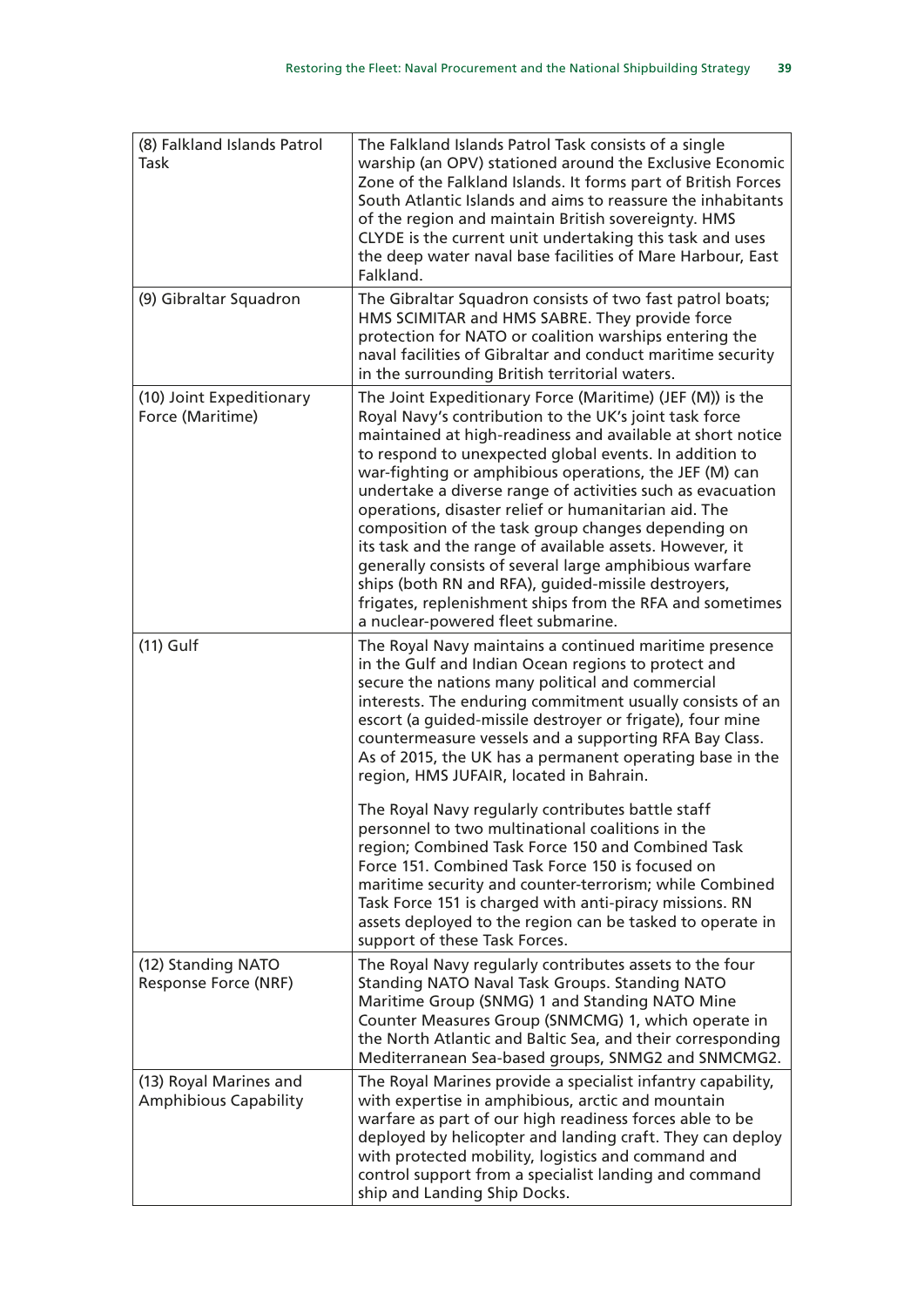| (14) Operation ATALANTA | Operation ATALANTA is a European Union multinational      |
|-------------------------|-----------------------------------------------------------|
|                         | task force charged to combat terrorism and piracy off the |
|                         | Horn of Africa and Somalia. Operational headquarters      |
|                         | are located in the United Kingdom at Northwood            |
|                         | Headquarters, London.                                     |

Source: Ministry of Defence ([RNT0006\)](http://data.parliament.uk/writtenevidence/committeeevidence.svc/evidencedocument/defence-committee/naval-procurement-type-26-and-type-45/written/42878.html)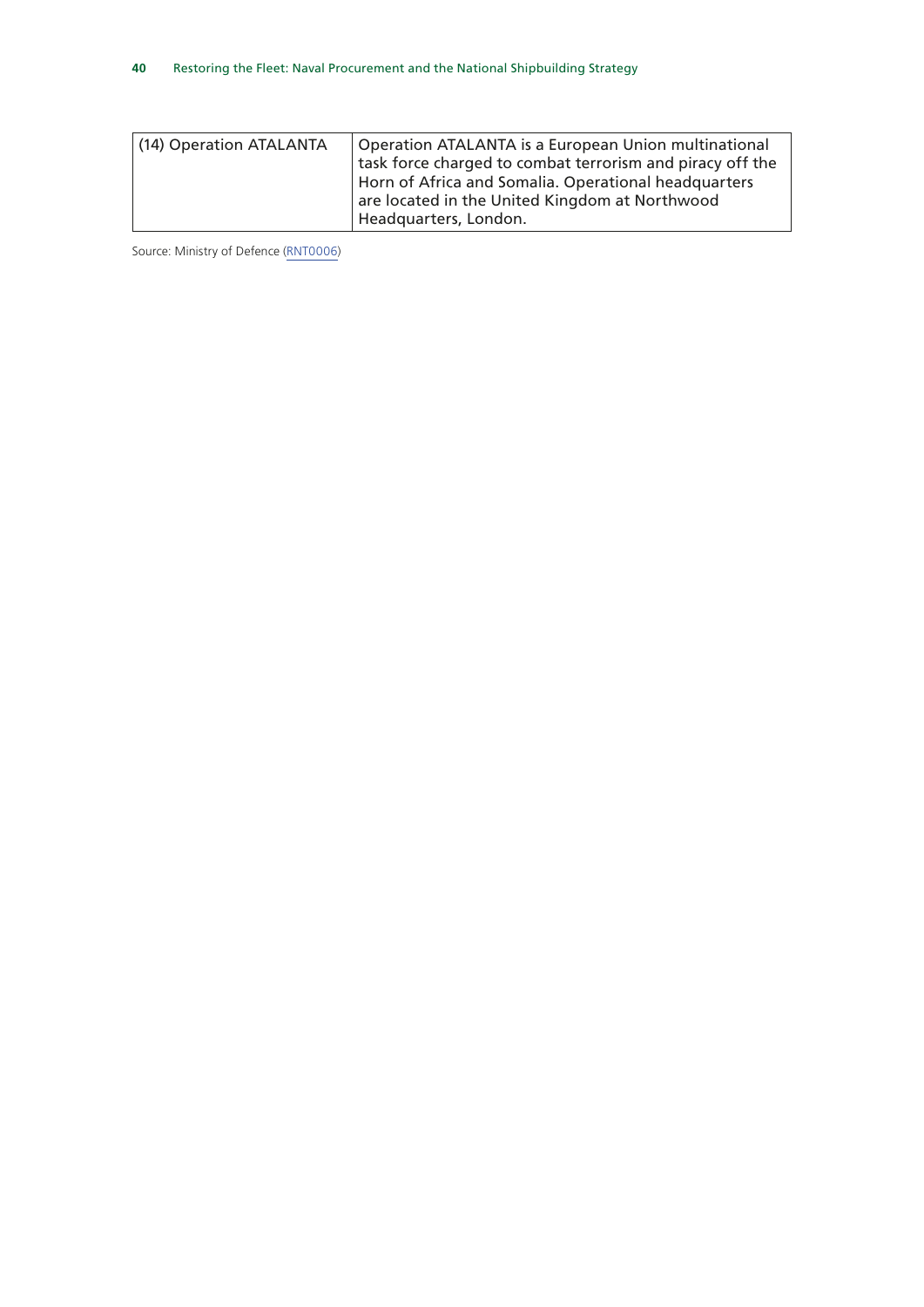### <span id="page-42-0"></span>Formal Minutes

#### **Tuesday 15 November 2016**

#### Members present:

Rt Hon Dr Julian Lewis, in the Chair

| Douglas Chapman | Madeleine Moon      |
|-----------------|---------------------|
| James Gray      | Rt Hon John Spellar |
| Jack Lopresti   | <b>Bob Stewart</b>  |

Draft Report (*Restoring the Fleet: Naval Procurement and the National Shipbuilding Strategy*), proposed by the Chair, brought up and read.

*Ordered,* That the draft Report be read a second time, paragraph by paragraph.

Paragraphs 1 to 98 read and agreed to.

Summary agreed to.

Appendices agreed to.

*Resolved,* That the Report be the Third Report of the Committee to the House.

*Ordered,* That the Chair make the Report to the House.

*Ordered,* That embargoed copies of the Report be made available, in accordance with the provisions of Standing Order No. 134.

[Adjourned till Tuesday 22 November at 2.30pm.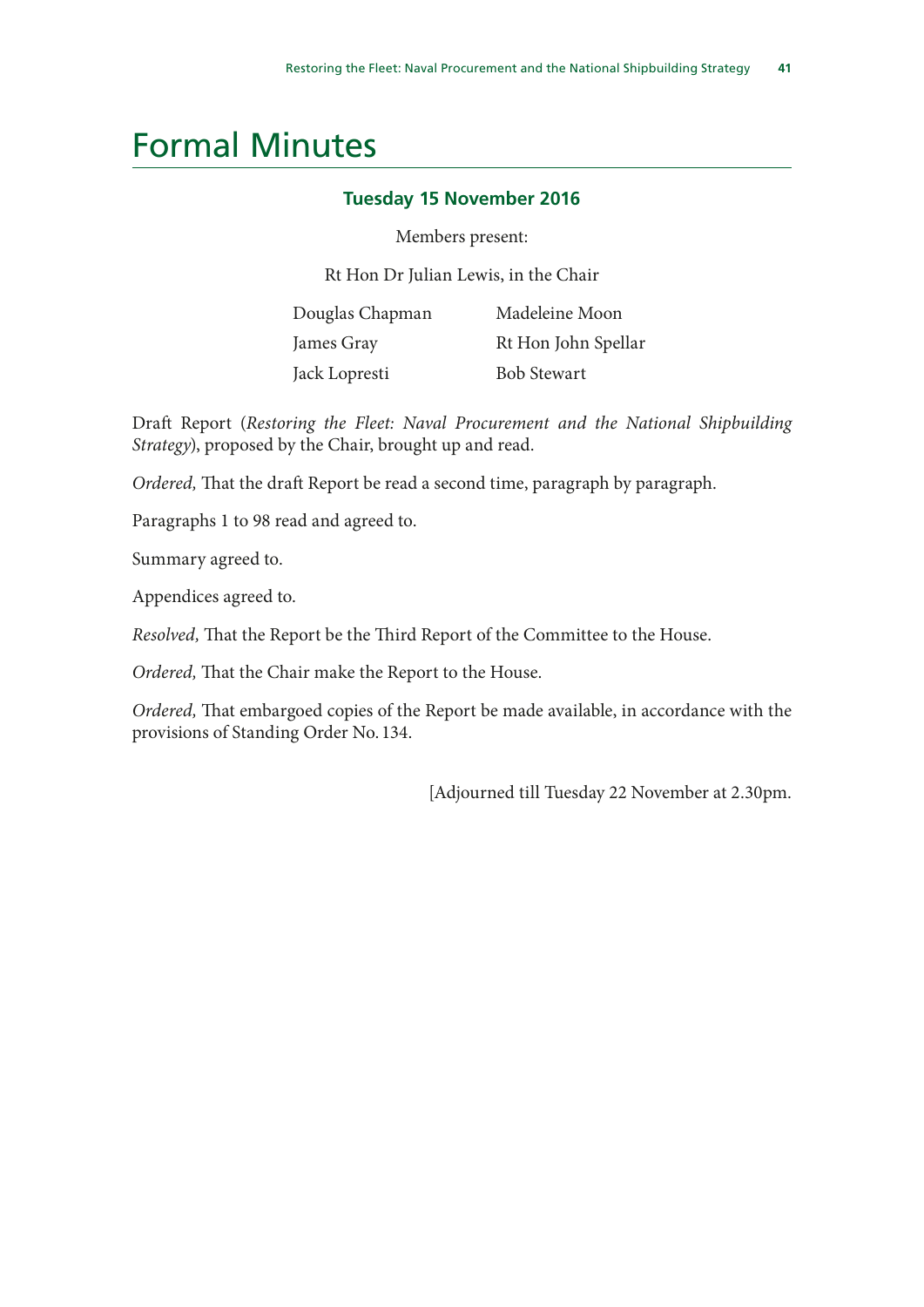### <span id="page-43-0"></span>**Witnesses**

The following witnesses gave evidence. Transcripts can be viewed on the [inquiry publications](https://www.parliament.uk/business/committees/committees-a-z/commons-select/defence-committee/inquiries/parliament-2015/royal-navy-type-26-and-45-16-17/publications/) [page](https://www.parliament.uk/business/committees/committees-a-z/commons-select/defence-committee/inquiries/parliament-2015/royal-navy-type-26-and-45-16-17/publications/) of the Committee's website.

#### **Tuesday 7 June 2016** *Question number*

| Admiral (Rtd) Rt Hon Lord West of Spithead GCB DSC PC, former First Sea<br>Lord and Chief of Naval Staff, Admiral (Rtd) Sir Mark Stanhop GCB OBE DL,<br>former First Sea Lord and Chief of Naval Staff, and Peter Roberts, Senior<br>Research Fellow for Sea Power and Maritime Studies at RUSI | $O1 - 33$ |
|-------------------------------------------------------------------------------------------------------------------------------------------------------------------------------------------------------------------------------------------------------------------------------------------------|-----------|
| John Hudson, Managing Director, BAE Systems Maritime, Andrew McKeran,<br>Marine Business Executive, GE Energy Connections-Power Conversion,<br>Dr Andrew Tyler, Chief Executive Europe, Northrop Grumman, and Tomas<br>Leahy, Director, EMEA Programmes, Naval Marine, Rolls-Royce              | Q34-110   |
| Duncan McPhee, Manual Convenor (Scotstoun), Unite                                                                                                                                                                                                                                               | Q111-134  |

#### **Wednesday 20 July 2016**

**Harriett Baldwin MP**, Parliamentary Under-Secretary of State, Ministry of Defence, **Admiral Sir Philip Jones KCB ADC**, First Sea Lord and Chief of the Naval Staff, and **Tony Douglas**, Chief Executive, Defence Equipment and Support, Ministry of Defence **Contract Contract Contract Contract Contract Contract Contract Contract Contract Contract Contract Contract Contract Contract Contract Contract Contract Contract Contract Contract Contract Con**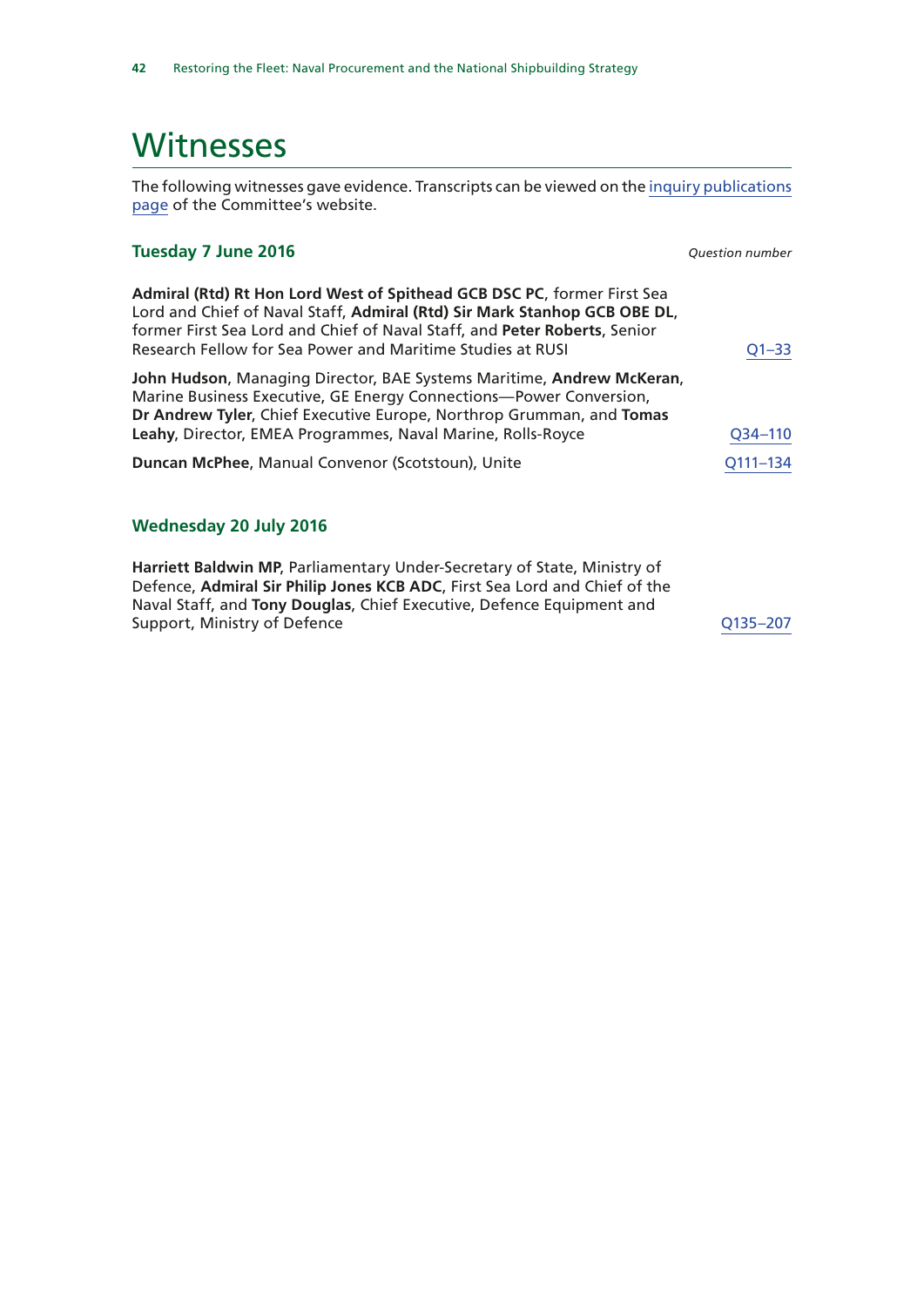### <span id="page-44-0"></span>Published written evidence

The following written evidence was received and can be viewed on the [inquiry publications](https://www.parliament.uk/business/committees/committees-a-z/commons-select/defence-committee/inquiries/parliament-2015/royal-navy-type-26-and-45-16-17/publications/) [page](https://www.parliament.uk/business/committees/committees-a-z/commons-select/defence-committee/inquiries/parliament-2015/royal-navy-type-26-and-45-16-17/publications/) of the Committee's website.

RNT numbers are generated by the evidence processing system and so may not be complete.

- 1 Alan Cartwright & Robert Barnes ([RNT0001\)](http://data.parliament.uk/WrittenEvidence/CommitteeEvidence.svc/EvidenceDocument/Defence/Naval%20Procurement%20Type%2026%20and%20Type%2045/written/35080.html)
- 2 BAE Systems plc ([RNT0004](http://data.parliament.uk/WrittenEvidence/CommitteeEvidence.svc/EvidenceDocument/Defence/Naval%20Procurement%20Type%2026%20and%20Type%2045/written/37236.html))
- 3 Ministry of Defence ([RNT0002\)](http://data.parliament.uk/WrittenEvidence/CommitteeEvidence.svc/EvidenceDocument/Defence/Naval%20Procurement%20Type%2026%20and%20Type%2045/written/35189.html)
- 4 Ministry of Defence ([RNT0003\)](http://data.parliament.uk/WrittenEvidence/CommitteeEvidence.svc/EvidenceDocument/Defence/Naval%20Procurement%20Type%2026%20and%20Type%2045/written/35190.html)
- 5 Ministry of Defence ([RNT0005](http://data.parliament.uk/WrittenEvidence/CommitteeEvidence.svc/EvidenceDocument/Defence/Naval%20Procurement%20Type%2026%20and%20Type%2045/written/37243.html))
- 6 Ministry of Defence ([RNT0006](http://data.parliament.uk/writtenevidence/committeeevidence.svc/evidencedocument/defence-committee/naval-procurement-type-26-and-type-45/written/42878.html))